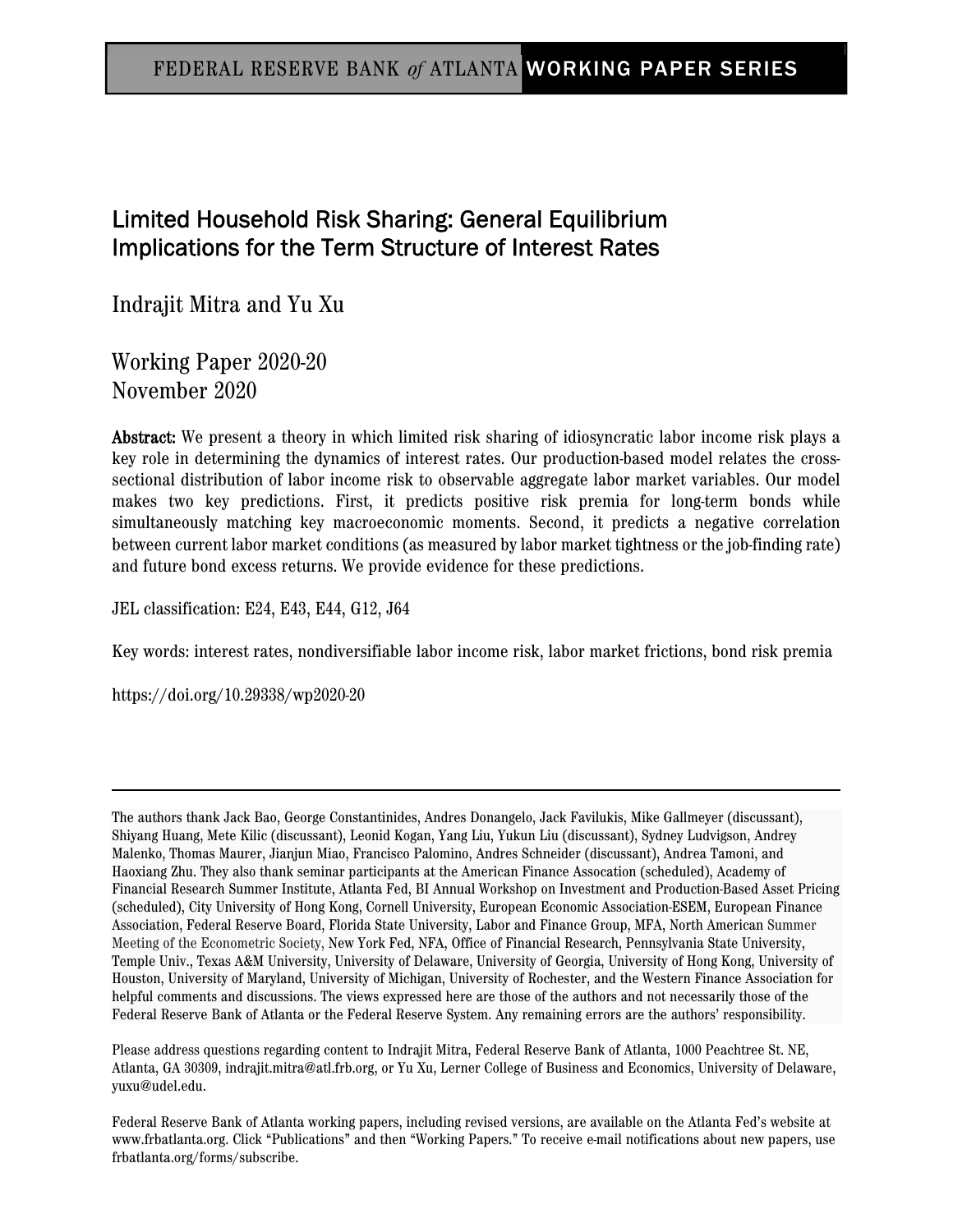# 1 Introduction

Empirically, it is well-established that the risk premium of a default-free bond (over a holding period shorter than its maturity) is positive and covaries with macroeconomic conditions. However, it has been challenging to simultaneously rationalize a large, positive bond risk premium with the observed dynamics of macroeconomic variables, particularly aggregate consumption growth [\(Backus, Gregory, and Zin,](#page-45-0) [1989\)](#page-45-0). We provide a theory which addresses this puzzle. Our model makes two predictions. First, it predicts positive risk premia for long-term bonds, while matching moments of macroeconomic variables, especially aggregate consumption growth. Second, it predicts a negative correlation between current labor market conditions (as measured by labor market tightness or the job finding rate) and future bond excess returns.<sup>[1](#page-1-0)</sup> We find support for these predictions in the data.

In our model, a representative firm hires labor supplied by a cross-section of individuals who face idiosyncratic labor income risk. The key friction that we focus on is the inability of individuals to diversify away this risk. In contrast to prior literature that takes the dynamics of labor income risk as given, income risk in our model arises as a consequence of the firm's labor policies. In particular, our production-based model relates the cross-sectional distribution of labor income risk to observable aggregate labor market variables using a labor search model.

Limited risk sharing is key for our model's first result, namely, predicting a positive risk premium for a long-term bond, while matching the dynamics of aggregate consumption growth. In our model, limited risk sharing implies an equilibrium stochastic discount factor (SDF) that is a consumption-weighted average of individual marginal utilities. Long-term

<span id="page-1-0"></span><sup>1</sup>Labor market tightness is defined as the ratio of job vacancies to the unemployment rate.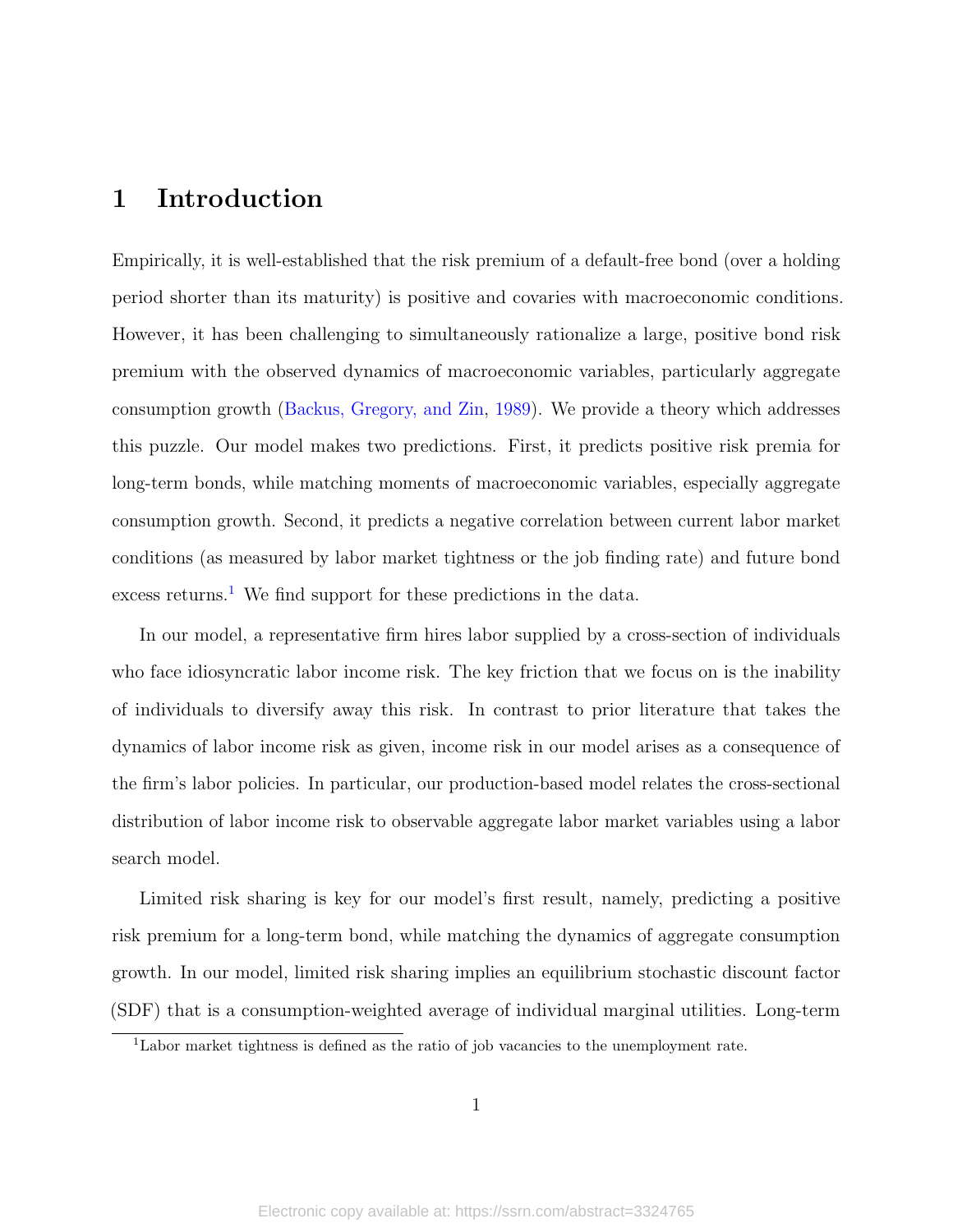bonds are a positive beta asset and earn a positive risk premium because the SDF is mean reverting.<sup>[2](#page-2-0)</sup> The mean reversion is largely driven by the dynamics of the marginal utility process of a small fraction of individuals who experience large increases in marginal utility from income loss, rather than the dynamics of aggregate consumption growth. This allows bonds to earn a positive risk premium without counterfactual implications for the dynamics of aggregate consumption growth, thereby avoiding the [Backus, Gregory, and Zin](#page-45-0) [\(1989\)](#page-45-0) puzzle.[3](#page-2-1)

The dynamics of labor income risk across individuals is endogenously determined by labor adjustment costs which we model as arising from search frictions in the labor market. The labor search setting has the advantage of allowing us to map the observed processes for labor market tightness and job-flow rates into an otherwise unobservable adjustment cost process. This disciplines our model-implied bond risk premia by restricting the process for the SDF. In our calibrated model, we find that limited risk sharing captures 40% and 55% of the average nominal and real bond risk premium, respectively, of an equal weighted portfolio of twothrough five-year bonds in the data.

The intuition for our second result, namely, a negative correlation between current labor market conditions and future bond excess returns, is as follows. Firms reduce hiring during downturns which leads to an increase in the income risk of a larger than average fraction of individuals.[4](#page-2-2) This makes the SDF more volatile, thereby raising the market price of risk in

<span id="page-2-0"></span><sup>2</sup>For a mean reverting SDF, high realizations are associated with a low expected future value. Since the latter is equal to the bond price, the bond returns are negatively correlated with the SDF. The bond therefore earns a positive risk premium.

<span id="page-2-1"></span><sup>&</sup>lt;sup>3</sup>They point out that, in an economy with perfect risk sharing and CRRA preferences, the required mean reversion in the SDF necessary to generate realistic bond risk premia would imply a counterfactually large mean reversion in aggregate consumption growth.

<span id="page-2-2"></span><sup>4</sup>This implication of our model, namely an increase in income risk during recessions, is in line with the findings of [Guvenen, Ozkan, and Song](#page-47-0) [\(2014\)](#page-47-0). These authors find that the income of top earners in the U.S. is highly cyclical.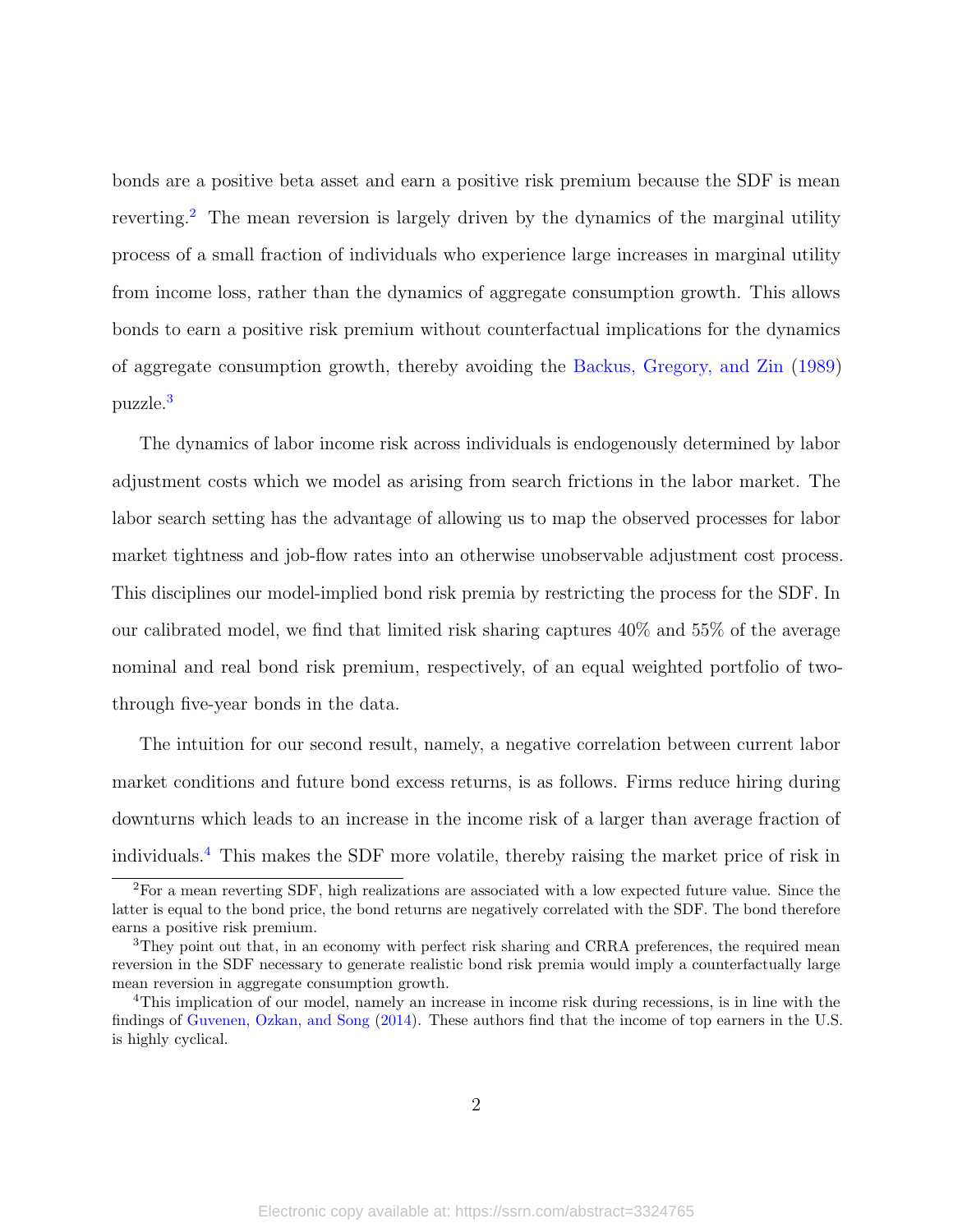recessions. Since a long-term bond is a positive beta asset in our model, this increases its risk premium. Since such periods are also associated with a decline in labor market tightness (due to a lower number of job vacancies and a higher unemployment rate) and the job finding rate, we obtain the negative relation between labor market conditions and bond risk premium.

We test our model's predictions using both nominal bonds and Treasury Inflation Protected Securities (TIPS). We find empirical support for our model's predictions for both types of bonds.

Literature review. Our paper contributes to two literatures and relates them. First, we contribute to the literature that analyzes the asset-pricing implications of non-diversifiable idiosyncratic labor income risk. The idea that non-diversifiable labor income risk can have a first-order effect on equities goes back to at least [Constantinides and Duffie](#page-46-0) [\(1996\)](#page-46-0) (see [Schmidt](#page-49-0) [2016](#page-49-0) and [Constantinides and Ghosh](#page-46-1) [2017](#page-46-1) for more recent examples). While labor income risk is exogenously specified in the prior literature, to the best of our knowledge, we are the first to consider the asset pricing implications of nondiversifiable labor income risk where this risk is derived from firms' labor market policies. Therefore, our theory provides an explanation for the findings of [Ludvigson and Ng](#page-48-0) [\(2009\)](#page-48-0), [Joslin, Priebsch, and Singleton](#page-48-1)  $(2014)$ , [Huang and Shi](#page-48-2)  $(2016, 2019)$  $(2016, 2019)$  $(2016, 2019)$ , and Bianchi, Büchner, and Tamoni  $(2019)$  that bond excess returns are predicted by principal components of macroeconomic variables, which load on labor market variables (including employment, unemployment, and vacancies, amongst others). We focus on the implications of limited risk sharing for default-free bonds; in contrast to other asset classes (e.g., equities), Treasury bonds do not require us to make additional assumptions regarding cash flow risk.

Second, we contribute to the literature on the predictability of Treasury bond returns (see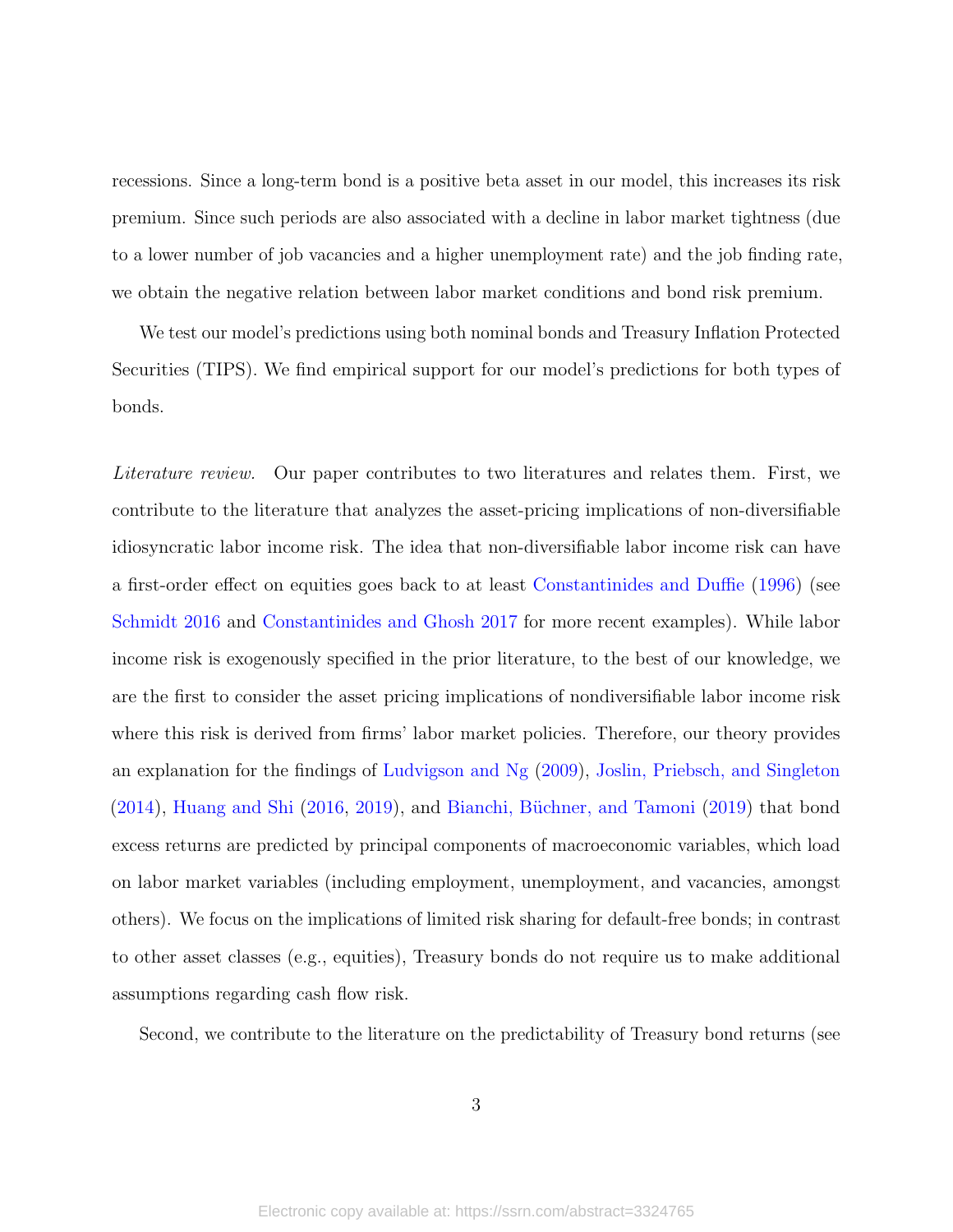[Duffee](#page-46-2) [2013](#page-46-2) for a review). [Fama and Bliss](#page-47-1) [\(1987\)](#page-47-1), [Campbell and Shiller](#page-46-3) [\(1991\)](#page-46-3), and [Cochrane](#page-46-4) [and Piazzesi](#page-46-4) [\(2005\)](#page-46-4)), among others, document evidence for time-variation in the risk premia of nominal bonds. [Pflueger and Viceira](#page-48-4) [\(2011,](#page-48-4) [2016\)](#page-49-1) summarize evidence for time-variation in the risk premia of real bonds. [Backus, Gregory, and Zin](#page-45-0) [\(1989\)](#page-45-0) highlight the difficulty for a consumption-based model with perfect risk sharing and CRRA preferences to capture interest rate dynamics. This challenge has also been documented in workhorse macroeconomic models featuring production (e.g., [Donaldson, Johnsen, and Mehra](#page-46-5) [1990,](#page-46-5) [den Haan](#page-46-6) [1995,](#page-46-6) [Rudebusch](#page-49-2) [and Swanson](#page-49-2) [2008,](#page-49-2) and [van Binsbergen, Fernandez-Villaverde, Koijen, and Rubio-Ramirez](#page-49-3) [2012\)](#page-49-3). As a result, consumption- and production-based models that successfully capture time-varying bond risk premia use richer specifications for preferences, such as habit formation (e.g., [Wachter](#page-49-4) [2006,](#page-49-4) [Chen](#page-46-7) [2017,](#page-46-7) and [Hsu, Li, and Palomino](#page-48-5) [2019\)](#page-48-5), recursive preferences (e.g., [Gallmeyer, Hollifield, Palomino, and Zin](#page-47-2) [2007,](#page-47-2) [Piazzesi and Schneider](#page-49-5) [2007,](#page-49-5) [Le and Singleton](#page-48-6) [2010,](#page-48-6) [Rudebusch and Swanson](#page-49-6) [2012,](#page-49-6) [Bansal and Shaliastovich](#page-45-2) [2013,](#page-45-2) and [Kung](#page-48-7) [2015\)](#page-48-7), and heterogeneity in investors' preferences [\(Schneider,](#page-49-7) [2019\)](#page-49-7). In contrast, we rationalize timevarying bond risk premia in a production-based model with non-diversifiable labor income risk playing a key role. A related paper is [Kogan, Papanikolaou, and Stoffman](#page-48-8) [\(2020\)](#page-48-8), who obtain positive bond risk premia through a different form of imperfect risk sharing—the inability of investors to share displacement risks associated with future technological innovations.

Other approaches to rationalizing bond risk premia emphasize the supply of bonds [\(Greenwood and Vayanos,](#page-47-3) [2014\)](#page-47-3), banks' interest rate exposure [\(Haddad and Sraer,](#page-47-4) [2020\)](#page-47-4), disagreement and speculation regarding inflation (e.g., [Hong, Sraer, and Yu](#page-47-5) [2016,](#page-47-5) and [Ehling,](#page-47-6) [Gallmeyer, Heyerdahl-Larsen, and Illeditsch](#page-47-6) [2018\)](#page-47-6), fiscal policy [\(Bretscher, Hsu, and Tamoni,](#page-46-8) [forthcoming\)](#page-46-8), as well as using firms' marginal rate of transformation for capital to directly price bonds [\(Cochrane,](#page-46-9) [1988;](#page-46-9) [Jermann,](#page-48-9) [2013\)](#page-48-9). In addition, there is a vast literature on affine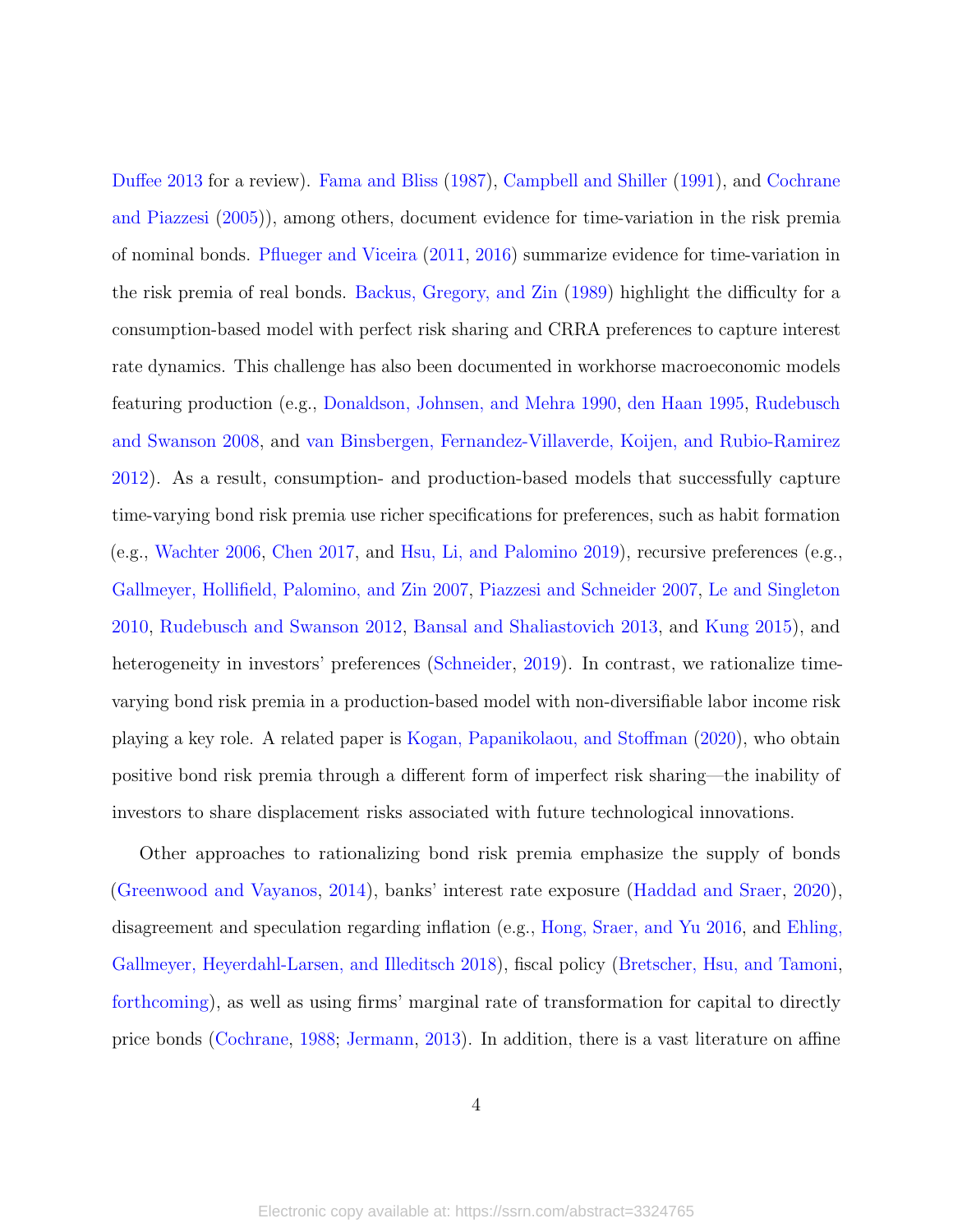models of the term structure (see [Singleton](#page-49-8) [2006](#page-49-8) for a textbook treatment).

The importance of our model's source of adjustment costs, namely, search and matching frictions in the labor market has been explored by [Petrosky-Nadeau, Zhang, and Kuehn](#page-48-10) [\(2018\)](#page-48-10) for the aggregate stock market, and by [Kuehn, Simutin, and Wang](#page-48-11) [\(2017\)](#page-48-11) for the cross-section of stock returns. More generally, the importance of labor market frictions has been highlighted by [Belo, Lin, and Bazdresch](#page-45-3) [\(2014\)](#page-45-3), [Donangelo](#page-46-10) [\(2014\)](#page-46-10), [Favilukis and Lin](#page-47-7) [\(2015\)](#page-47-7), [Belo, Donangelo, Lin, and Luo](#page-45-4) [\(2017\)](#page-45-4), and [Liu](#page-48-12) [\(2018\)](#page-48-12) in the context of equity-returns, and by [Favilukis, Lin, and Zhao](#page-47-8) [\(2019\)](#page-47-8) in the context of defaultable corporate bonds.

The rest of the paper is organized as follows. Section [2](#page-5-0) describes the model. Section [3](#page-22-0) presents the quantitative implications of our model. Section [4](#page-35-0) presents evidence for our model's predictions. Section [5](#page-38-0) concludes.

### <span id="page-5-0"></span>2 Model

This section presents our general equilibrium model of real interest rates. The key determinant of the stochastic discount factor (SDF) in our model is nondiversifiable idiosyncratic labor income risk, which we relate to aggregate labor market variables through an off-the-shelf Diamond-Mortensen-Pissarides [\(Diamond,](#page-46-11) [1982;](#page-46-11) [Mortensen and Pissarides,](#page-48-13) [1994;](#page-48-13) [Pissarides,](#page-49-9) [1985\)](#page-49-9) labor search model.

#### 2.1 The economy

The economy is set in discrete time, with the horizon being infinite. There is a single aggregate productivity shock whose value  $z_t$  evolves according to a first-order Markov chain with transition probabilities  $p_{zz'} = \mathbb{P} (z_{t+1} = z' | z_t = z)$ .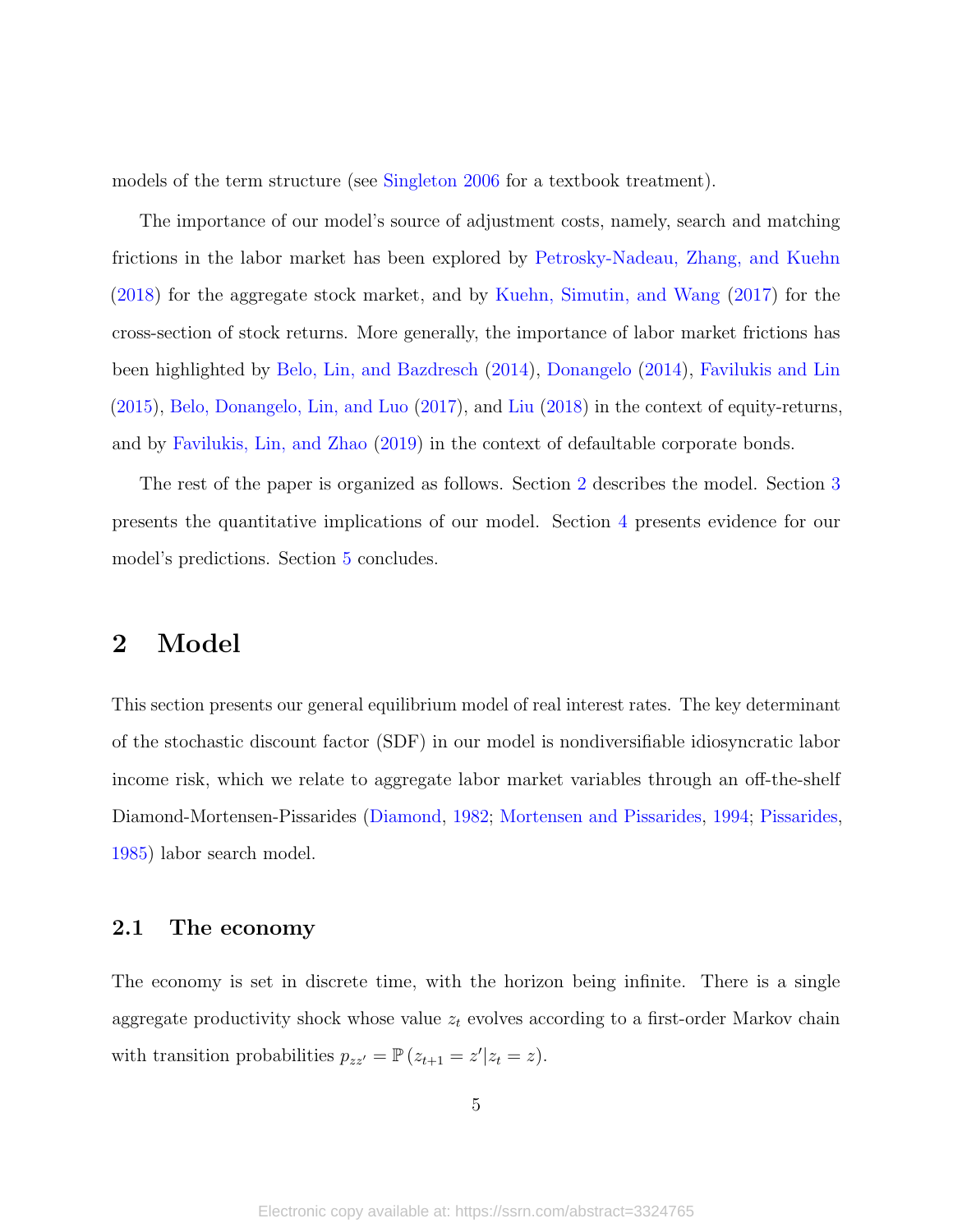**2.1.1.** The household. There is a single household consisting of a unit mass of ex-ante identical individuals indexed by  $i \in [0, 1]$ . All decisions of the household are made by a single entity, which we term the "head of household," whose preferences are given by

<span id="page-6-2"></span>
$$
J_t = \mathbb{E}_t \left[ \sum_{k=0}^{\infty} \beta^k \frac{\overline{C}_{t+k}^{1-\gamma}}{1-\gamma} \right],
$$
 (1)

where  $\beta$  is the time-preference parameter and  $\gamma$  is the coefficient of relative risk aversion. The utility of the head of household is defined over the consumption index

<span id="page-6-3"></span>
$$
\overline{C}_t \equiv \left( \int_0^1 C_{it}^{1-\chi^{-1}} di \right)^{\frac{1}{1-\chi^{-1}}},\tag{2}
$$

where  $C_{it}$  denotes the consumption of individual i in period t, and  $\chi$  is the head of household's elasticity of substitution across individuals' consumption.

The "head of household" is a modeling device that captures the essence of imperfect risk sharing in a heterogenous agent production-based setting, while still preserving the tractability of the representative agent framework. We further discuss this preference assumption in Section [2.3.](#page-21-0)

Idiosyncratic labor income risk. Individuals can be either employed or unemployed in each period  $t$ , with the *i*th individual's employment outcome being given by

<span id="page-6-1"></span>
$$
e_{it} = \begin{cases} 1 & \text{with probability } N_t, \\ 0 & \text{with probability } U_t. \end{cases}
$$
 (3)

To make the model tractable, we assume that, after conditioning on  $N_t$  and  $U_t$ , the idiosyncratic employment shocks  $e_{it}$  are independent both across individuals and over time.<sup>[5](#page-6-0)</sup> As a result, the employment and unemployment probabilities,  $N_t$  and  $U_t$ , also correspond to the

<span id="page-6-0"></span><sup>&</sup>lt;sup>5</sup>This assumption avoids the need to track the history of cross-sectional realizations of idiosyncratic employment shocks.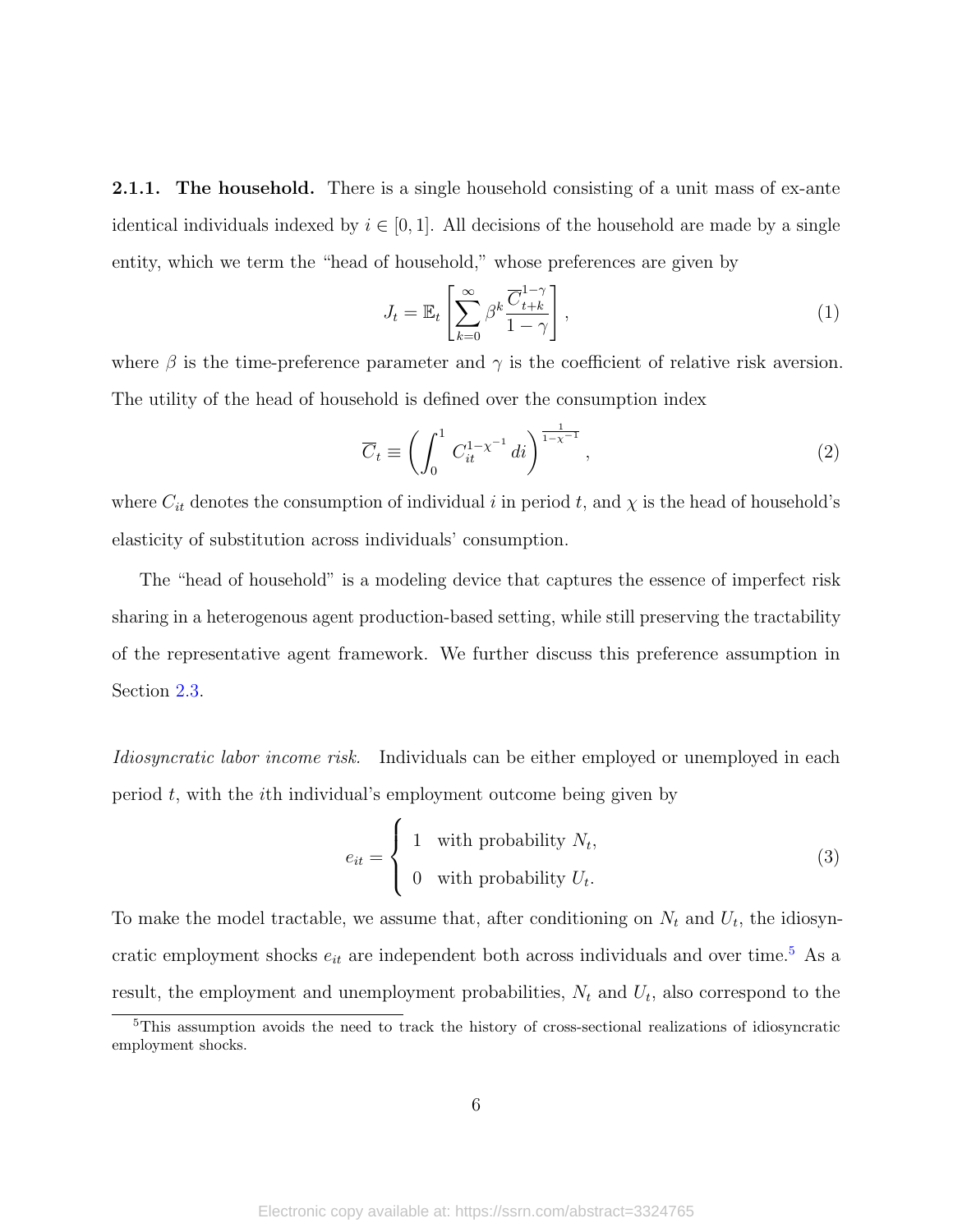equilibrium aggregate employment and unemployment rates, respectively, whose dynamics are described Section [2.1.2.](#page-8-0)

While unemployment risk [\(3\)](#page-6-1) is the sole form of idiosyncratic labor income risk in our setting, investors face additional idiosyncratic wage risk in reality. We choose to abstract from the latter as it allows us to illustrate our mechanism more cleanly. This is because our labor search setting automatically implies unemployment risk which, as we show later, is already sufficient to generate non-trivial asset pricing implications when risk sharing is limited.

Limited risk sharing. The head of household chooses each individual's consumption depending on the realization of idiosyncratic labor income shocks:

$$
C_{it} = \begin{cases} C_{e,t} & \text{if } e_{it} = 1, \\ C_{u,t} & \text{if } e_{it} = 0, \end{cases}
$$
 (4)

where  $C_{e,t}$  and  $C_{u,t}$  denote the consumption of employed and unemployed individuals, respectively. We assume that the idiosyncratic labor income shocks [\(3\)](#page-6-1) are non-diversifiable and subject to limited risk sharing. We capture this by restricting the consumption policies,

<span id="page-7-0"></span>
$$
C_{u,t} \le \phi_t C_{e,t},\tag{5}
$$

so that the consumption of the unemployed is at most a fraction  $\phi_t \in (0,1]$  of that of the employed. The process  $\phi_t$  captures the degree of market incompleteness for insuring idiosyncratic labor income risk. The full risk sharing benchmark [\(Merz,](#page-48-14) [1995;](#page-48-14) [Andolfatto,](#page-45-5) [1996\)](#page-45-5), in which all individuals consume the same amount (i.e.,  $C_{u,t} = C_{e,t}$ ) and therefore have the same marginal utility, corresponds to the case where  $\phi_t = 1$  for all t. Deviations away from this benchmark are captured by letting  $\phi_t < 1$  in some states, which results in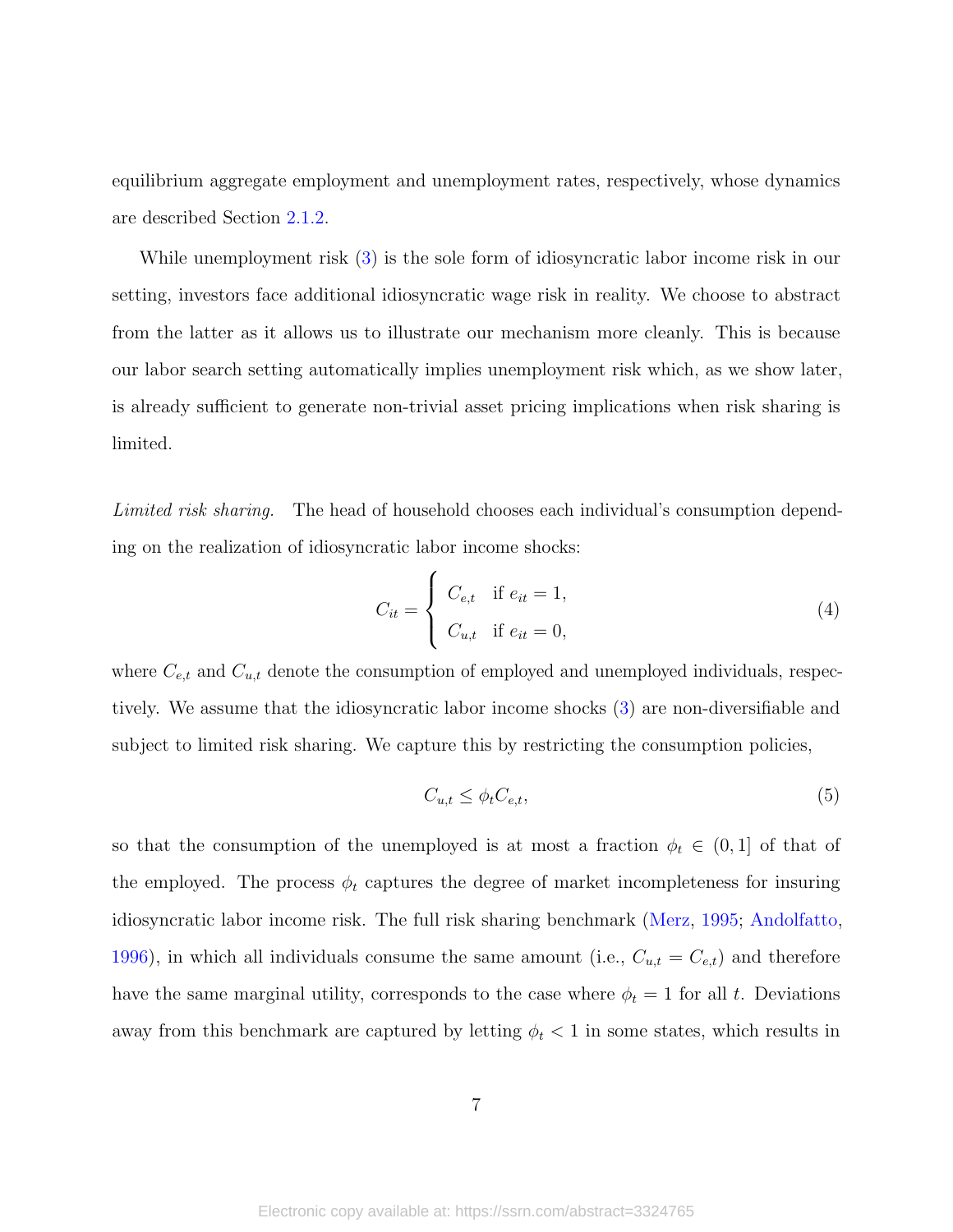cross-sectional differences in marginal utilities. We further discuss equation [\(5\)](#page-7-0) in Section [2.3.](#page-21-0)

We model risk sharing capacity to be a function of productivity,

$$
\phi_t = \phi(z_t),\tag{6}
$$

with  $\phi(\cdot)$  being an increasing function so that risk sharing capacity is larger during good times when productivity is high.

Other than idiosyncratic labor income shocks, we assume that the head of household can trade a complete menu of state-contingent payoffs for aggregate risks. From the Fundamental Theorem of Asset Pricing (see, e.g., [Dybvig and Ross](#page-46-12) [1987,](#page-46-12) [2003\)](#page-47-9), the absence of arbitrage implies the existence of a SDF,  $M_{t,t+n}$ , which prices returns between t and  $t + n$ ,  $R_{t,t+n}$ , according to the asset pricing relationship

$$
1 = \mathbb{E}_t \left[ M_{t,t+n} R_{t,t+n} \right]. \tag{7}
$$

We characterize the equilibrium SDF in Section [2.2.5.](#page-14-0)

<span id="page-8-0"></span>2.1.2. Labor market search frictions. There is a representative firm which produces output  $Y_t$  using a linear production technology with labor as the only input:

<span id="page-8-1"></span>
$$
Y_t = z_t N_t,\tag{8}
$$

where  $z_t$  is the current productivity, and  $N_t \in [0, 1]$  is the total number of individuals who are employed in that period.

The representative firm posts  $V_t$  vacancies in period t at a cost of  $\kappa$  per vacancy. A total of  $U_t = 1 - N_t$  unemployed individuals apply for these jobs. Due to search frictions, it takes time to fill vacancies. In particular, a total of  $m(U_t, V_t)$  matches are successfully formed in period t. Following [den Haan, Ramey, and Watson](#page-46-13) [\(2000\)](#page-46-13), we parameterize the matching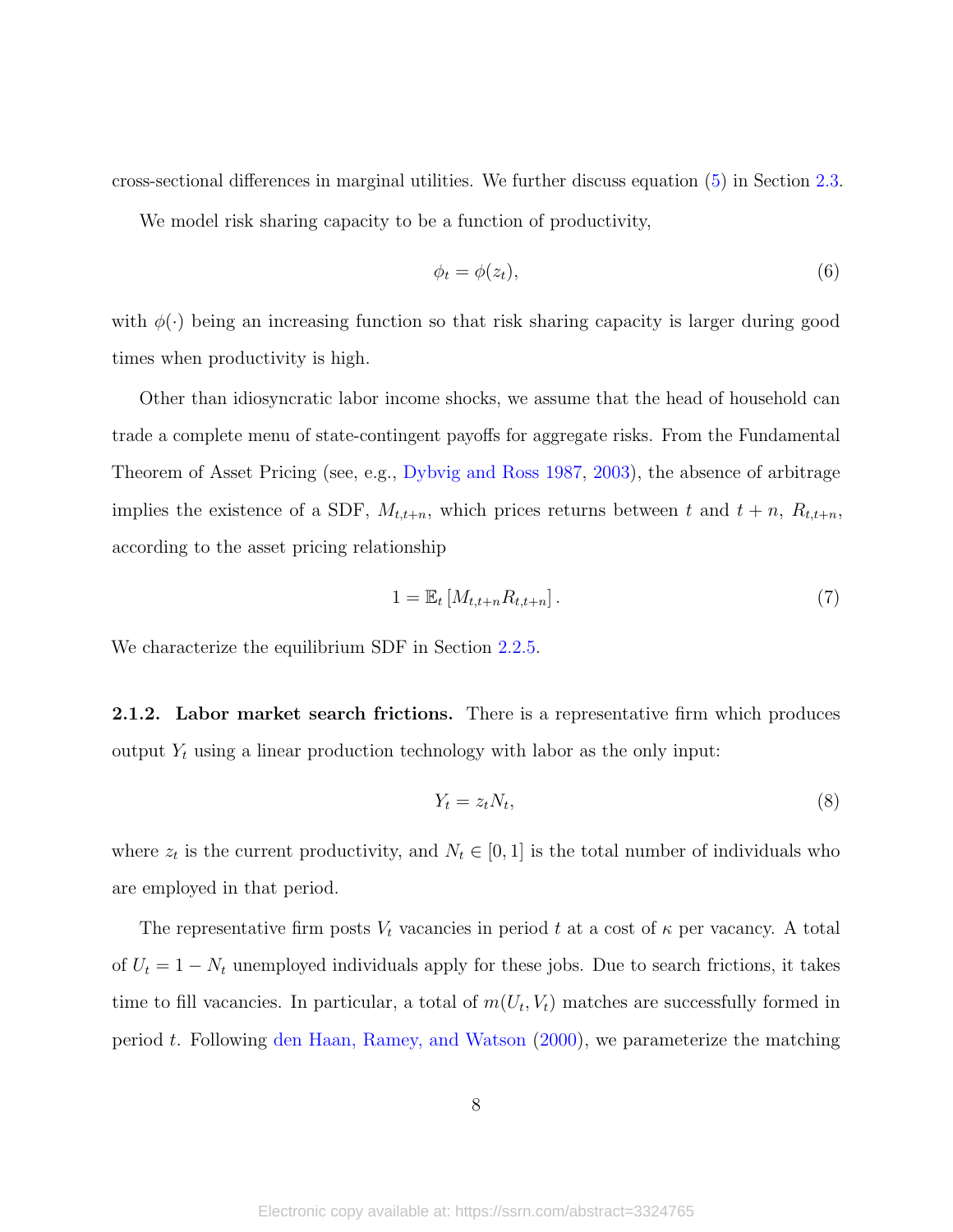function as

<span id="page-9-0"></span>
$$
m\left(U_{t}, V_{t}\right) = \frac{U_{t}V_{t}}{\left(U_{t}^{t} + V_{t}^{t}\right)^{\frac{1}{t}}},\tag{9}
$$

with  $\iota > 0$ . The contact rate between the unemployed and vacancies depends on the ratio of the number of vacancies posted to the number of job-seekers. This quantity, known as labor market tightness,

$$
\Theta_t \equiv V_t / U_t,\tag{10}
$$

captures current labor market conditions. In particular, the probability of an unemployed individual successfully finding a job is

<span id="page-9-1"></span>
$$
f(\Theta_t) = m(U_t, V_t)/U_t = \left(1 + \Theta_t^{-\iota}\right)^{-\frac{1}{\iota}},\tag{11}
$$

while the probability of the firm filling a vacancy is

<span id="page-9-2"></span>
$$
g(\Theta_t) = m(U_t, V_t) / V_t = (1 + \Theta_t^t)^{-\frac{1}{t}}.
$$
\n(12)

Each period, a fraction s of the employed lose their jobs and become unemployed. Employed individuals are paid wages  $w_t$  determined using a generalized Nash-bargaining protocol, described in more detail in Section [2.2.3,](#page-13-0) in which employees obtain a fraction  $\eta$  of the surplus. Unemployed individuals are paid the amount  $b$  in each period of unemployment; these unemployment benefits are funded by lump sum taxes.

**2.1.3. Timing of events.** [Figure 1](#page-10-0) illustrates the timing of events within each period, which is as follows:

(a) At the start of period t, there is a mass  $N_t \in [0,1]$  of employed individuals, and  $U_t = 1 - N_t$  unemployed individuals. Nature draws aggregate productivity  $z_t$  according to its law of motion. Nature also draws the idiosyncratic employment shocks  $e_{it}$ .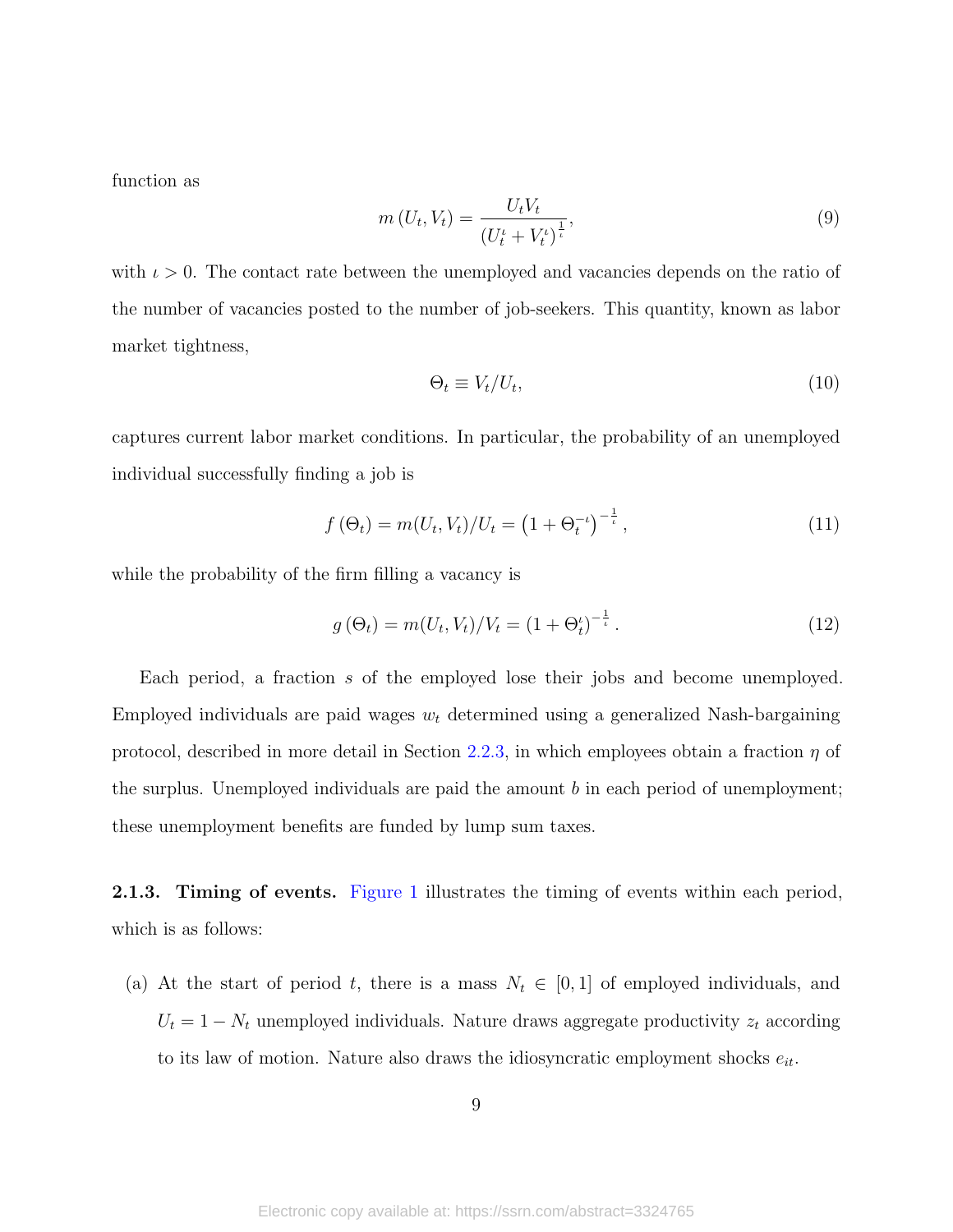<span id="page-10-0"></span>

Figure 1: Timing of events within each period.

- (b) The head of household chooses its policies. This includes (1) the consumption of the employed,  $C_{e,t}$ , and the unemployed,  $C_{u,t}$ , and (2) portfolio choices.
- (c) The representative firm posts vacancies  $V_t$ , and labor market matching takes place. Matched individuals become employed at the start of the next period.
- (d) Wages are set via a generalized Nash bargaining rule with employed individuals capturing a fraction  $\eta$  of the surplus.
- (e) Production takes place and output  $Y_t$  is realized. Wages are then paid, unemployment benefits are collected, and consumption takes place.
- (f) Existing matches (excluding newly formed ones) exogenously separate with probability s.

#### 2.2 Equilibrium

**2.2.1. Firm's problem.** The representative firm chooses the number of vacancies to post each period to maximize the present value of dividends,

<span id="page-10-1"></span>
$$
F_t = \mathbb{E}_t \left[ \sum_{k=0}^{\infty} M_{t,t+k} D_{t+k} \right].
$$
 (13)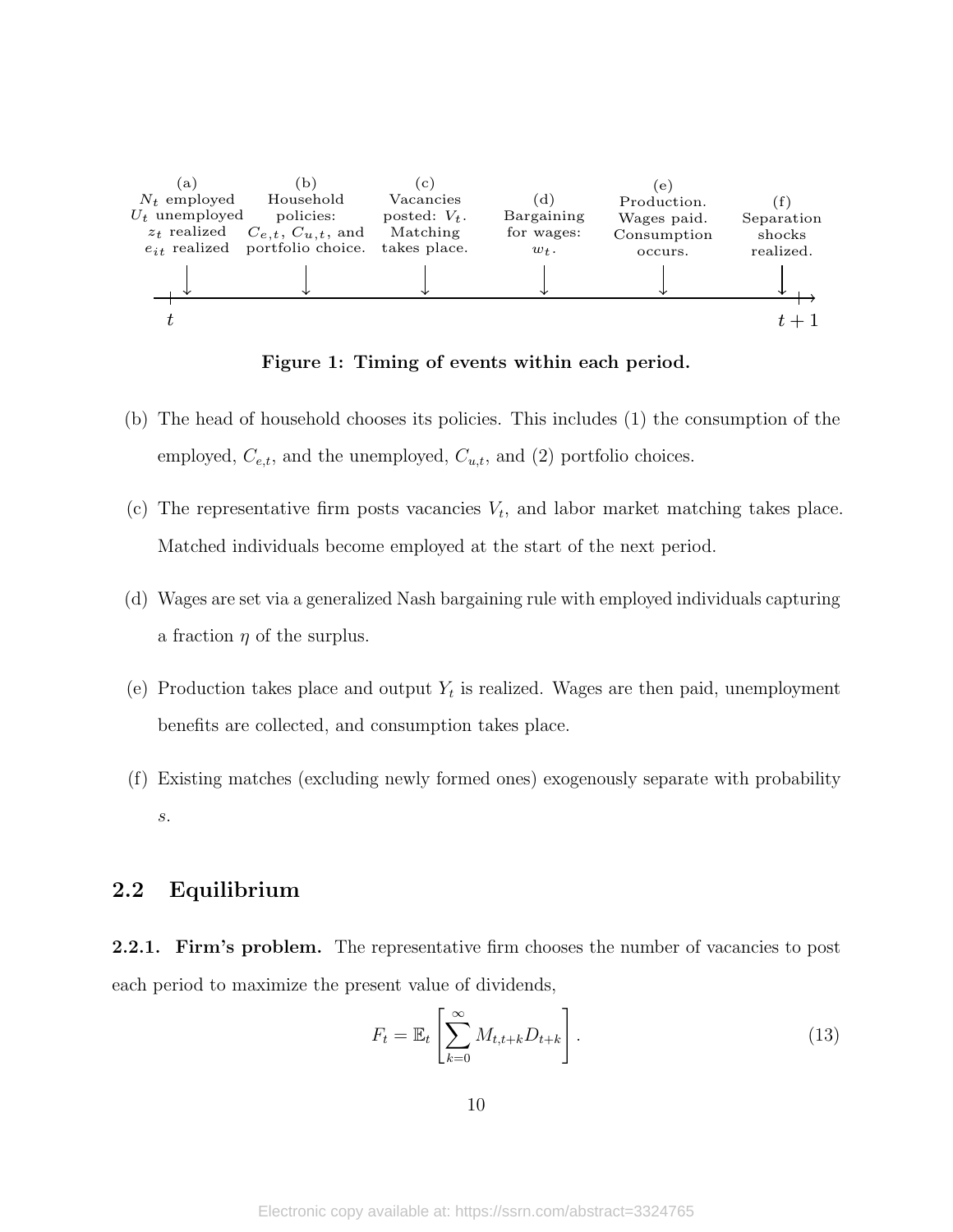The dividend in period  $t$  is

$$
D_t = Y_t - w_t N_t - \kappa V_t, \qquad (14)
$$

where output is given by [\(8\)](#page-8-1),  $w_t$  is the wage paid to each employed individual and  $V_t \geq 0$ is the number of vacancies posted by the firm. From the perspective of the firm, vacancy posting alters its labor force size through the law of motion

<span id="page-11-0"></span>
$$
N_{t+1} = (1 - s)N_t + g(\Theta_t)V_t,
$$
\n(15)

which reflects the fact that a fraction s of individuals separate from existing matches each period, while a fraction  $g(\Theta_t)$  of newly posted vacancies are matched to individuals who begin working the next period. In recursive form, the firm's problem [\(13\)](#page-10-1) is

<span id="page-11-1"></span>
$$
F(z_t, N_t) = \max_{V_t \ge 0} D_t + \mathbb{E}_t \left[ M_{t,t+1} F(z_{t+1}, N_{t+1}) \right],
$$
\n(16)

where future dividends are discounted using the SDF  $M_{t,t+1}$ , and vacancies are chosen subject to the law of motion [\(15\)](#page-11-0) taking labor market tightness  $\Theta_t$  as given.

The firm posts vacancies as long as the vacancy posting cost  $\kappa$  is less than the marginal benefit of posting a vacancy. The latter is the product of the vacancy-filling probability  $g(\Theta_t)$ and the marginal value of a vacancy conditional on it being filled,  $\mathbb{E}_t \left[ M_{t,t+1} \frac{\partial F(z_{t+1}, N_{t+1})}{\partial N_{t+1}} \right]$  (an unfilled vacancy is worthless). The equilibrium amount of vacancies posted is then determined as the solution to the following complementary slackness problem:

<span id="page-11-2"></span>
$$
\kappa \ge g(\Theta_t) \mathbb{E}_t \left[ M_{t,t+1} \frac{\partial F(z_{t+1}, N_{t+1})}{\partial N_{t+1}} \right],\tag{17}
$$

with equality if and only if total vacancies  $V_t$  are strictly positive.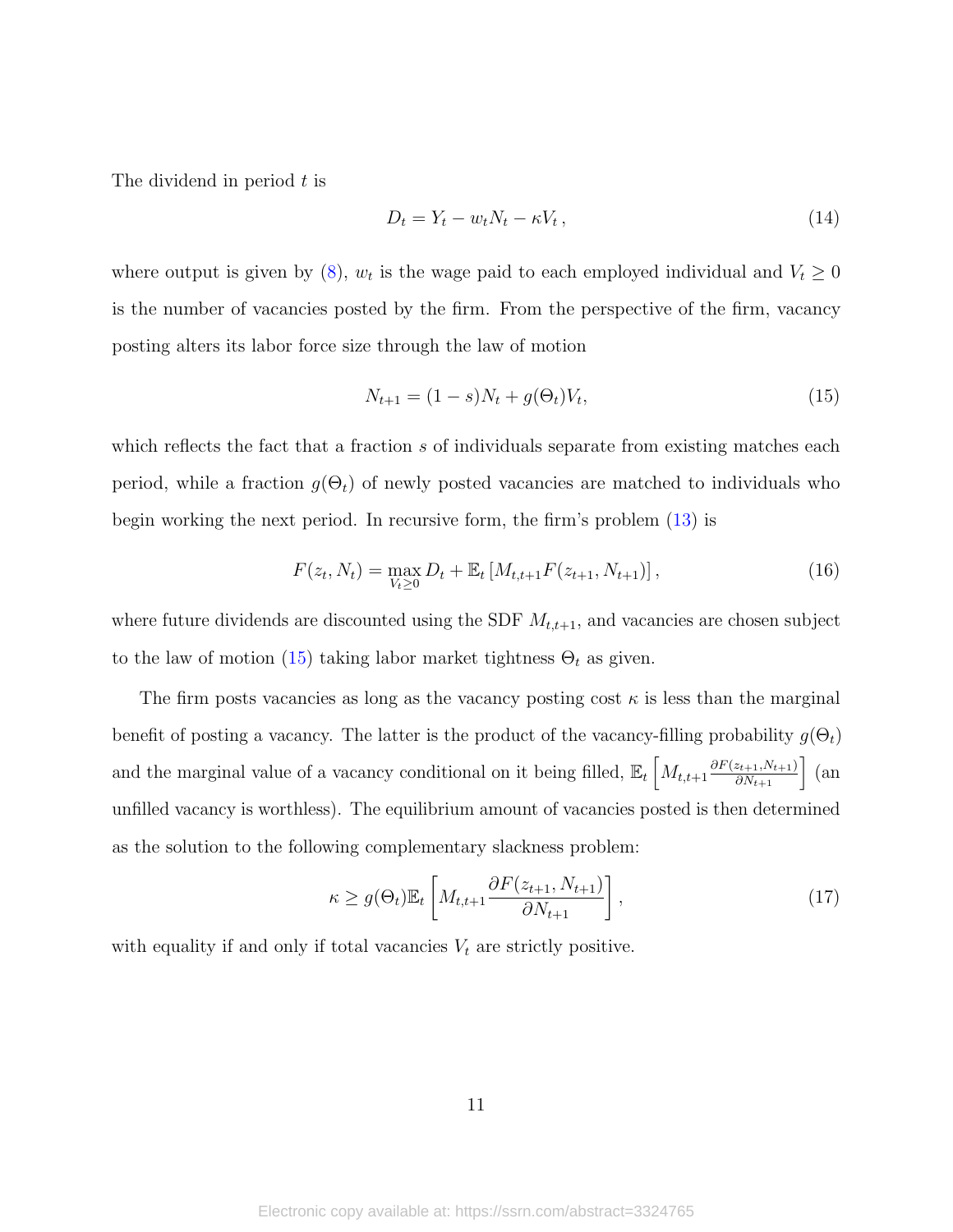**2.2.2.** Household's problem. The head of household maximizes utility [\(1\)](#page-6-2). This problem can be expressed recursively as

<span id="page-12-1"></span>
$$
J_t = \max_{C_{e,t}, C_{u,t}, \varphi_t^B, \varphi_t^S} \frac{\overline{C}_t^{1-\gamma}}{1-\gamma} + \beta \mathbb{E}_t \left[ J_{t+1} \right],\tag{18}
$$

where the consumption index  $(2)$  is equal to

$$
\overline{C}_t = \left( N_t C_{e,t}^{1-\chi^{-1}} + U_t C_{u,t}^{1-\chi^{-1}} \right)^{\frac{1}{1-\chi^{-1}}} \tag{19}
$$

after aggregating individuals' idiosyncratic employment shocks [\(3\)](#page-6-1). The choice variables consist of consumption for employed  $(C_{e,t})$  and unemployed  $(C_{u,t})$  individuals, and portfolio choices for the number of shares of the aggregate stock market  $(\varphi_t^S)$  and single-period riskfree bonds  $(\varphi_t^B)$  to hold. The aggregate stock market is a claim on the dividends of the representative firm; its cum-dividend value is given by equation [\(16\)](#page-11-1). The choices are subject to the risk sharing constraint  $(5)$ , and to the budget constraint

<span id="page-12-0"></span>
$$
N_t C_{e,t} + U_t C_{u,t} + \varphi_t^S P_t^S + \varphi_t^B P_t^{(1)} \le w_t N_t + b U_t - T_t + \varphi_{t-1}^S \left( D_t + P_t^S \right) + \varphi_{t-1}^B. \tag{20}
$$

The left hand side of equation [\(20\)](#page-12-0) is the sum of consumption and portfolio expenditures, with  $P_t^S$  and  $P_t^{(1)}$  denoting the ex-dividend price of the aggregate stock market and the price of the single-period risk-free bond, respectively. The right hand side consists of wage income, unemployment benefits less lump sum taxes  $T_t$ , and the payoff from portfolio choices made in the previous period. From the perspective of the head of household, the value function [\(18\)](#page-12-1) is subject to the laws of motion

<span id="page-12-2"></span>
$$
N_{t+1} = (1 - s)N_t + f(\Theta_t)U_t, \text{ and } U_{t+1} = sN_t + (1 - f(\Theta_t))U_t,
$$
 (21)

for number of the employed and the unemployed individuals, respectively.

In equilibrium, the household owns the representative firm and single-period bonds are in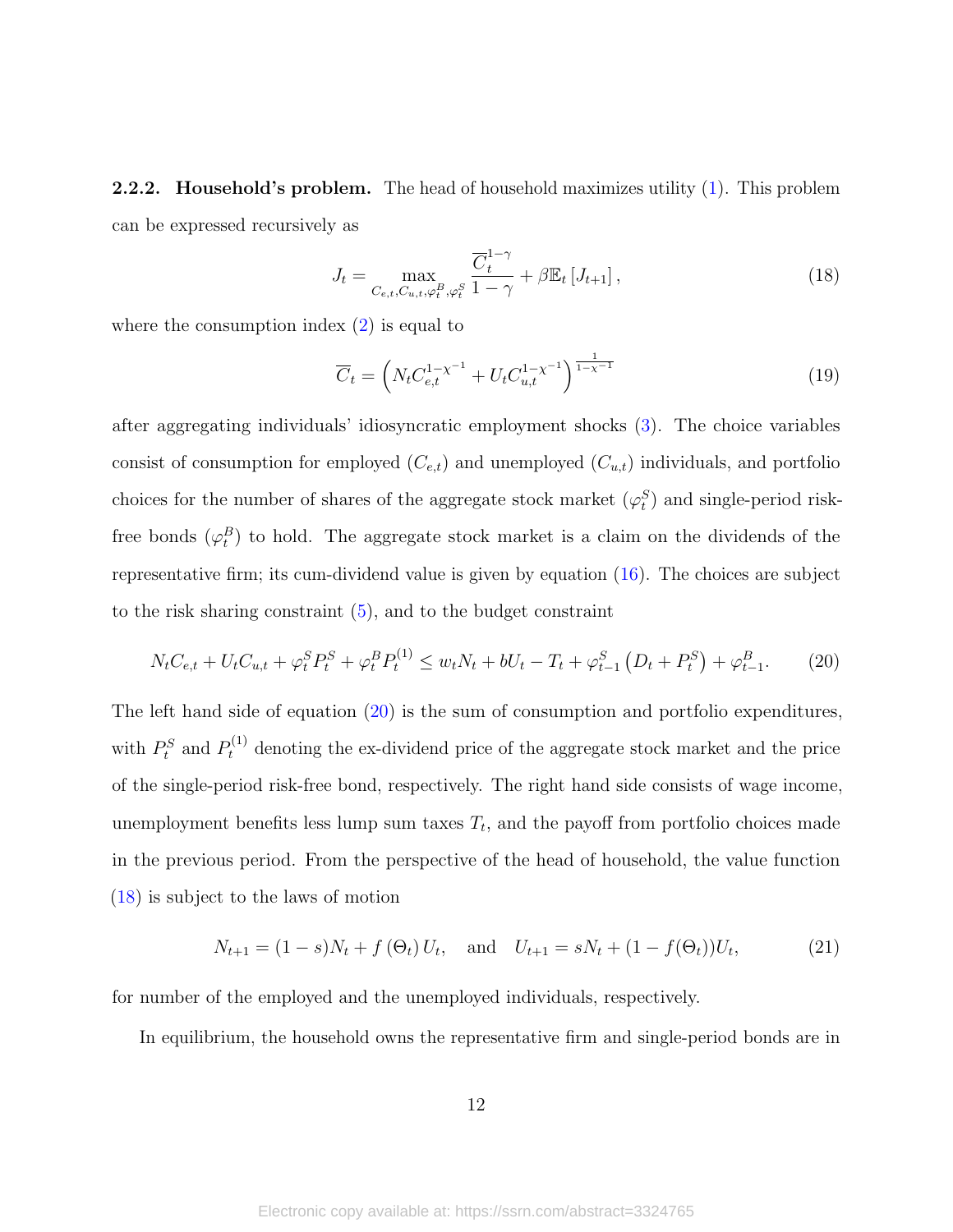zero net supply so that

<span id="page-13-2"></span>
$$
\varphi_t^S = 1 \quad \text{and} \quad \varphi_t^B = 0 \quad \text{for all } t. \tag{22}
$$

Finally, lump sum taxes are levied to exactly finance unemployment benefits,

$$
T_t = bU_t \quad \text{for all } t. \tag{23}
$$

<span id="page-13-0"></span>**2.2.3.** Wages. Wages are determined by Nash bargaining. The presence of search frictions generates a positive surplus whenever individuals are matched to firms. This surplus is then split via a generalized Nash bargaining rule, with the employed individual receiving a share  $\eta \in [0,1]$  of the surplus, and the representative firm receiving the remaining share  $1 - \eta$  of the surplus. The resulting equilibrium wage rule is given by

<span id="page-13-1"></span>
$$
w_t = \eta z_t + (1 - \eta)b + \eta \kappa \Theta_t.
$$
\n<sup>(24)</sup>

The derivation of this result is in our Internet Appendix.

2.2.4. Equilibrium. The notion of equilibrium for the economy is standard: all agents solve their respective optimization problems and all markets clear. That is, the representative firm and head of household solve their respective value functions, [\(16\)](#page-11-1) and [\(18\)](#page-12-1). Wages are set according to the Nash bargaining rule [\(24\)](#page-13-1). Labor market tightness is determined according to condition [\(17\)](#page-11-2). The head of household owns the firm and bonds are in zero net supply [\(22\)](#page-13-2). Furthermore, goods market clearing implies that equilibrium aggregate consumption,

<span id="page-13-4"></span>
$$
C_t \equiv \int_0^1 C_{it} \, di = N_t C_{e,t} + U_t C_{u,t}, \tag{25}
$$

is equal to

<span id="page-13-3"></span>
$$
C_t = Y_t - \kappa V_t. \tag{26}
$$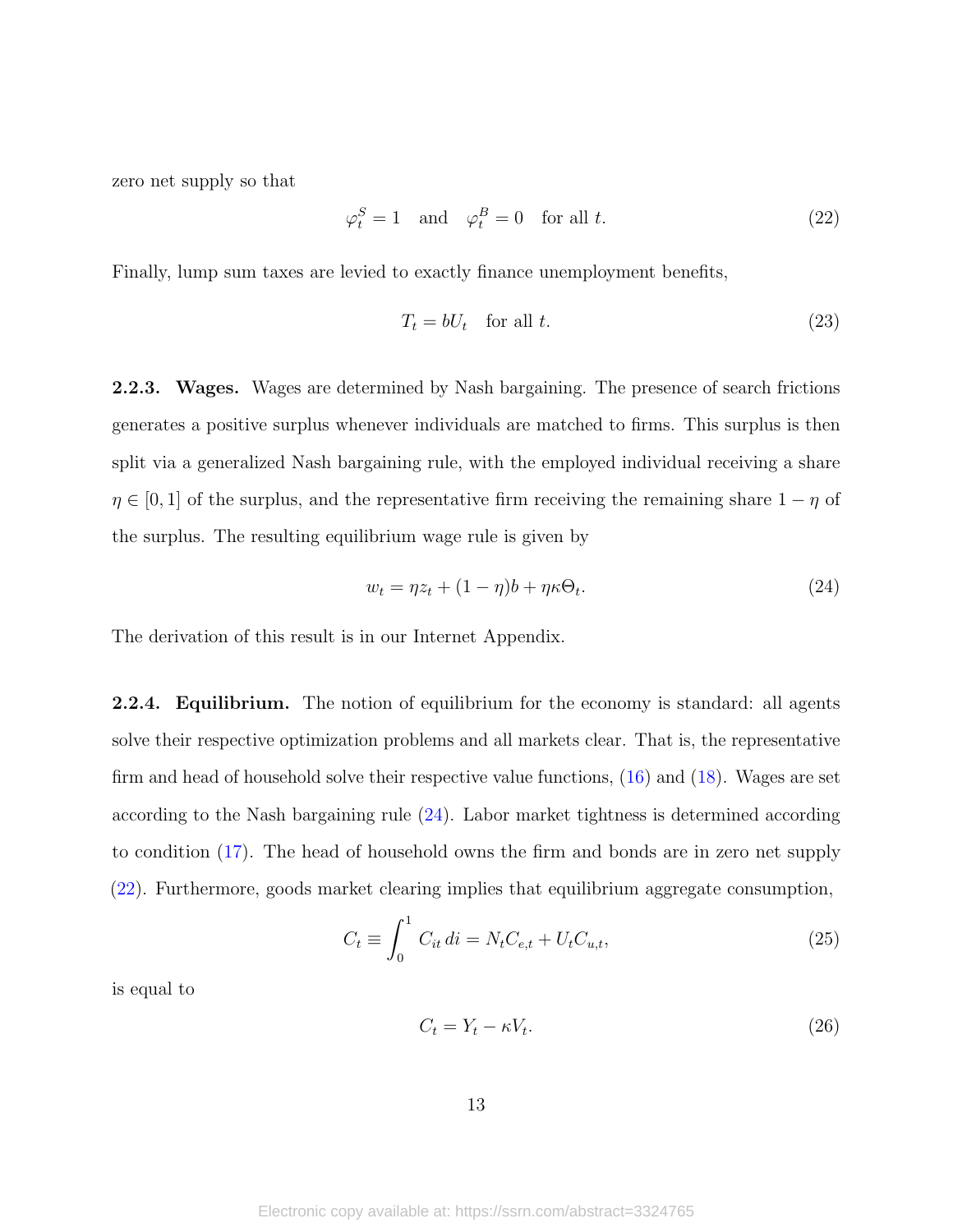In equilibrium, all policies and value functions are a function of state variables  $z_t$  and  $N_t$ . For example,  $\Theta_t = \Theta(z_t, N_t)$ ,  $w_t = w(z_t, N_t)$ , and so on.

<span id="page-14-0"></span>2.2.5. Equilibrium SDF. Consider the optimality conditions for the head of household's problem [\(18\)](#page-12-1). First, the risk sharing constraint [\(5\)](#page-7-0) is binding in equilibrium,

<span id="page-14-2"></span>
$$
C_{u,t} = \phi_t C_{e,t},\tag{27}
$$

so that unemployed individuals' consumption is exactly a fraction  $\phi_t$  of employed individuals' consumption.

Next, the inter-temporal household optimality condition implies that the SDF is equal to

<span id="page-14-3"></span>
$$
M_{t,t+n} = \beta^n \Lambda_{t+n} / \Lambda_t,\tag{28}
$$

where  $\Lambda_t$  denotes the shadow price on the budget constraint [\(20\)](#page-12-0). We show in Appendix [A.1](#page-40-0) that, in equilibrium, the shadow price equals

<span id="page-14-4"></span>
$$
\Lambda_t = C_t^{-\gamma} \times \zeta_t. \tag{29}
$$

The first term,  $C_t^{-\gamma}$  $t<sup>-7</sup>$ , is the marginal utility to the head of household from an increase in aggregate consumption  $C_t$ , which is determined from the goods market clearing condition [\(26\)](#page-13-3). The second term is equal to

<span id="page-14-5"></span>
$$
\zeta_t \equiv \left( \int_0^1 \frac{C_{it}}{C_t} \times \left( \frac{C_{it}}{C_t} \right)^{-\chi^{-1}} di \right)^{\frac{1-\gamma}{1-\chi^{-1}}}.
$$
\n(30)

It is a consumption-weighted  $(C_{it}/C_t)$  average of individuals' marginal utilities  $(C_{it}^{-\chi^{-1}}),$ <sup>[6](#page-14-1)</sup> relative to the marginal utility of an individual consuming aggregate consumption  $(C_t^{-\chi^{-1}}$  $\binom{-\chi^{-1}}{t}$ .

<span id="page-14-1"></span><sup>&</sup>lt;sup>6</sup>This weighted average interpretation for  $\zeta_t$  follows from writing the consumption index [\(2\)](#page-6-3) as the certainty equivalent consumption  $\overline{C}_t = u^{-1} \left( \int_0^1 u(C_{it}) \, di \right)$ , where  $u(C_{it}) \equiv C_{it}^{1-\chi^{-1}} / (1-\chi^{-1})$  is interpreted as the utility of an individual.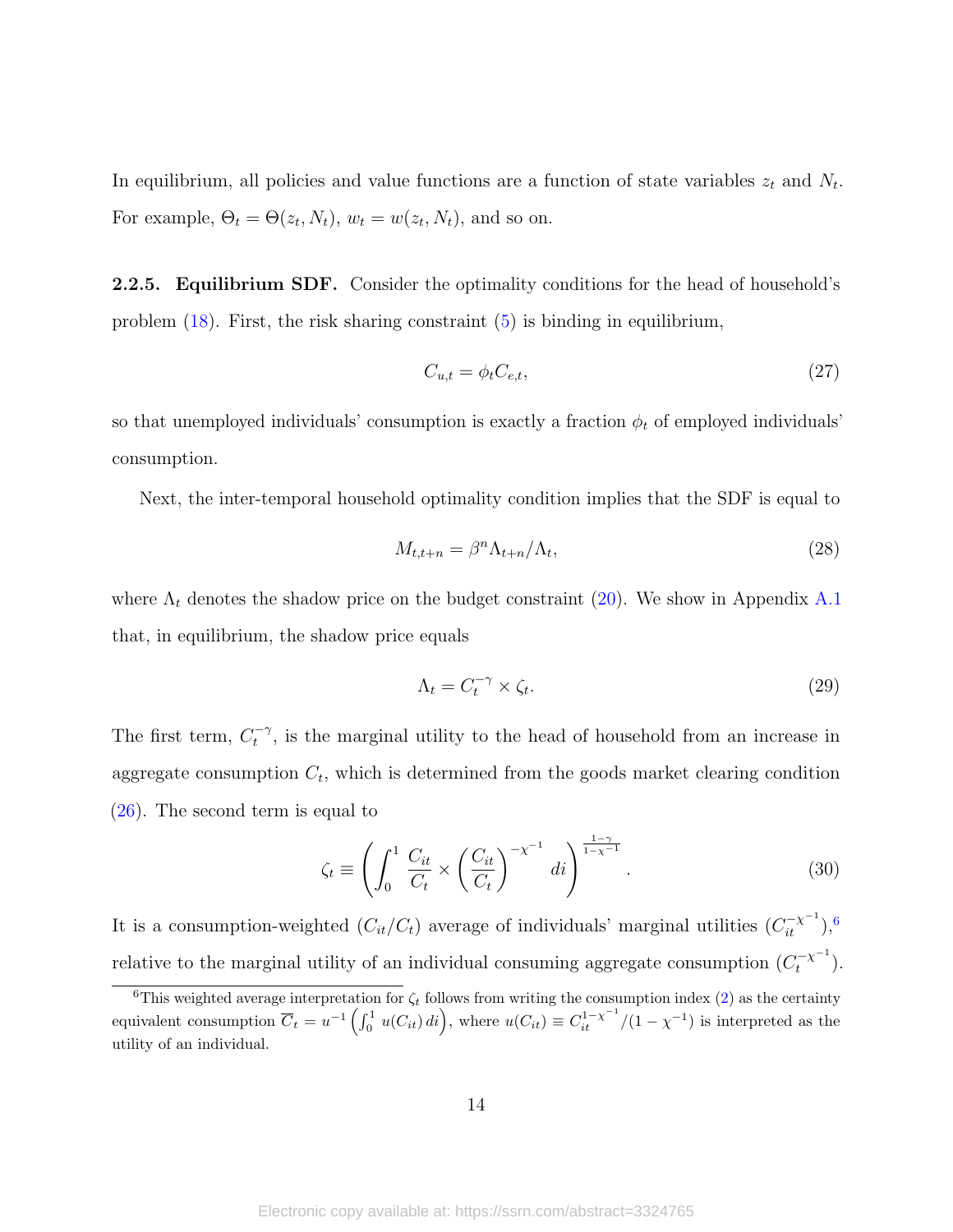From conditions [\(25\)](#page-13-4) and [\(27\)](#page-14-2), and noting that  $U_t = 1 - N_t$ , we see that this term is equal to

<span id="page-15-2"></span>
$$
\zeta_t = (N_t + \phi_t (1 - N_t))^{\gamma - 1} \left( N_t + \phi_t^{1 - \chi^{-1}} (1 - N_t) \right)^{\frac{1 - \gamma}{1 - \chi^{-1}}} \tag{31}
$$

in equilibrium.

To relate the SDF [\(28\)](#page-14-3) to that in a representative household economy with perfect risk sharing, substitute equation  $(29)$  into equation  $(28)$  to obtain

<span id="page-15-0"></span>
$$
M_{t,t+n} = \beta^n \left(\frac{C_{t+n}}{C_t}\right)^{-\gamma} \frac{\zeta_{t+n}}{\zeta_t}.\tag{32}
$$

The first component of the SDF [\(32\)](#page-15-0),  $\beta^{n}(C_{t+n}/C_{t})^{-\gamma}$ , depends only on aggregate consumption growth and is the only term that would appear under perfect risk sharing (see, e.g., [Breeden](#page-45-6) [1979\)](#page-45-6). This property is illustrated by the dashed line in [Figure 2:](#page-16-0) when  $\phi_t = 1$  for all  $t, \zeta_t$  is always a constant (equal to 1) so that idiosyncratic labor income risk does not affect the SDF.

The second component of the SDF  $(32)$ ,  $\zeta_{t+n}/\zeta_t$ , arises as a result of limited risk sharing (i.e.,  $\phi_t$  < 1 in some states). In our model, the dispersion in non-diversifiable employment outcomes across individuals becomes larger at lower levels of employment, which raises the marginal utility of the head of household. This property is illustrated by the solid line in [Figure 2,](#page-16-0) which shows that  $\zeta_t$  is a decreasing function of employment  $N_t$  under imperfect risk sharing. Furthermore, the persistence in equilibrium employment  $N_t$ , which influences the distribution of employment shocks [\(3\)](#page-6-1), implies that nondiversifiable labor income shocks have persistence effects on the SDF [\(32\)](#page-15-0), which is necessary to generate non-trivial asset pricing implications.[7](#page-15-1)

<span id="page-15-1"></span><sup>7</sup>For example, [Constantinides and Duffie](#page-46-0) [\(1996,](#page-46-0) p. 231) remark that a "[l]ack of persistence renders the pricing implications of the heterogeneous-consumer model similar to those of a homogeneous-consumer model."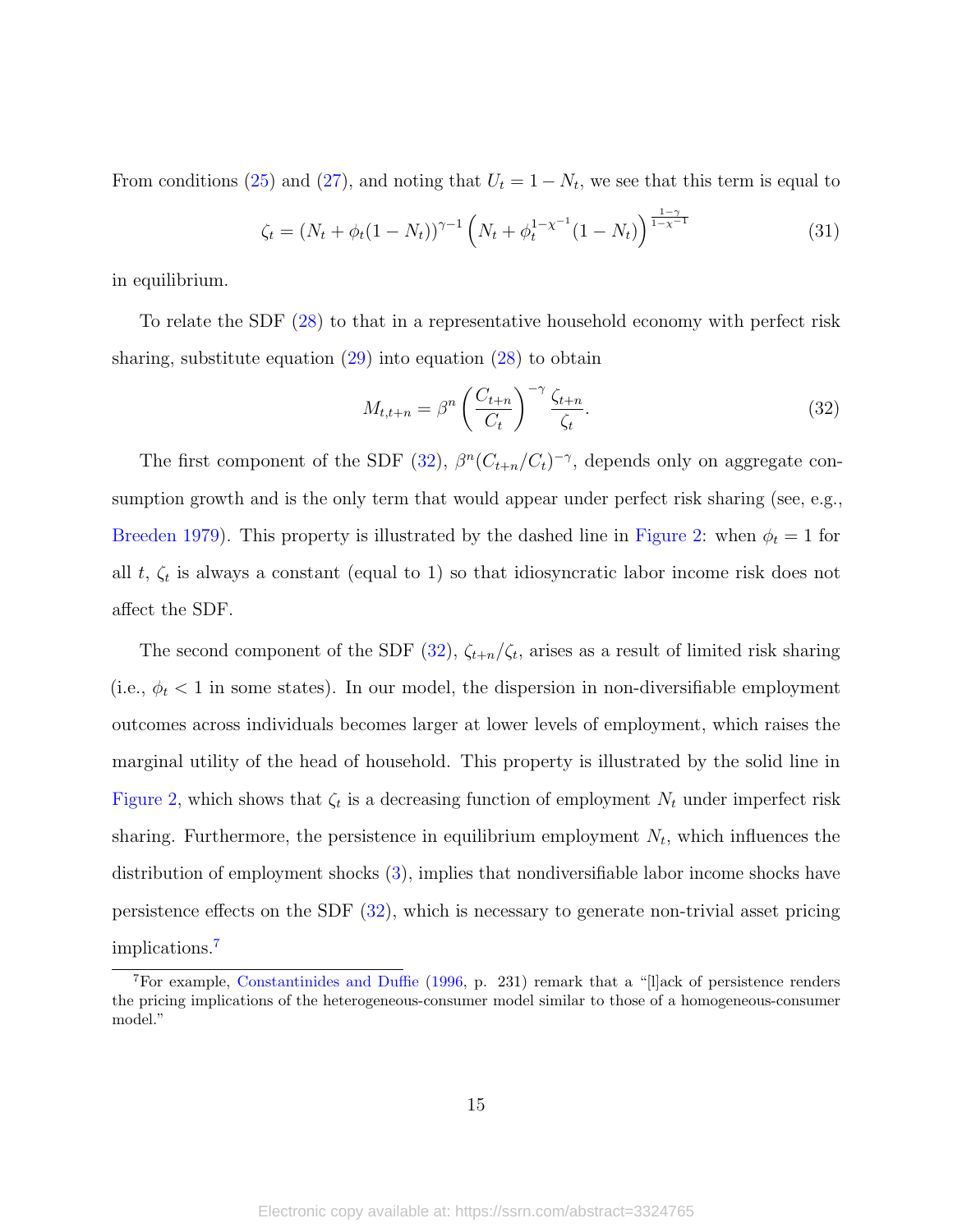<span id="page-16-0"></span>

**Figure 2: The function**  $\zeta(N)$ . This figure plots the function  $\zeta(N)$ , defined in equation [\(31\)](#page-15-2), with  $\chi = 1/9$  and  $\gamma = 2$  for various levels of employment N and risk sharing capacity  $\phi$ .

**2.2.6.** Real bonds. The time t price of a default-free zero coupon bond which matures in n periods time and pays off a unit in real terms at maturity is given by

$$
P_t^{(n)} = \mathbb{E}_t[M_{t,t+n}].\tag{33}
$$

The corresponding yield to maturity is  $y_t^{(n)} = -\frac{1}{n}$  $\frac{1}{n} \log P_t^{(n)}$  $t^{(n)}$ .

Consider the investment strategy of buying a  $T$ -period zero coupon bond at time  $t$  at a price of  $P_t^{(T)}$  $t^{(T)}$ , holding the bond for H periods, and selling the bond for  $P_{t+H}^{(T-H)}$  at time  $t+H$ . This investments' realized log excess holding period return (i.e., its realized log holding period return, in excess of the risk free return from buying and holding the H period bond to maturity) is

$$
rx_{t+H}^{(T)} \equiv \log \left( P_{t+H}^{(T-H)} / P_t^{(T)} \right) - \log \left( 1 / P_t^{(H)} \right). \tag{34}
$$

The corresponding ex-ante bond risk premium for this investment is

<span id="page-16-1"></span>
$$
hpxr_t^{H,T} \equiv \mathbb{E}_t\left[rx_{t+H}^{(T)}\right].\tag{35}
$$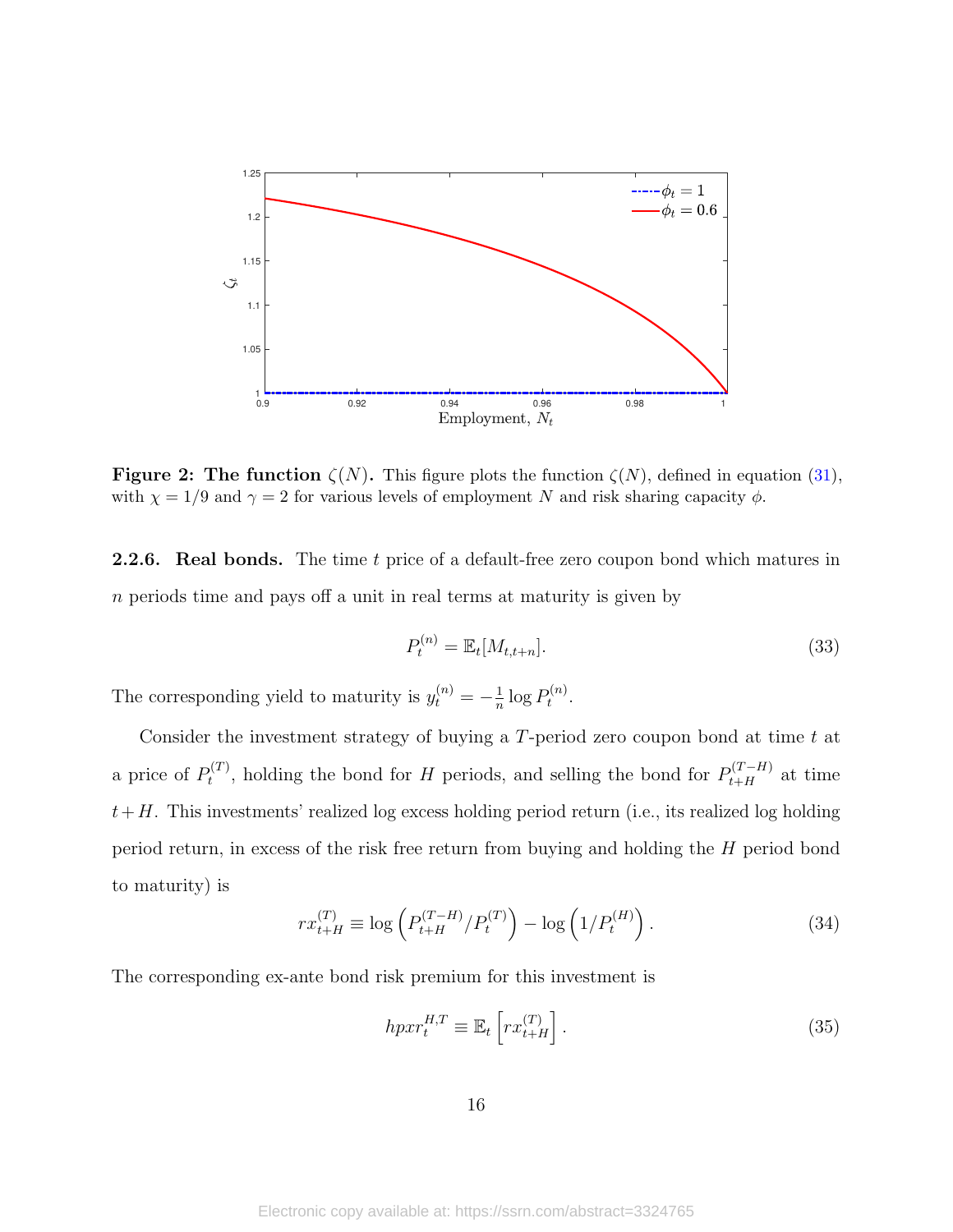Decomposition of real bond risk premia. To gauge the contribution of limited risk sharing to the bond risk premium [\(35\)](#page-16-1), it is convenient to study the conditional entropy of the SDF [\(Backus, Chernov, and Zin,](#page-45-7) [2014\)](#page-45-7), defined as

<span id="page-17-4"></span>
$$
L_t(M_{t,t+H}) \equiv \log \mathbb{E}_t \left[ M_{t,t+H} \right] - \mathbb{E}_t \left[ \log M_{t,t+H} \right]. \tag{36}
$$

We can then write the risk premium [\(35\)](#page-16-1) as

<span id="page-17-5"></span>
$$
hpxr_t^{H,T} = \mathbb{E}_t \left[ L_{t+H}(M_{t+H,t+T}) \right] - L_t(M_{t,t+T}) + L_t(M_{t,t+H}), \tag{37}
$$

which we decompose into three terms:

<span id="page-17-3"></span><span id="page-17-1"></span><span id="page-17-0"></span>
$$
hpxr_t^{H,T} = hpxr_t^{H,T,C} + hpxr_t^{H,T,\zeta} + hpxr_t^{H,T,cross}.
$$
\n(38)

The first and second terms,

$$
hpxr_t^{H,T,C} \equiv \mathbb{E}_t \left[ L_{t+H} \left( (C_{t+T}/C_{t+H})^{-\gamma} \right) \right] - L_t \left( (C_{t+T}/C_t)^{-\gamma} \right) + L_t \left( (C_{t+H}/C_t)^{-\gamma} \right), \quad (39)
$$

$$
hpxr_t^{H,T,\zeta} \equiv \mathbb{E}_t \left[ L_{t+H} \left( \zeta_{t+T}/\zeta_{t+H} \right) \right] - L_t \left( \zeta_{t+T}/\zeta_t \right) + L_t \left( \zeta_{t+H}/\zeta_t \right), \tag{40}
$$

summarize the contribution of the aggregate consumption growth and the  $\zeta_{t+n}/\zeta_t$  components of the SDF [\(32\)](#page-15-0) to the bond risk premium, respectively. The third term summarizes the contribution of interaction effects between the two components of the SDF to the bond risk premium, and is defined as

<span id="page-17-2"></span>
$$
hpxr_t^{H,T,cross} \equiv \mathbb{E}_t \left[ CL_{t+H} \left( (C_{t+T}/C_{t+H})^{-\gamma}, \zeta_{t+T}/\zeta_{t+H} \right) \right]
$$
\n
$$
-CL_t \left( (C_{t+T}/C_t)^{-\gamma}, \zeta_{t+T}/\zeta_t \right) + CL_t \left( (C_{t+H}/C_t)^{-\gamma}, \zeta_{t+H}/\zeta_t \right),
$$
\n(41)

where

$$
CL_t ((C_{t+n}/C_t)^{-\gamma}, \zeta_{t+n}/\zeta_t) \equiv L_t ((C_{t+n}/C_t)^{-\gamma} \zeta_{t+n}/\zeta_t) - L_t ((C_{t+n}/C_t)^{-\gamma}) - L_t (\zeta_{t+n}/\zeta_t)
$$
\n(42)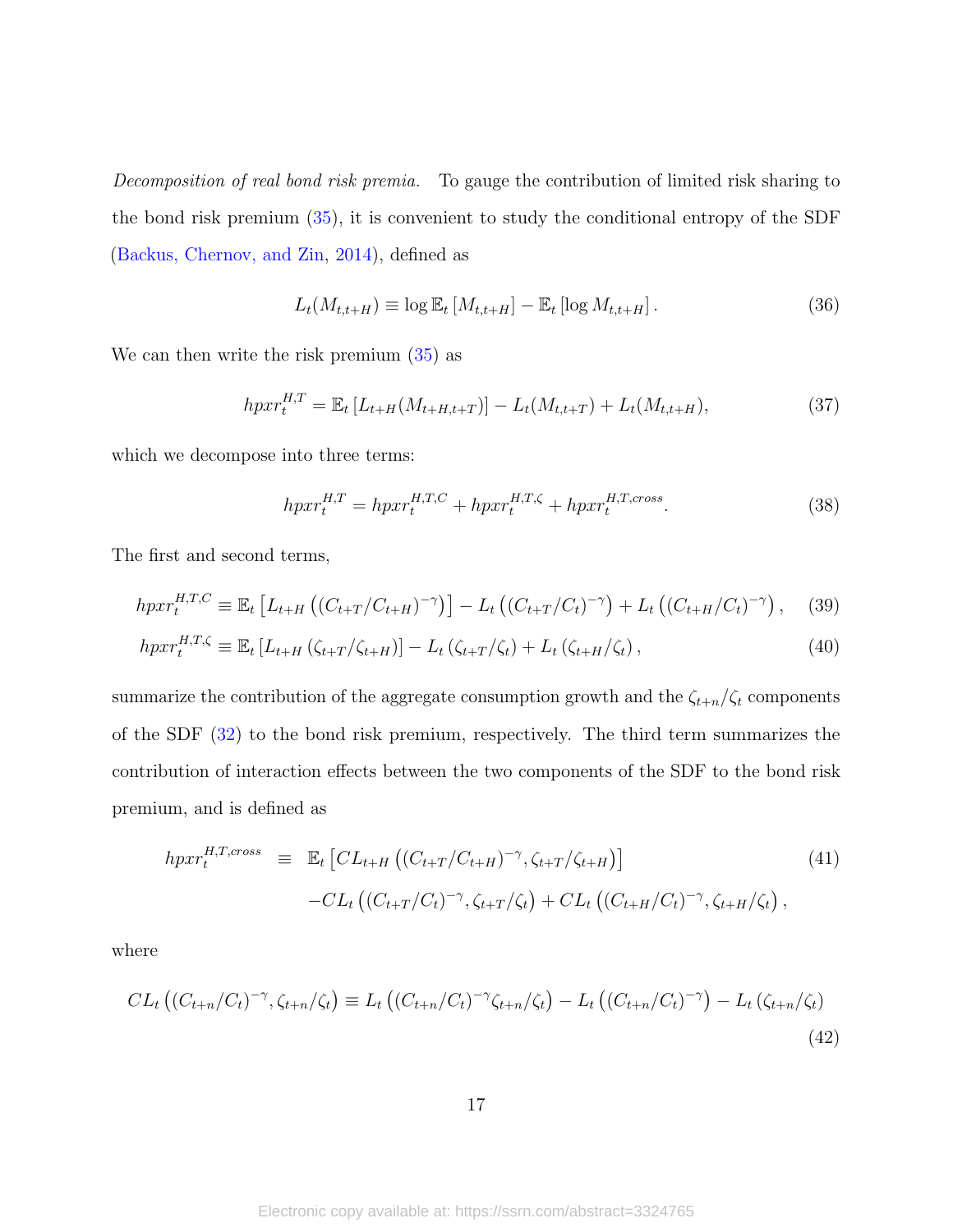denotes the conditional coentropy of the two components of the SDF [\(Backus, Boyarchenko,](#page-45-8) [and Chernov,](#page-45-8) [2018\)](#page-45-8).

Appendix [A.2](#page-41-0) shows that a log-normal approximation for each of the three terms of the decomposition [\(38\)](#page-17-0) is given by

<span id="page-18-1"></span><span id="page-18-0"></span>
$$
hpxr_t^{H,T,C} \approx \underbrace{-\gamma^2Cov_t(\Delta c_{t:t+H}, \Delta c_{t+H:t+T})}_{\text{``Aggregate consumption persistence''}},
$$
\n
$$
(43a)
$$

$$
hpxr_t^{H,T,\zeta} \approx \underbrace{-Cov_t \left(\Delta \log \zeta_{t:t+H}, \Delta \log \zeta_{t+H:t+T}\right)}_{\text{``Labor income dispersion persistence''}},
$$
\n(43b)

$$
hpxr_t^{H,T,cross} \approx \underbrace{\gamma Cov_t (\Delta c_{t:t+H}, \Delta \log \zeta_{t+H:t+T}) + \gamma Cov_t (\Delta \log \zeta_{t:t+H}, \Delta c_{t+H:t+T})}_{\text{"Cross-covariance"}}, \quad (43c)
$$

where  $c_t \equiv \log C_t$  denotes log aggregate consumption, and the notation  $\Delta X_{t:t+k}$  denotes the difference  $X_{t+k} - X_t$ . The log-normal approximation [\(43\)](#page-18-0) shows that the  $hpxr_t^{H,T,C}$  and  $hpxr_t^{H,T,\zeta}$  terms depend on the persistence of growth in aggregate consumption and labor income dispersion, respectively, while the  $hpxr_t^{H,T,cross}$  term depends on the cross-covariance between current and future growth in aggregate consumption and labor income dispersion. For this reason, we refer to  $hpxr_t^{H,T,C}$ ,  $hpxr_t^{H,T,\zeta}$ , and  $hpxr_t^{H,T,cross}$  as the "Aggregate consumption persistence", "Labor income dispersion persistence", and "Cross-covariance" terms, respectively.

Role of non-diversifiable labor income risk. A positive risk premium for a long-term bond requires mean reversion of the SDF (see [footnote 2\)](#page-2-0). This holds in models with and without perfect risk sharing. However, the implications for the dynamics of aggregate consumption growth are quite different between these two models.

Under perfect risk sharing (i.e.,  $\phi_t = 1$  for all t), only the "Aggregate consumption persistence" term,  $hpxr_t^{H,T,C}$ , shows up in equation [\(38\)](#page-17-0). This leads to the bond risk premium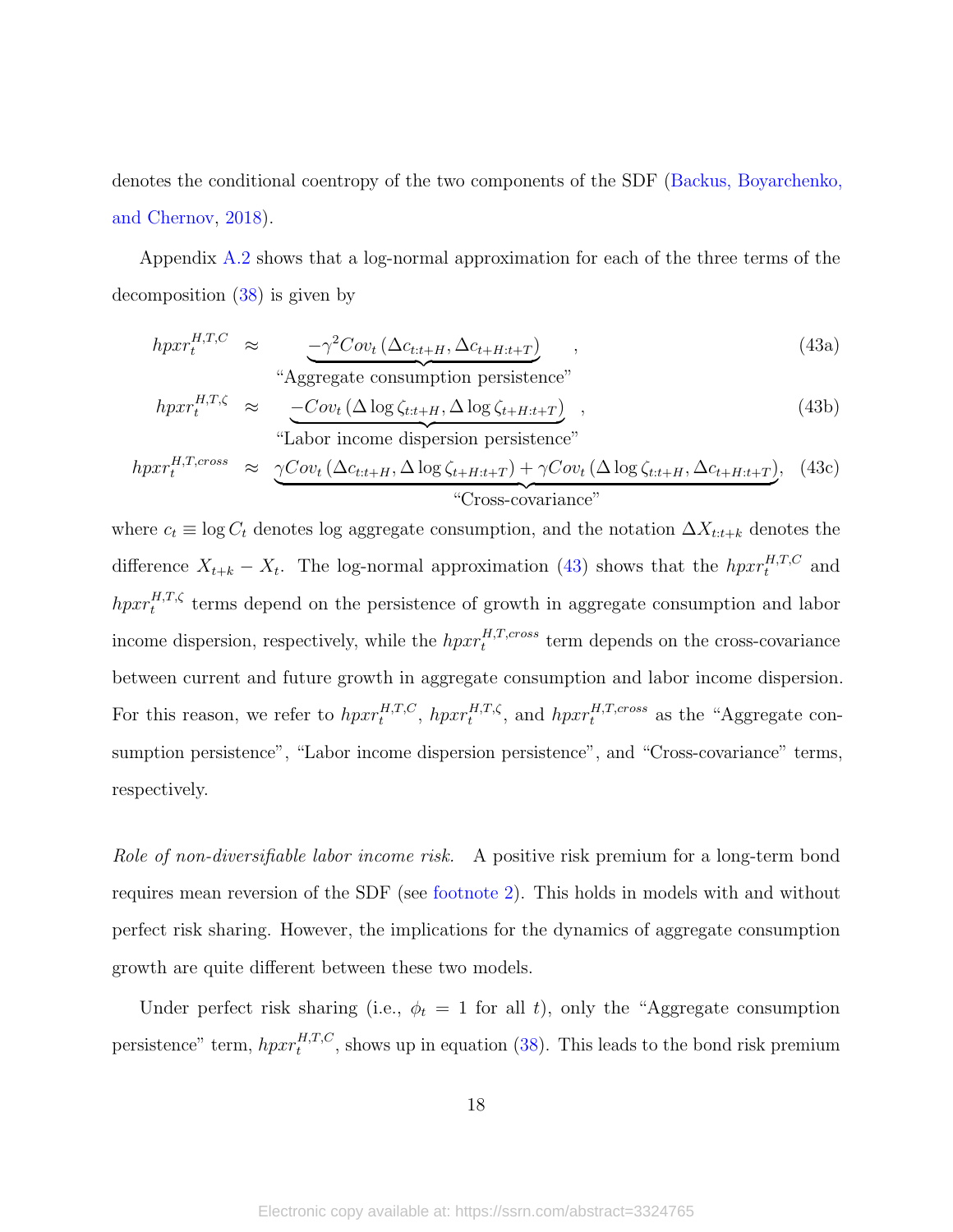puzzle highlighted by [Backus, Gregory, and Zin](#page-45-0) [\(1989\)](#page-45-0). They show that matching the observed (positive) bond risk premium would then require aggregate consumption growth to have a counterfactually large and negative autocorrelation.

Instead, when risk sharing is imperfect, labor income dispersion influences asset prices, and bond risk premia additionally depends on the terms in equation [\(38\)](#page-17-0) involving labor income dispersion, namely,  $hpxr_t^{H,T,\zeta}$  and  $hpxr_t^{H,T,cross}$ , or the "Labor income dispersion persistence" and "Cross-covariance" terms, respectively. In our calibrated model, these additional terms account for more than 94% of the risk premium of a long-term bond in our model (see [Table 4\)](#page-32-0). Our model is therefore able to generate large and positive risk premia for long-term bonds without counterfactual implications for the persistence of aggregate consumption growth.

Role of labor market search frictions. The log-normal approximation [\(43\)](#page-18-0) shows that bond risk premia crucially depend on the time-series properties of labor income dispersion risk, as summarized by the variable  $\zeta_t$ . For example, equation [\(43b\)](#page-18-1) shows that the "Labor income dispersion persistence" term positively contributes to bond risk premia only if  $\Delta \log \zeta_t$ displays negative autocorrelation. Since  $\zeta_t$  is a function of  $N_t$  in equilibrium (see equation [\(31\)](#page-15-2)), the time series properties of  $\zeta_t$  depends on that of the employment rate  $N_t$  which, in turn, depends on labor adjustment costs. Rather than specify an ad hoc process for labor adjustment costs, we use an off-the-shelf labor search model which generates labor adjustment costs as an equilibrium outcome. This allows us to map the observed processes for labor market tightness and job-flow rates into an otherwise unobservable adjustment cost process (see Section [3.1](#page-22-1) for details).

<span id="page-19-0"></span>**2.2.7.** Nominal bonds. In this section, we introduce inflation dynamics in order to obtain nominal bond prices. This allows us to (1) test our model's predictions over a longer sample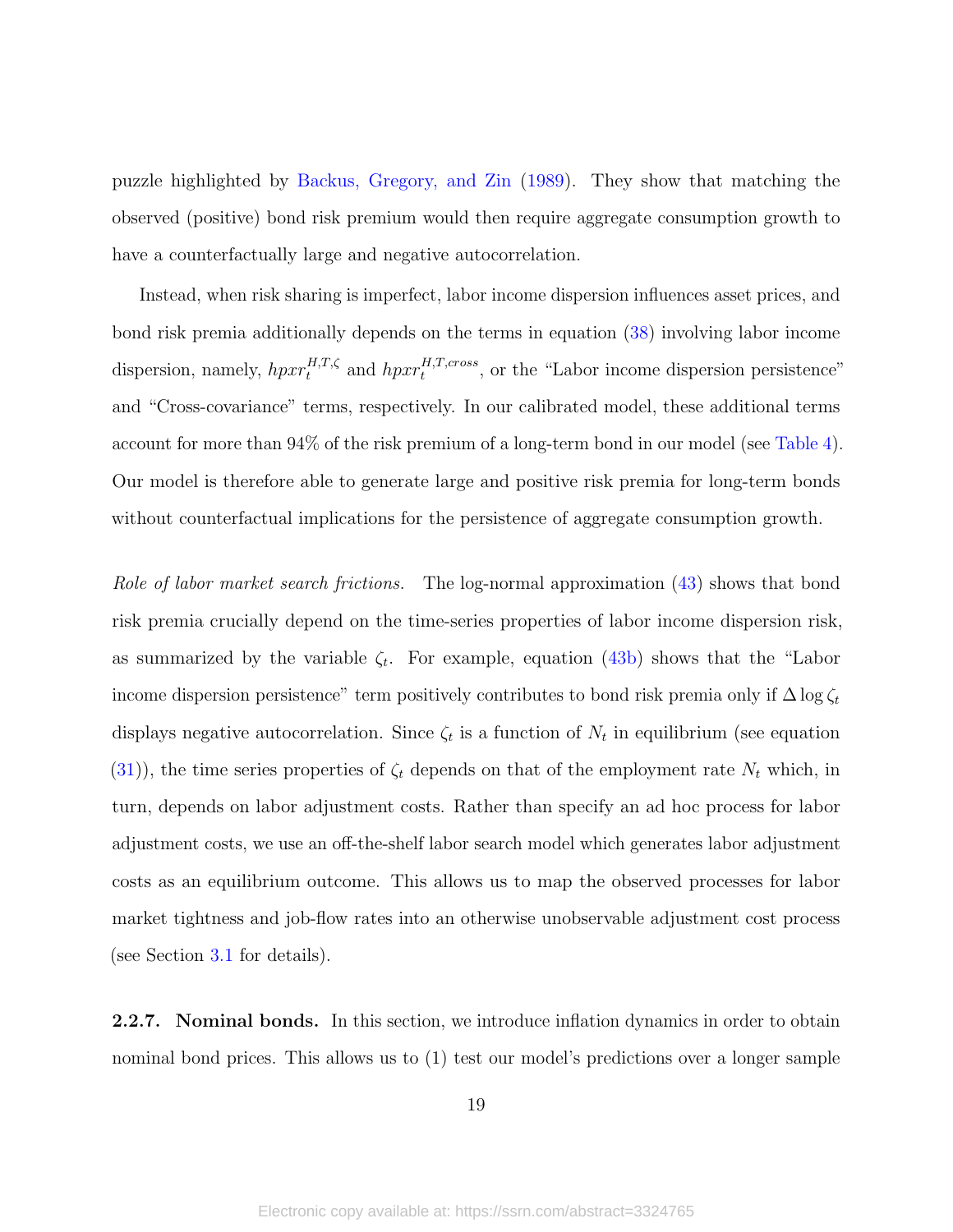(US treasuries data has a substantially longer history compared to US TIPS data), and (2) avoid having to estimate a liquidity premium for TIPS, which has been found to be non-negligible (see, e.g., [Pflueger and Viceira](#page-49-1) [2016\)](#page-49-1).

The time t price of a n period default-free zero coupon bond, which pays out a unit amount in nominal terms at maturity, is given by

<span id="page-20-0"></span>
$$
P_t^{(\$,n)} = \mathbb{E}_t \left[ M_{t,t+n} \exp \left( \pi_t - \pi_{t+n} \right) \right], \tag{44}
$$

where  $\pi_t$  is the log price level at time t. Following [Wachter](#page-49-4) [\(2006\)](#page-49-4) and [Piazzesi and Schneider](#page-49-5)  $(2007)$ , we model inflation as an  $ARMA(1,1)$  process:

<span id="page-20-1"></span>
$$
\Delta \pi_{t+1} = \mu_{\pi} (1 - \rho_{\pi}) + \rho_{\pi} \Delta \pi_t + \xi_{\pi} \varepsilon_{\Delta c, t+1} + \nu_{\pi} \varepsilon_{\pi, t} + \varepsilon_{\pi, t+1}.
$$
\n(45)

Here,  $\mu_{\pi}$  is average inflation, and  $\rho_{\pi}$  is the autoregressive coefficient for inflation. Innovations to inflation consists of two components. The first component is correlated with innovations to aggregate consumption growth,

<span id="page-20-2"></span>
$$
\varepsilon_{\Delta c, t+1} \equiv \Delta \log C_{t+1} - \mathbb{E}_t \left[ \Delta \log C_{t+1} \right],\tag{46}
$$

with  $\xi_{\pi}$  parameterizing the strength of this correlation. The second component is independent from the first and consists of *iid* shocks  $\varepsilon_{\pi,t} \sim N(0, \sigma_{\pi}^2)$  with  $\nu_{\pi}$  being the moving-average coefficient. The  $\varepsilon_{\pi,t}$  shocks do not appear in the SDF [\(32\)](#page-15-0) and are therefore not priced. Nevertheless, inflation risk is priced through its dependence on aggregate consumption growth shocks,  $\varepsilon_{\Delta c,t+1}$ , which are priced by the SDF.

We provide details for the computation of the nominal bond price  $(44)$  in Appendix [A.3.](#page-41-1)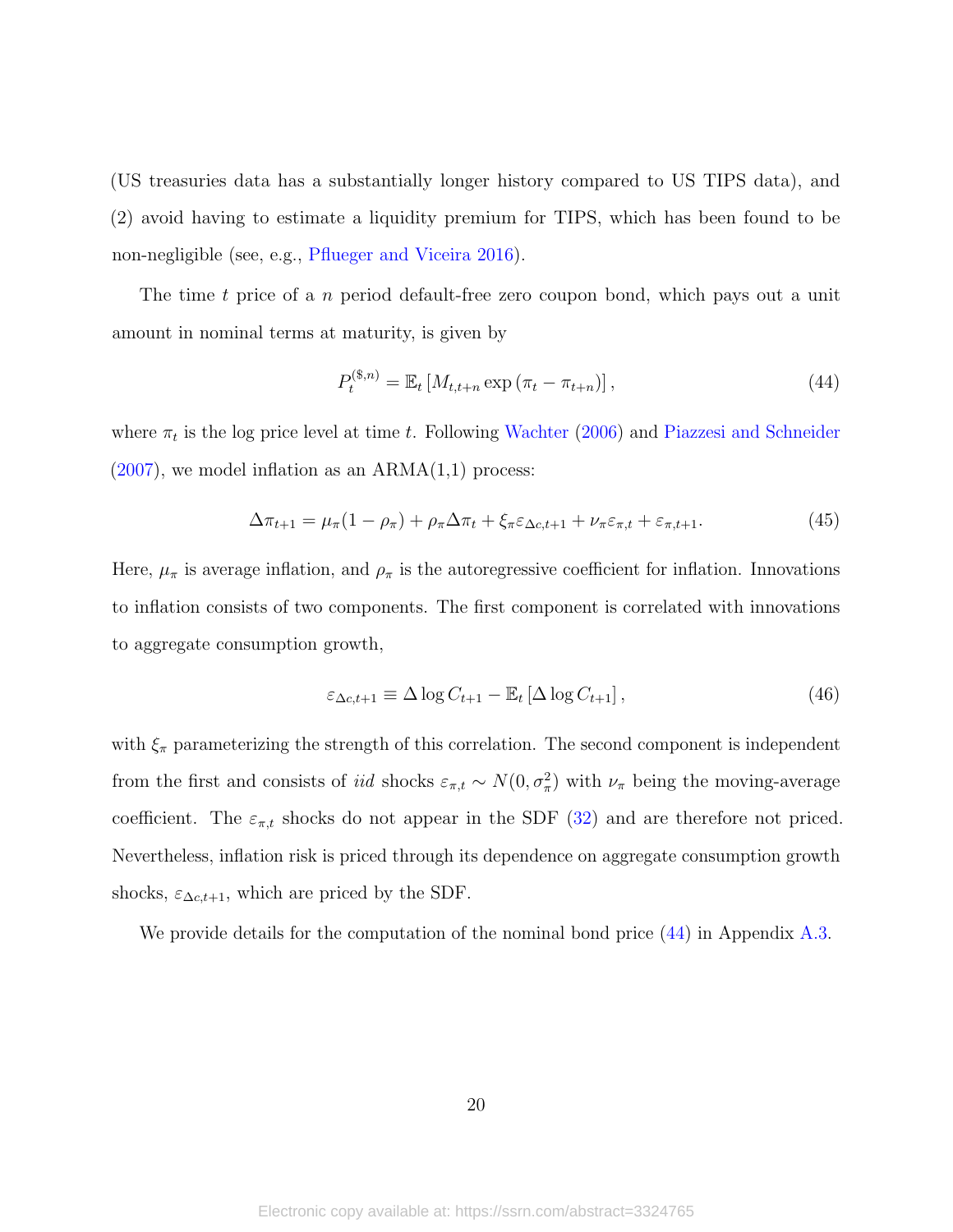#### <span id="page-21-0"></span>2.3 Discussion of assumptions

We assume that the head of the household is the only decision maker in our economy and that her preferences are an aggregate of individual utilities as defined in equation [\(1\)](#page-6-2). We discuss below how these two assumptions make our model as tractable as a representative agent model while capturing the effect of non-diversifiable idiosyncratic labor income risk on bond prices. We also discuss the simple consumption allocation rule used by the head in equation [\(5\)](#page-7-0).

Assuming a single decision maker helps us avoid having to solve for consumption and portfolio choices of individuals in the cross-section. This is especially convenient in our production based model. Because, unlike an endowment economy where one is able to specify income processes that make the model tractable (e.g., an income process that ensures no-trade among investors as in [Constantinides and Duffie](#page-46-0) [1996\)](#page-46-0), the income process of individual agents in our model is endogenously determined and varies with macroeconomic conditions. By assuming a single decision maker, we avoid the need to keep track of the cross-sectional distribution of individual wealth which would otherwise have been a relevant state variable in our model.

Our assumption of the head's preference as an aggregate of individual utilities implies that non-diversifiable income risk affects the equilibrium SDF. For example, the increase in this SDF in regimes with imperfect risk sharing (i.e.,  $\phi_t$  < 1) is largely driven by the increase in marginal utility of a small fraction of individuals who experience income loss, since the head allocates lower consumption to these individuals according to equation [\(5\)](#page-7-0). This drives up the consumption-weighted average marginal utility, and hence  $\zeta_t$  through equation [\(30\)](#page-14-5).

We do not derive the optimal consumption response of individuals. Instead, we assume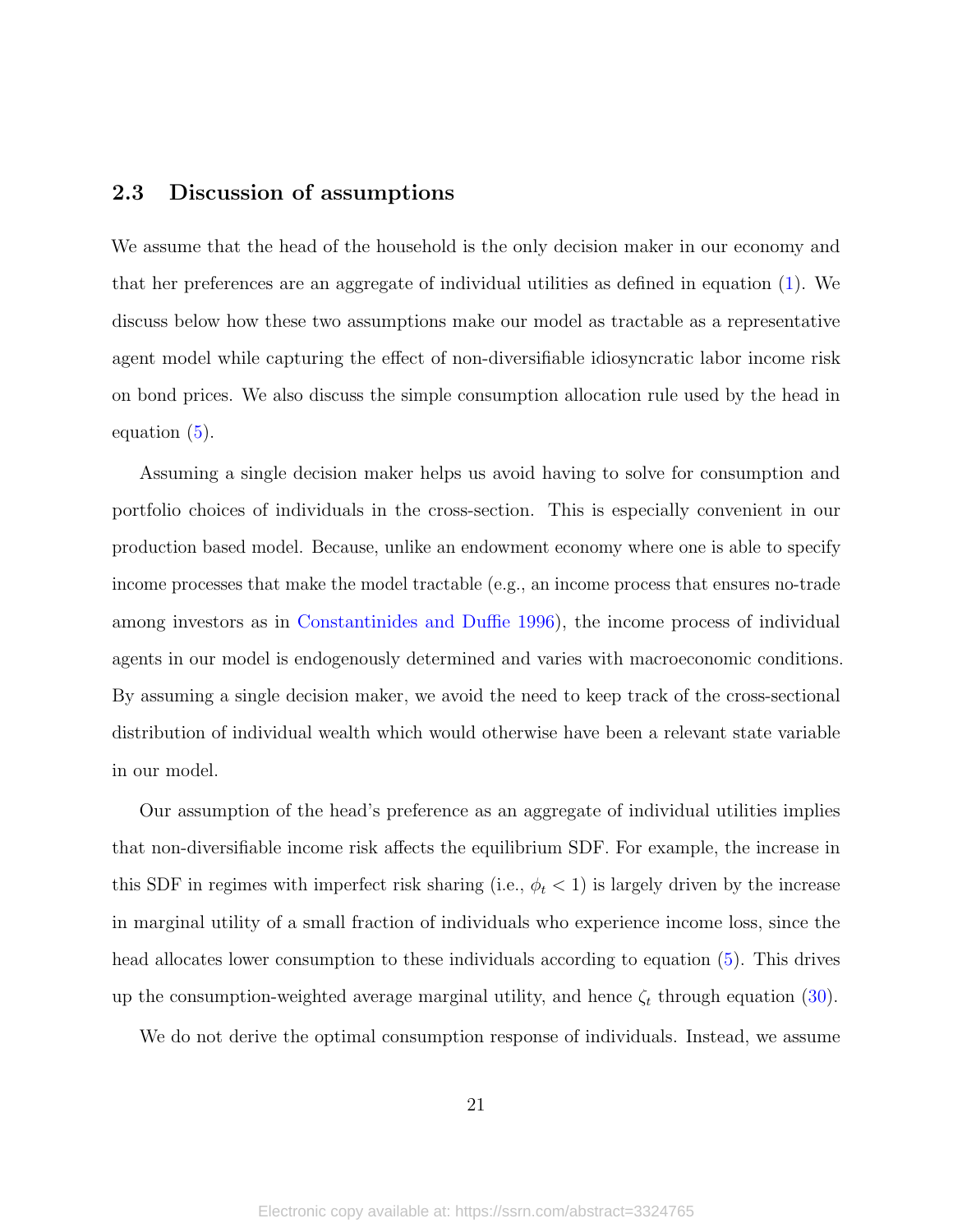a simple consumption allocation rule used by the head of household in equation [\(5\)](#page-7-0), which directly maps individual income shocks into their consumption shocks.<sup>[8](#page-22-2)</sup> This simplifying assumption is sufficient to illustrate the asset pricing implications of limited risk sharing in our production-based setting. Together with the assumption that an individual's income risk is independent of his/her current income level, we avoid the need to track the cross-sectional distribution of individual wealth.

## <span id="page-22-0"></span>3 Quantitative analysis

In this section, we quantify and provide intuition for our model's two key predictions: (a) a yield curve that is upward sloping on average, and (b) a negative correlation between current labor market conditions (as measured by labor market tightness or the job finding rate) and future bond excess returns.

#### <span id="page-22-1"></span>3.1 Calibration

We solve our model numerically using global methods (see our Internet Appendix for details). We simulate our model at monthly frequency using the parameters shown in [Table 1.](#page-23-0) We report our model-implied moments over a horizon of a quarter in [Table 2,](#page-24-0) together with their data counterparts. Details for the data used in our calibration procedure are available in Appendix [B.](#page-43-0)

<span id="page-22-2"></span>For our baseline analysis, we model the exogenous productivity process  $z_t$  as a two-regime

<sup>8</sup>Further endogenizing the degree of risk sharing is outside the scope of our analysis. [Ai and Bhandari](#page-45-9) [\(2018\)](#page-45-9) consider a setting in which contracting frictions endogenously determine the extent to which labor income risks can be shared.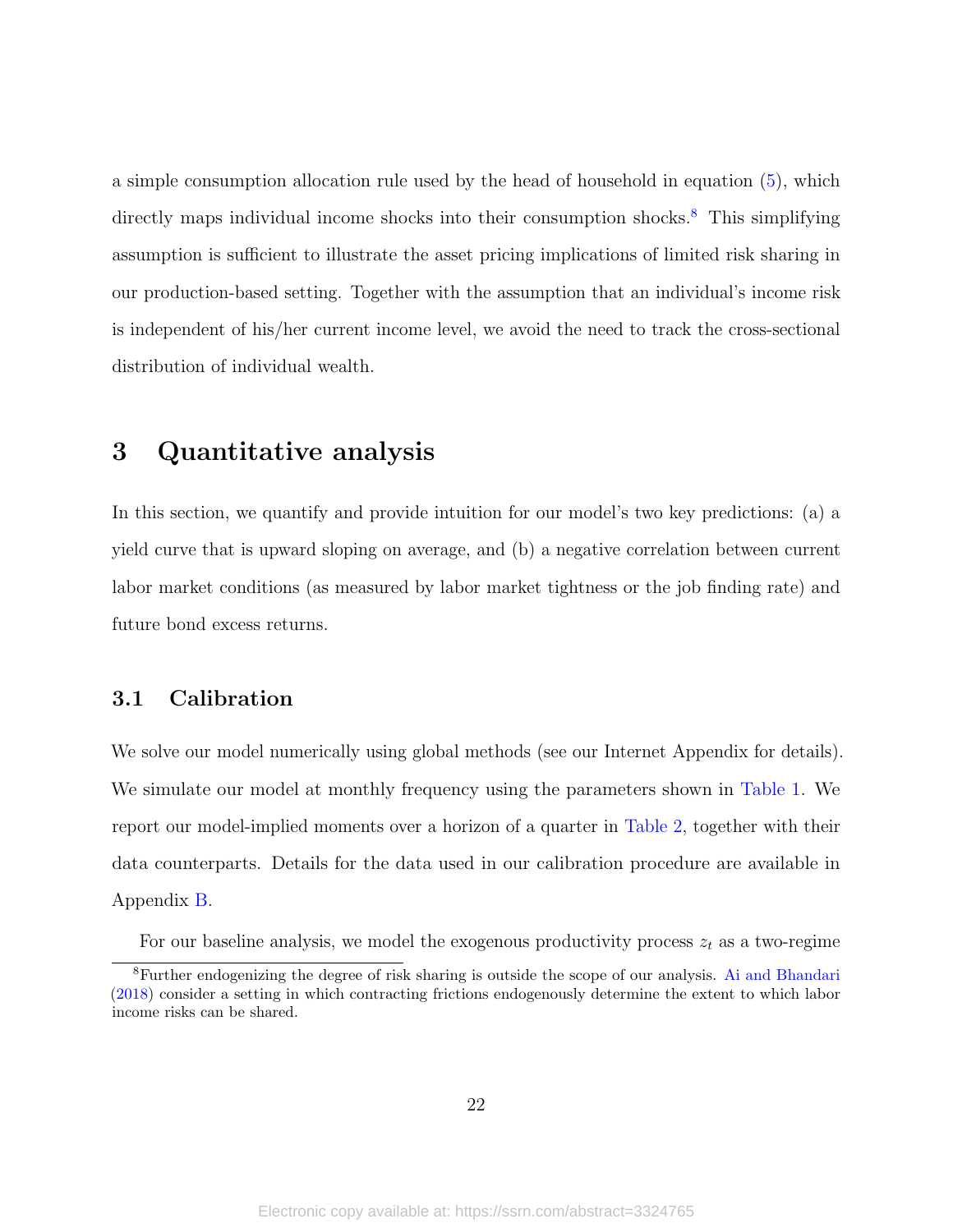<span id="page-23-0"></span>

|                           | Table 1: Parameter values. We simulate our model at a monthly frequency using the parameters |
|---------------------------|----------------------------------------------------------------------------------------------|
| shown in the table below. |                                                                                              |

| Parameter                                                | Symbol                    | Model          |
|----------------------------------------------------------|---------------------------|----------------|
| Persistence of productivity regimes                      | $\lambda$                 | 0.9            |
| Long-run probability, low productivity regime            | $p_1$                     | 0.167          |
| Long-run probability, high productivity regime           | $p_2$                     | 0.833          |
| Log-productivity, low productivity regime                | $\log z_1$                | $-0.022$       |
| Log-productivity, high productivity regime               | $\log z_2$                | $\theta$       |
| Time preference parameter                                | $\beta$                   | 0.9984         |
| Coefficient of relative risk aversion                    | $\gamma$                  | $\overline{2}$ |
| Elasticity of substitution in consumption index          | $\chi$                    | 1/9            |
| Employed individuals' bargaining power                   | $\eta$                    | 0.025          |
| Vacancy creation cost                                    | $\kappa$                  | 0.881          |
| Curvature of matching function                           | $\iota$                   | 1.24           |
| Job separation probability                               | $\mathcal{S}_{0}$         | 0.034          |
| Unemployment benefit parameter                           | $\boldsymbol{b}$          | 0.923          |
| Degree of risk-sharing in low productivity regime        | $\phi_L \equiv \phi(z_1)$ | 0.6            |
| Degree of risk-sharing in high productivity regime       | $\phi(z_2)$               | 1.0            |
| Average inflation                                        | $\mu_{\pi}$               | 0.00324        |
| Autocorrelation coefficient, inflation                   | $\rho_{\pi}$              | 0.81           |
| Loading on aggregate consumption growth shock, inflation | $\xi_{\pi}$               | $-0.035$       |
| Moving-average coefficient, inflation                    | $\nu_{\pi}$               | $-0.338$       |
| Volatility of $\varepsilon_{\pi,t}$ shocks, inflation    | $\sigma_{\pi}$            | 0.00245        |

Markov chain.<sup>[9](#page-23-1)</sup> Having a simple two-regime specification for productivity makes it easier to explain the intuition of our model, and all results presented in our main text are for this two-regime specification. We show in the Internet Appendix that our results are robust to increasing the number of states for  $z_t$ . Specifically, the Internet Appendix presents results for the case in which aggregate productivity follows a discretized  $AR(1)$  process with eleven productivity states. The AR(1) model produces near identical results for the yield curve and

<span id="page-23-1"></span><sup>&</sup>lt;sup>9</sup>Note that even though there are only two regimes in our baseline specification, our model nevertheless features many states  $(z_t, N_t)$  due to the presence of the endogenous state variable for employment  $N_t$ .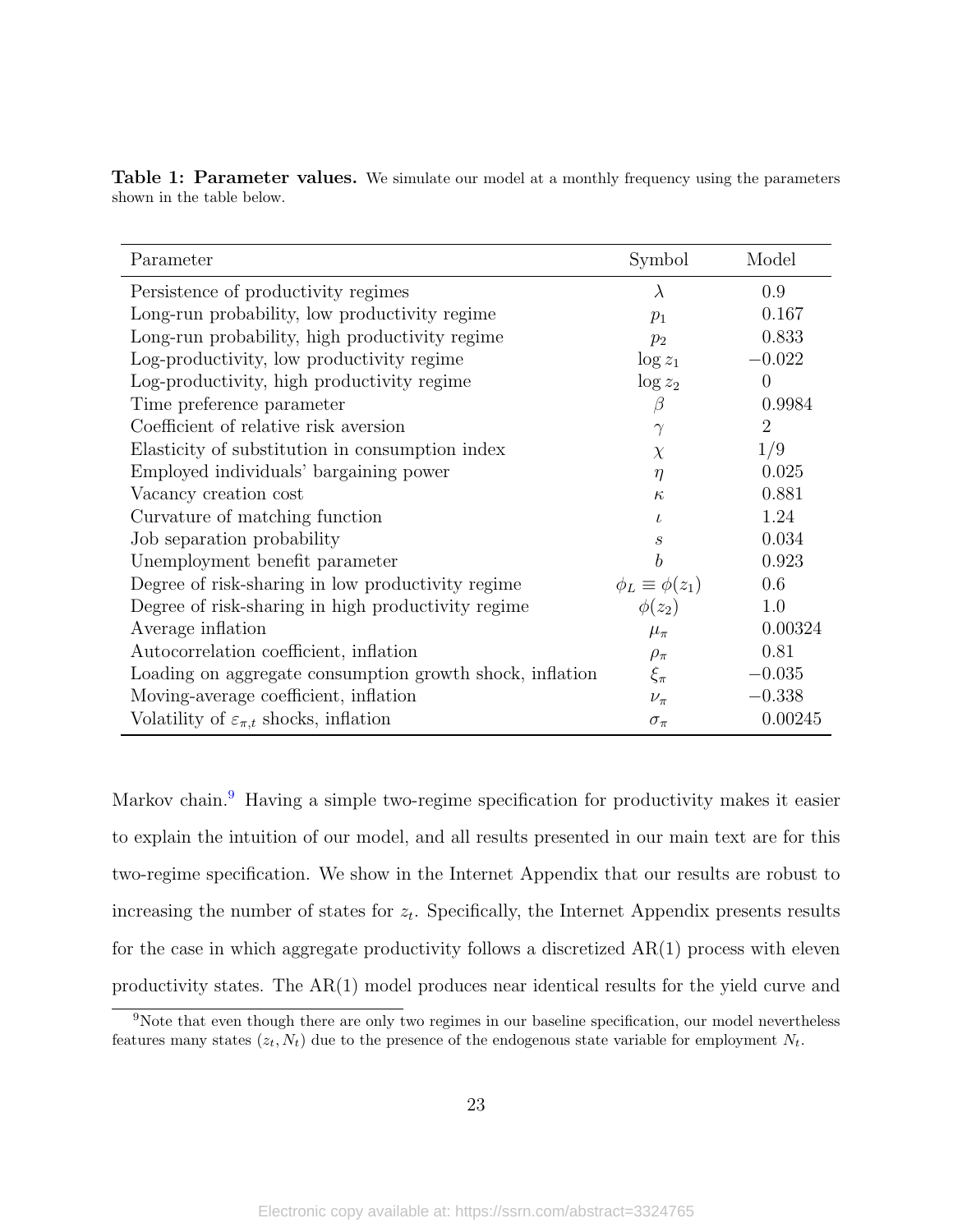<span id="page-24-0"></span>Table 2: Moments of real variables and asset prices. This table reports model-implied moments along with its data counterparts. Yields and the equity premium are annualized; all other quantities are for a quarterly horizon. The average mean (volatility) of the yield curve is the average of the means (volatilities) of the one- through five-year nominal bonds. The data is for the period 1964Q1-2016Q4 (see Appendix [B](#page-43-0) for details).

| Moment                              | Data.   | Model   |
|-------------------------------------|---------|---------|
| Target moments                      |         |         |
| U: mean $(\%)$                      | 6.09    | 6.08    |
| volatility $(\%)$                   | 0.78    | 0.75    |
| $\log C$ growth: Autocorrelation    | 0.32    | 0.35    |
| Volatility $(\%)$                   | 0.67    | 0.57    |
| Ave. nominal yield curve: mean      | 5.66    | 5.61    |
| volatility                          | 3.17    | 3.37    |
| $\sigma(Wage\ bill)/\sigma(Output)$ | 0.87    | 0.76    |
| Nontarget moments                   |         |         |
| $\Theta$ : Mean                     | 0.58    | 0.89    |
| Volatility                          | 0.14    | 0.15    |
| Correlation $(U, \Theta)$           | $-0.85$ | $-0.91$ |
| Equity premium, annualized $(\%)$   | 6.36    | 2.61    |

macroeconomic moments, and is additionally able to generate a higher equity premium of 4.34%.

We follow [Barton, David, and Fix](#page-45-10) [\(1962\)](#page-45-10) and, without loss of generality, parameterize the transition probabilities for the two regimes to be  $p_{ij} = (1 - \lambda)p_j + \lambda$  if  $i = j$ , and  $p_{ij} = (1 - \lambda)p_j$  if  $i \neq j$ , where  $p_j$  is the long-run probability of regime j, and the parameter  $\lambda$  captures the persistence of aggregate regimes ( $\lambda = 0$  corresponds to i.i.d regimes). We choose  $p_1 = 1/6$ ,  $p_2 = 5/6$ , and  $\lambda = 0.9$ . These choices imply an average duration of one and five years for the low and high productivity regimes, respectively, which are in line with the durations of NBER recessions and expansions over the period 1964Q1-2016Q4.[10](#page-24-1)

<span id="page-24-1"></span> $10$ Our sample stops at the end of 2016 because the updated [Barnichon](#page-45-11) [\(2010\)](#page-45-11) Help-Wanted-Index, which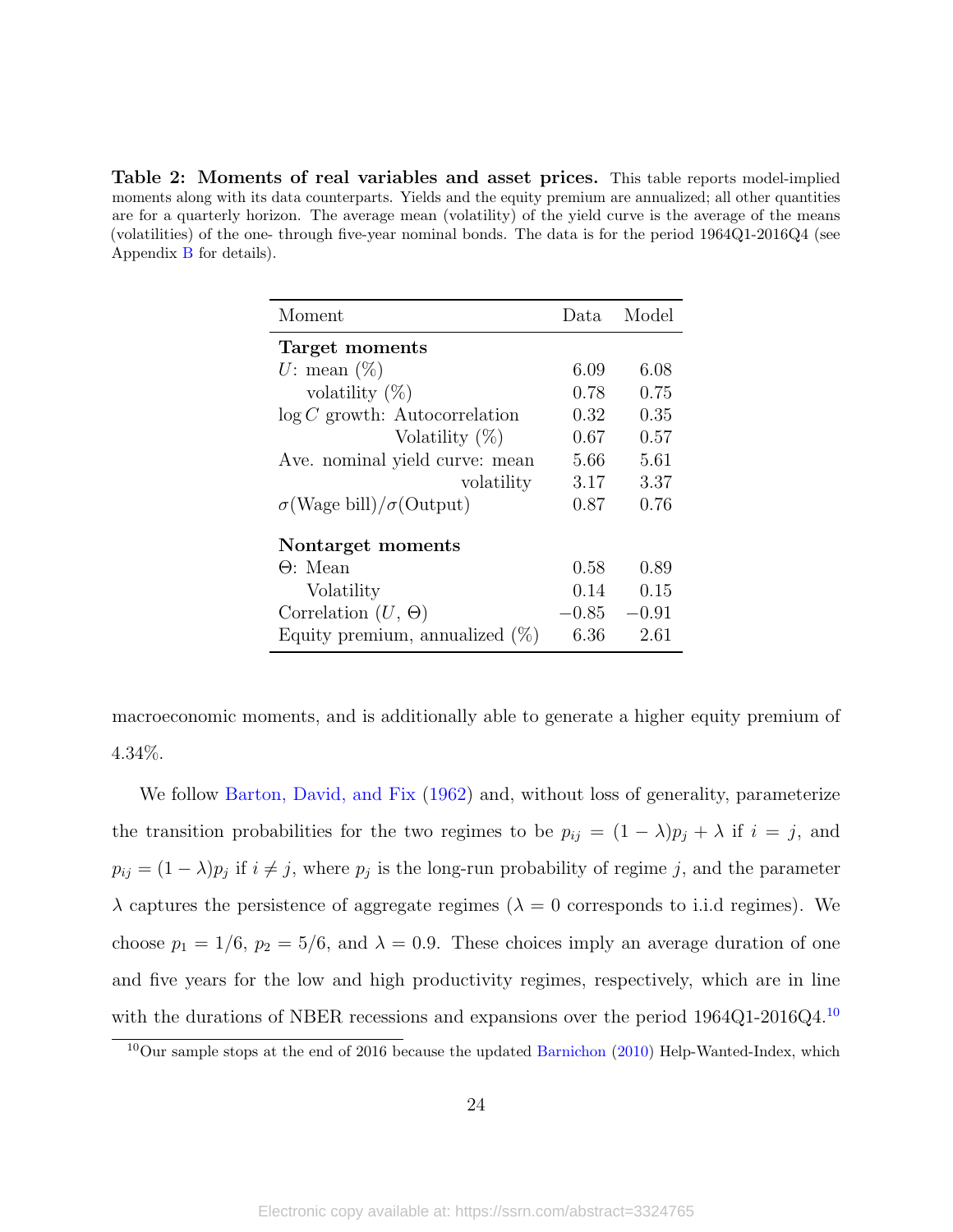We normalize log productivity in the expansionary regime to  $\log z_2 = 0$ . We then set the difference in log-productivity between the two regimes to be  $\log z_2 - \log z_1 = 0.022$  to match the unconditional volatility of the HP-filtered quarterly series for log US GDP per capita over the period 1964Q1-2016Q4 (using a smoothing parameter of 1600) which is 1.5%.

There are five labor market parameters. We estimate the monthly job-separation probability s and the curvature of the matching function  $\iota$  directly from the data over the period 1964Q1—2016Q4. We set  $s = 3.4\%$  in order to match the average monthly job-separation rate (constructed following [Elsby, Michaels, and Solon](#page-47-10) [2009\)](#page-47-10). We obtain a curvature of  $\iota = 1.24$  for the matching function [\(9\)](#page-9-0) by minimizing the sum square error of the difference between the empirically observed job-finding rate (constructed following [Elsby, Michaels, and Solon](#page-47-10) [2009\)](#page-47-10) and its model counterpart. The latter is obtained by feeding the observed times-series for labor market tightness into the model's specification for the job-finding probability [\(11\)](#page-9-1). We choose the vacancy posting cost  $\kappa = 0.881$  and the unemployment benefit parameter  $b = 0.923$ to match the first two moments of the unemployment rate. The mean unemployment rate is 6.08% in our model compared to 6.09% in the U.S. over the period 1964Q1—2016Q4. The volatility of the HP filtered series for the unemployment rate is 0.78% in the data and 0.75% in our model. Our choice of the value for b is within the range of estimates of b used in the literature which ranges between 0.4 used by [Shimer](#page-49-10) [\(2005\)](#page-49-10) to 0.955 used by [Hagedorn and](#page-47-11) [Manovskii](#page-47-11) [\(2008\)](#page-47-11). Finally, we choose the bargaining power of employed individuals to be  $\eta = 0.025$  to target the ratio of the volatility of the total wage bill to the volatility of output. The value of this ratio is 0.87 in the data [\(Favilukis and Lin,](#page-47-7) [2015,](#page-47-7) Table 3) and 0.76 when we simulate our model.

Although not target moments, our model implied moments for labor market-tightness and we use to construct labor market tightness, stops then.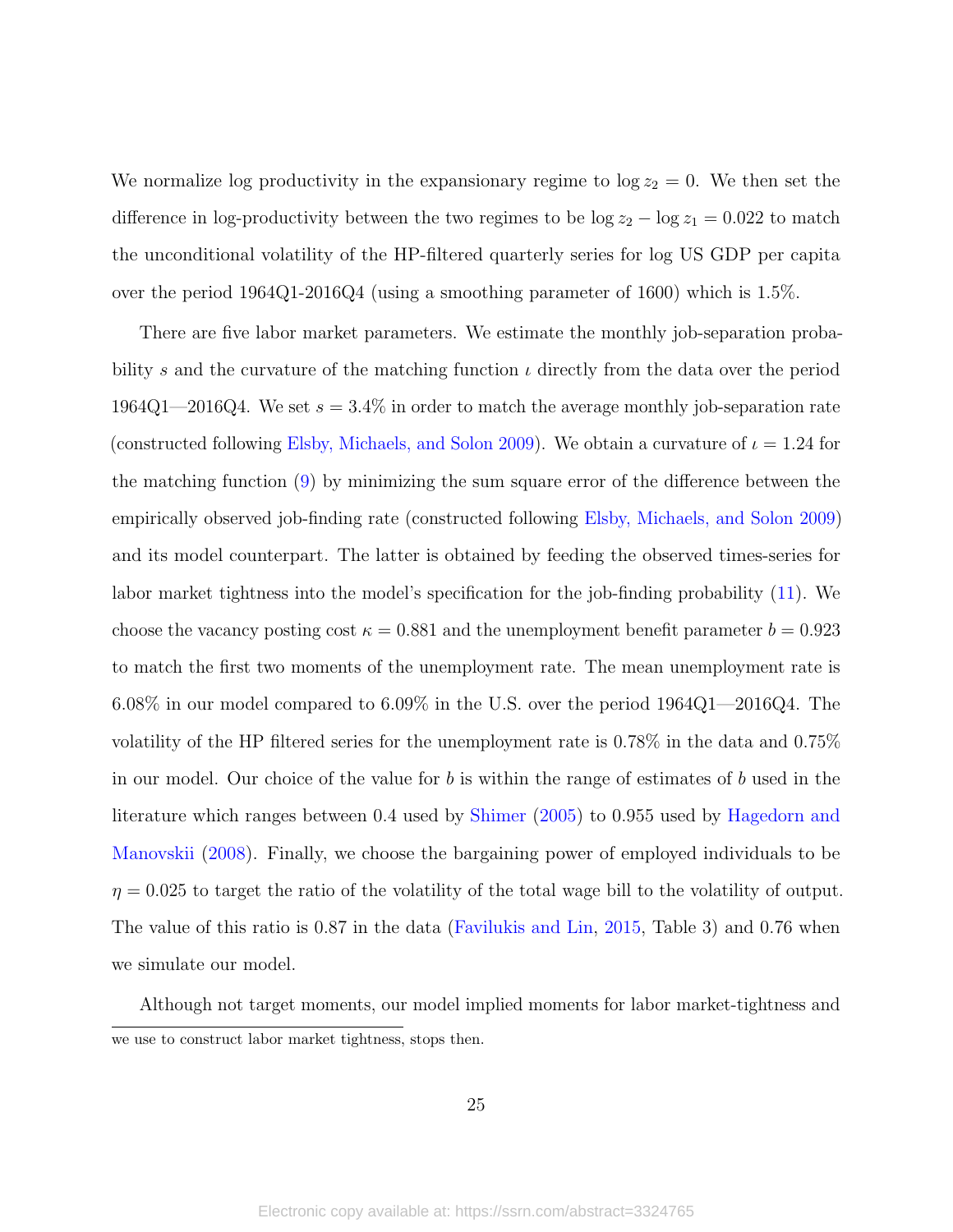its correlation with the unemployment rate are close to their data counterparts. Mean labor market tightness is 0.58 in the data and 0.89 in our model. The volatility of the HP filtered series for labor market tightness is 0.14 in the data and 0.15 in our model. The correlation of the unemployment rate and labor market tightness is -0.85 in the data and -0.91 in our model.

For the reasons discussed at the start of Section [2.2.7,](#page-19-0) our yield-curve-based calibration targets focus on moments of the nominal yield curve instead of the real yield curve. Our model's predictions for the nominal term structure are based on the monthly  $ARMA(1,1)$ inflation process described in equation [\(45\)](#page-20-1). We obtain parameter estimates for this process using maximum likelihood estimation over the monthly sample 1964m1—2016m12. As inputs into our estimation procedure, we measure inflation using the monthly Consumption Price Index, and obtain the data counterpart to the consumption growth shocks [\(46\)](#page-20-2) using residuals from an AR(1) model fitted to log aggregate consumption growth data. The resulting parameter estimates are: an average monthly inflation of  $\mu_{\pi} = 0.0034$ , an autocorrelation coefficient of  $\rho_{\pi} = 0.81$ , a loading on the innovation to aggregate consumption of  $\zeta_{\pi} = -0.035$ , a moving-average coefficient of  $\nu_{\pi} = -0.338$ , and a volatility of  $\sigma_{\pi} = 0.00245$  for the residuals  $\epsilon_{\pi,t}.$ 

We choose the head of household's time preference parameter,  $\beta = 0.9984$ , to target the average level of the nominal yield curve (defined as the equal-weighted average of one, two, three, four, and five year nominal yields). The average level of the nominal yield curve is 5.66% in the data and 5.61% in the model.

We choose the head of household's coefficient of relative risk aversion  $\gamma = 2$ , the elasticity of substitution across individuals' consumption  $\chi = 1/9$ , and degree of risk sharing in the low productivity regime  $\phi_L \equiv \phi(z_1) = 0.6$ , to jointly match the average volatility of nominal yields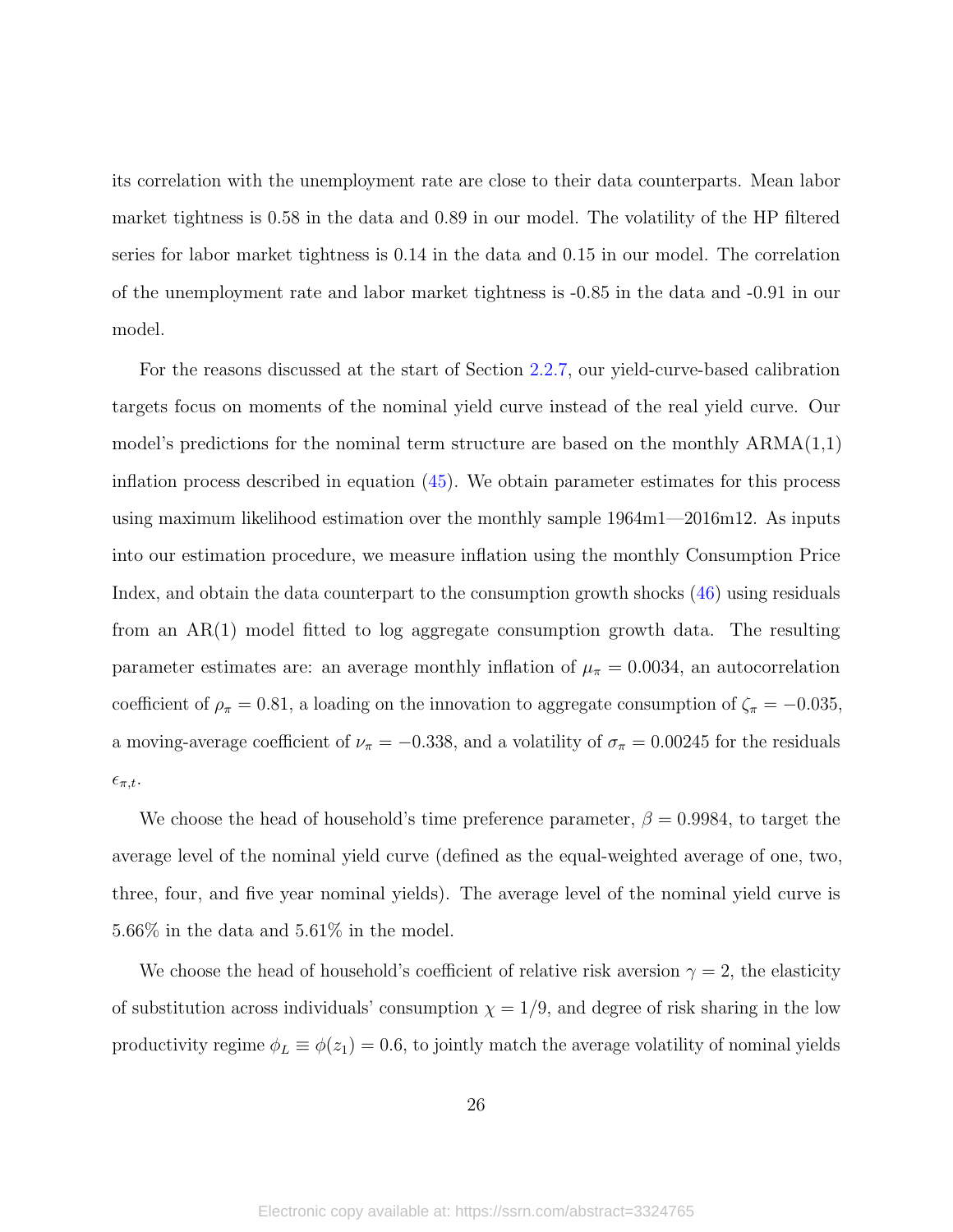(computed as the equal-weighted average of the mean volatility of the one, two, three, four, and five year nominal yields), and the autocorrelation and volatility of aggregate consumption growth. For simplicity, we fix the degree of risk sharing in the high productivity regime to be  $\phi(z_2) = 1$  so that risk sharing worsens during downturns. The average volatility of nominal yields is 3.37% in our model compared to 3.17% in the data. The autocorrelation and volatility of quarterly consumption growth in our model is 0.35 and 0.57%, respectively; these values are close to their data counterparts which are  $0.32\%$  and  $0.67\%$ , respectively.<sup>[11](#page-27-0)</sup>

The degree of risk sharing in the low productivity regime  $\phi_L$  is an important parameter of our model. In the Internet Appendix, we report results for a calibration with  $\phi_L = 0.8$ and where  $\kappa$ , b, and  $\gamma$  are recalibrated so that the model-implied moments for the mean and volatility of the unemployment rate, and the average volatility of the nominal term structure once again match their respective data targets. We obtain near identical results for our model-implied yield curve and macroeconomic moments; the main effect is to lower the model-implied value for the equity premium.

In a separate exercise, we show that our results for the term structure are robust to considering an equal weighted average of individuals' utilities,  $J_t = \mathbb{E}_t \left[ \sum_{k=0}^{\infty} \beta^k \int_0^1 dx \right]$  $\frac{C_{it}^{1-\gamma}}{1-\gamma}di\bigg],$ which arises as a special case of the head of household's preferences  $(1)$  in which we restrict  $\chi = \gamma^{-1}$  in the CES aggregator [\(2\)](#page-6-3). We find that, compared to our baseline model, this restricted model generates near identical results for the term structure and macroeconomic moments, but produces a lower equity premium. The details for this exercise are available in the Internet Appendix.

<span id="page-27-0"></span><sup>&</sup>lt;sup>11</sup>Note that the seemingly large positive autocorrelation value for quarterly consumption growth in the data arises from aggregating the monthly series to a quarter (see, e.g., equation (42) of the review article [Breeden, Litzenberger, and Jia](#page-45-12) [2015\)](#page-45-12).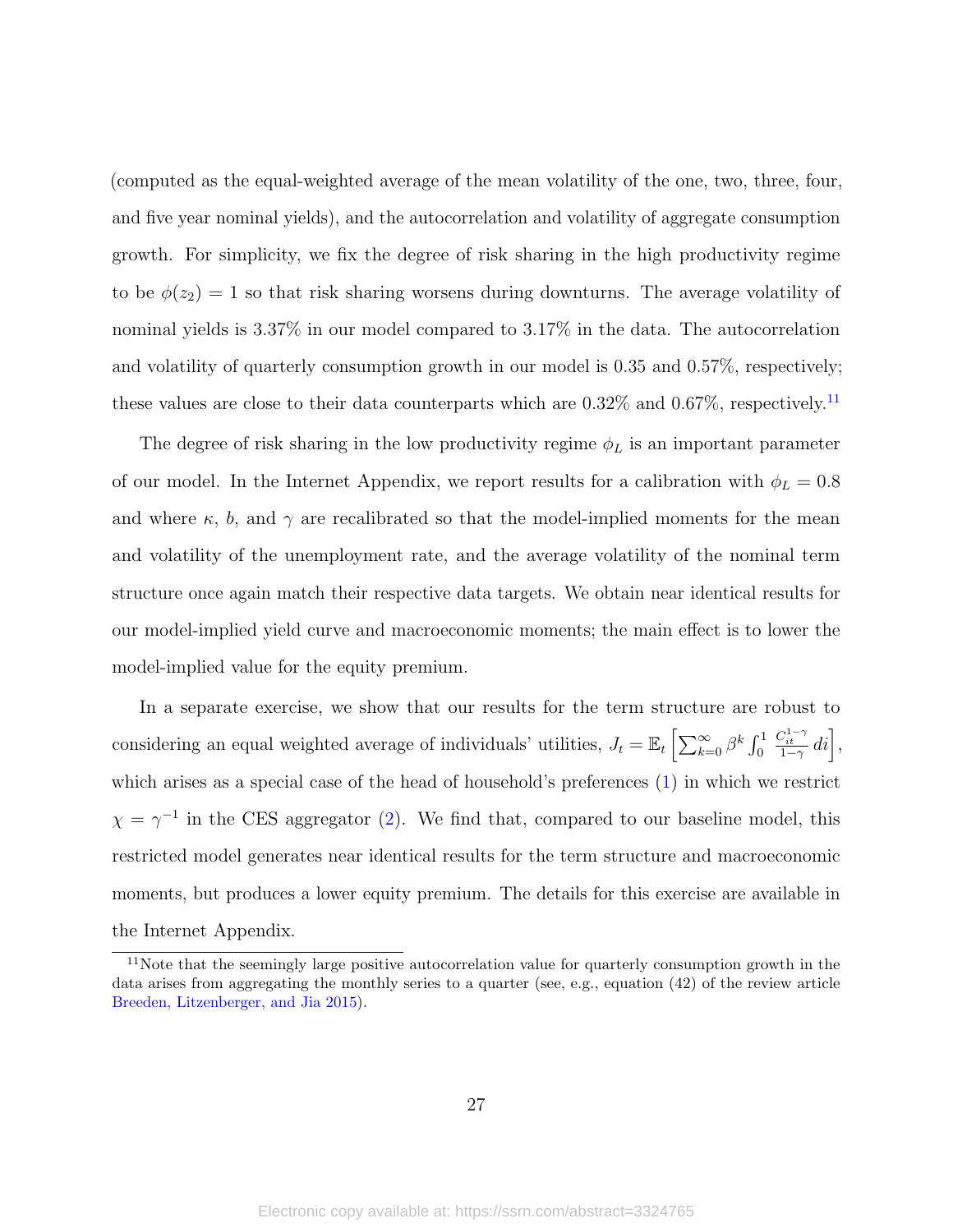<span id="page-28-0"></span>

Figure 3: Hiring policies and aggregate quantities. Panels A through F plot the vacancy posting policy of the representative firm, labor market tightness, job-finding probability, vacancyfilling probability, employment growth, and aggregate consumption, respectively. The plots are for both the low (solid line) and high (dashed line) productivity regimes, and are all as a function of the current employment rate  $N_t$ .

Firm policies and real variables. In order to provide intuition for the dynamics of the equilibrium marginal utility process [\(29\)](#page-14-4), we discuss the hiring policy of the representative firm and the resulting implications for aggregate variables.

Panel A of [Figure 3](#page-28-0) shows that firms post more vacancies in the high productivity regime compared to when productivity is low (the benefit to the firm from hiring a new individual is higher in the high productivity regime). This procyclicality in vacancy posting then leads to a procyclical labor market tightness (Panel B) which, in turn, results in a procyclical job-finding probability (Panel C) and a countercyclical vacancy-filling probability (Panel D). This is because the job-finding probability [\(11\)](#page-9-1) and the vacancy-filling probability [\(12\)](#page-9-2) are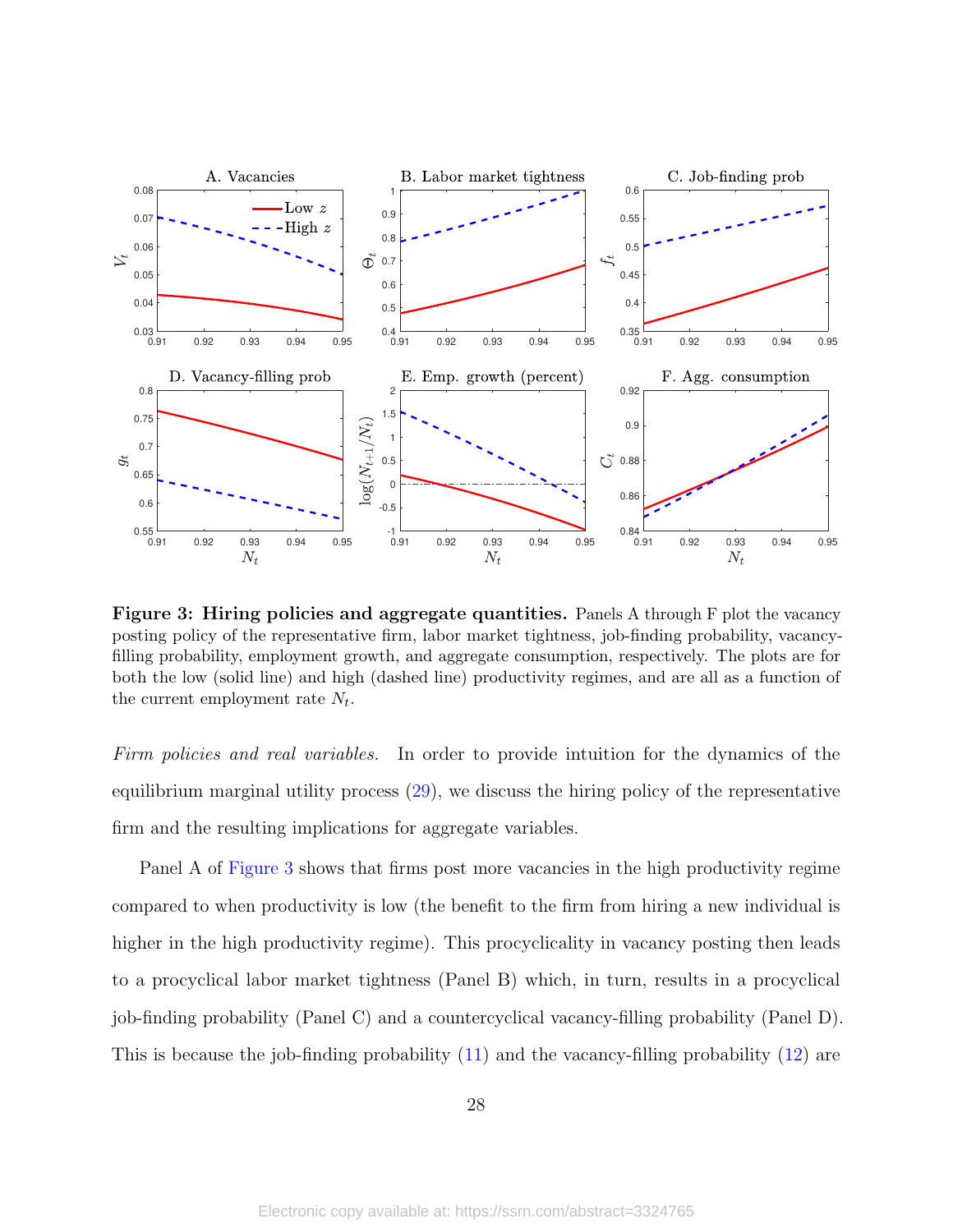increasing and decreasing functions of labor market tightness, respectively. Panel E shows that the resulting equilibrium employment growth rate is procyclical and is positive (negative) in the high (low) productivity regime.<sup>[12](#page-29-0)</sup>

The first component of the marginal utility process [\(29\)](#page-14-4) depends on aggregate consumption. Panel F of [Figure 3](#page-28-0) shows that aggregate consumption positively depends on current employment N. However, the dependence of aggregate consumption on productivity is ambiguous. This is because an increase in productivity results in both a higher output as well as an increase in expenses resulting from the firm posting a larger number of vacancies  $(i.e., \kappa V).$ 

The second component of the marginal utility process  $(29)$ ,  $\zeta_t$ , behaves as follows. First, the dashed line in [Figure 2](#page-16-0) shows that  $\zeta_t = 1$  is a constant in the high productivity regime where risk sharing is assumed to be perfect  $(\phi(z_2) = 1)$ . When productivity switches to the low regime,  $\zeta_t$  increases due to a worsening of risk sharing (see the solid line in [Figure 2\)](#page-16-0). Furthermore,  $\zeta_t$  becomes larger the longer the economy stays in the low productivity regime. This is because  $\zeta_t$  is a decreasing function of the employment rate (see equation [\(31\)](#page-15-2)), and employment growth is negative in the low productivity regime (as illustrated by the solid line in Panel E of [Figure 3\)](#page-28-0).

### 3.2 Term structure of interest rates

In this section, we analyze the shape of the term structure of yields. We explain how our model with imperfect risk sharing generates a yield curve that is upward sloping on average (both nominal and real) without counterfactual implications for the dynamics of aggregate

<span id="page-29-0"></span><sup>&</sup>lt;sup>12</sup>The range of values visited by  $N_t$  lies between 0.918 and 0.943, which are the values for which employment growth is equal to zero in the low and high productivity regimes, respectively.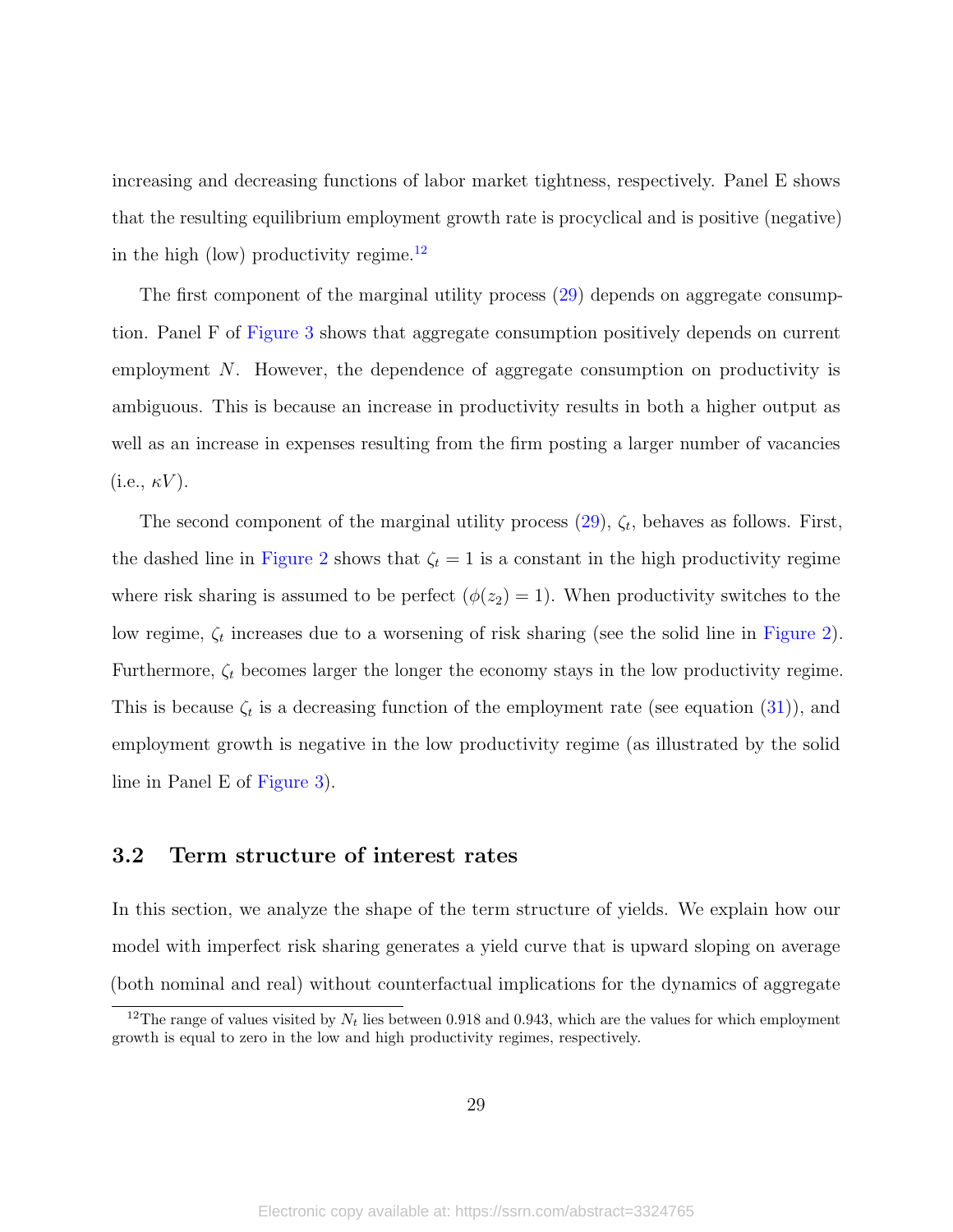|                |                       |                 | Maturity (years) |      |      |
|----------------|-----------------------|-----------------|------------------|------|------|
|                | 1                     | 2               | 3                | 4    | 5    |
|                |                       |                 |                  |      |      |
|                |                       | A. Yields, mean |                  |      |      |
| Nominal: data  | 5.28                  | 5.50            | 5.69             | 5.85 | 5.97 |
| Nominal: model | 5.43                  | 5.58            | 5.65             | 5.68 | 5.70 |
| Real: model    | 1.57                  | 1.72            | 1.79             | 1.83 | 1.85 |
|                | B. Yields, volatility |                 |                  |      |      |
| Nominal: data  | 3.32                  | 3.26            | 3.17             | 3.09 | 3.01 |
| Nominal: model | 5.89                  | 4.04            | 2.91             | 2.23 | 1.79 |
| Real: model    | 5.81                  | 4.01            | 2.89             | 2.21 | 1.78 |

<span id="page-30-0"></span>Table 3: Term structure of bond yields. Bond yields are annualized and in percentage terms. Moments of nominal bond yields are estimated from the monthly, nominal zero coupon bond yields from the Fama-Bliss dataset over the period 1964m1—2016m12.

consumption growth.

In panel A of [Table 3](#page-30-0) we report average yields for maturities of one through five years, as observed in the data and implied by our model. The data numbers are computed from the monthly, nominal zero coupon bond yields from the Fama-Bliss dataset between the period 1964m1—2016m12. We see that our model captures the observed upward slope of the nominal term structure; the slope, as measured by the difference in yields between the five and one year bond, is 0.69% in the data and 0.27% in our model. In addition, our model implies an upward sloping term structure of the real yield curve. This is in line with the findings in [Haubrich, Pennacchi, and Ritchken](#page-47-12) [\(2012\)](#page-47-12) who estimate the difference between the five and one year real yields to be  $0.51\%$  over the period January 1982 to May 2010.<sup>[13](#page-30-1),[14](#page-30-2)</sup>

<span id="page-30-1"></span><sup>13</sup>We thank the authors of [Haubrich, Pennacchi, and Ritchken](#page-47-12) [\(2012\)](#page-47-12) for providing us with the estimates used in producing Figure 3 of their paper.

<span id="page-30-2"></span><sup>&</sup>lt;sup>14</sup>[Haubrich, Pennacchi, and Ritchken](#page-47-12) [\(2012\)](#page-47-12) estimate the real yield curve using inflation swaps, survey data, and nominal bonds. We also obtain an upward sloping yield curve when we use TIPS data directly to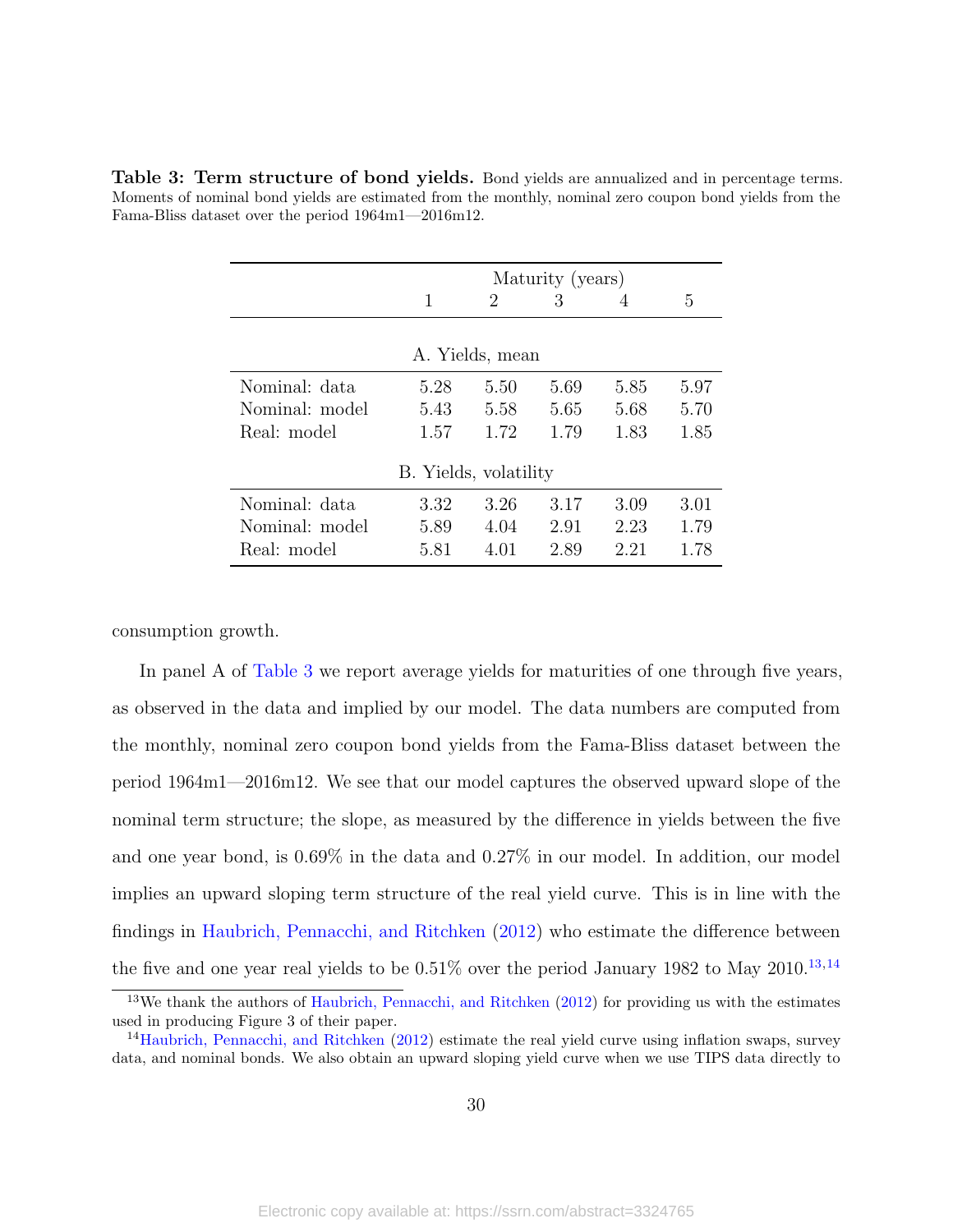In comparison, our model predicts this slope to be 0.28%. Our channel, therefore, captures 40% and 55% of the observed slopes of the nominal and real term structures, respectively.

In Panel B of [Table 3,](#page-30-0) we report volatilities for long-term yields for maturities one through five years, as observed in the data and as implied by our model. We see that although our model matches the average volatility of the nominal term structure (since this is a calibration target), our model-implied volatility for the one year bond is higher than that in the data  $(5.89\% \text{ vs. } 3.32\%).$ 

Next, we use the decomposition [\(38\)](#page-17-0) to study the contribution of limited risk sharing to our positive model-implied slope. The five minus one year unconditional real slope is related to the unconditional risk premium of an equal-weighted portfolio of two- through five-year real bonds through the identity

$$
\mathbb{E}[y_t^{(60)} - y_t^{(12)}] = \frac{1}{5} \mathbb{E}\left[ hpxr_t^{12,24} + hpxr_t^{12,36} + hpxr_t^{12,48} + hpxr_t^{12,60} \right],\tag{47}
$$

where  $hpxr_t^{H,T}$  is the holding period bond risk premium [\(35\)](#page-16-1).

[Table 4](#page-32-0) reports the decomposition for the risk premium for the equal-weighted portfolio in both productivity regimes (over a holding period of a year and conditional on the mean employment level in each of the two productivity regimes). The mean conditional bond risk premium is 0.72% and 0.28% in the low and high-productivity regimes, respectively. More than 94% of the bond risk premium is due to the presence of labor income dispersion (i.e., the "Labor income dispersion persistence" [\(40\)](#page-17-1) and the "Cross-covariance" [\(41\)](#page-17-2) terms). Aggregate consumption risk (i.e., the "Aggregate consumption persistence" term [\(39\)](#page-17-3)) contributes less

measure the slope of the real yield curve over the period 1999m1—2016m12 (see the Internet Appendix for details). In fact, the slope (five minus one year yield) was positive throughout this sample period. However, the slope of the TIPS curve is much larger than the estimate in [Haubrich, Pennacchi, and Ritchken](#page-47-12) [\(2012\)](#page-47-12). This is likely because of a liquidity premium for TIPS and because of differences in the sample period—for instance, the Great Recession constitutes a non-negligible portion of the sample period 1999m1—2016m12.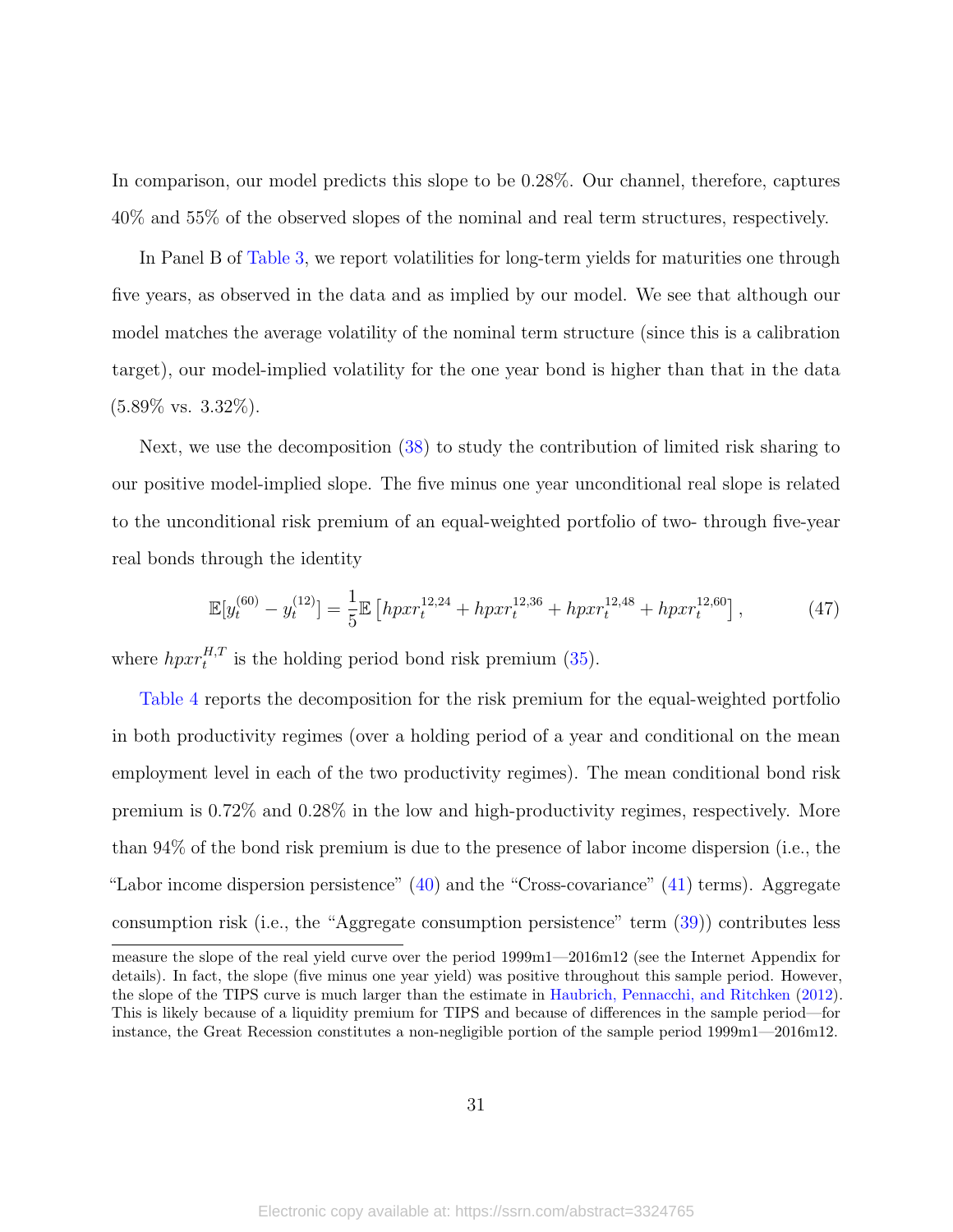<span id="page-32-0"></span>Table 4: Decomposition of real bond risk premium. This table shows the contribution of each term in the decomposition [\(38\)](#page-17-0) for an equal-weighted portfolio of two- through 5-year real bonds with a 1-year holding period,  $\frac{1}{4} \mathbb{E} \left[ h p x r_t^{12,24} + h p x r_t^{12,36} + h p x r_t^{12,48} + h p x r_t^{12,60} \right]$ . For each of the two aggregate productivity regimes, N is set to be equal its mean conditional on the regime. All numbers are in percent.

| Term                              | Symbol         |       | Low productivity High productivity |
|-----------------------------------|----------------|-------|------------------------------------|
| Aggregate consumption persistence | $hpxr^C$       | 0.054 | 0.015                              |
| Income dispersion persistence     | $hpxr^{\zeta}$ | 0.404 | 0.169                              |
| Cross-covariance                  | $hpxr^{cross}$ | 0.262 | 0.097                              |
| Bond risk premium                 | hpxr           | 0.721 | 0.280                              |

than 6% of the total risk premium. Because a significant portion of the risk premium arises due to non-diversifiable idiosyncratic risk, our model provides a potential resolution of the puzzle highlighted by [Backus, Gregory, and Zin](#page-45-0) [\(1989\)](#page-45-0). In other words, our model predicts long-term bonds to have a positive and empirically realistic bond risk premium without predicting a counterfactually large negative autocorrelation of aggregate consumption growth.

[Table 2](#page-24-0) shows that the equity premium in our two-regime model is 2.61%. In computing this premium, we defined equity as a levered claim on the unlevered value of the firm with a leverage-factor of 3 [\(Abel,](#page-45-13) [1999\)](#page-45-13).<sup>[15](#page-32-1)</sup> The average stock market excess return is  $6.36\%$  over our sample period. Our model generates a higher equity premium once we increase the number of productivity states: the  $AR(1)$  model has an equity premium of 4.34% (see our Internet Appendix).

#### <span id="page-32-2"></span>3.3 Labor market conditions and bond excess returns

Our model's second key prediction is that there is a negative correlation between current labor market conditions (as measured by labor market tightness or the job finding rate) and

<span id="page-32-1"></span><sup>&</sup>lt;sup>15</sup>More precisely, the ex-dividend price for a levered equity claim in period t is defined as  $P_t \equiv$  $\mathbb{E}_t\left[M_{t,t+1}Payoff_{t+1}\right]$ , with the payoff being given by  $Payoff_{t+1} = F(z_{t+1}, N_{t+1})^{LEV}$  where  $F(z_{t+1}, N_{t+1})$ is the cum-dividend value for the unlevered firm  $(16)$  in period  $t + 1$ , and LEV is the leverage factor.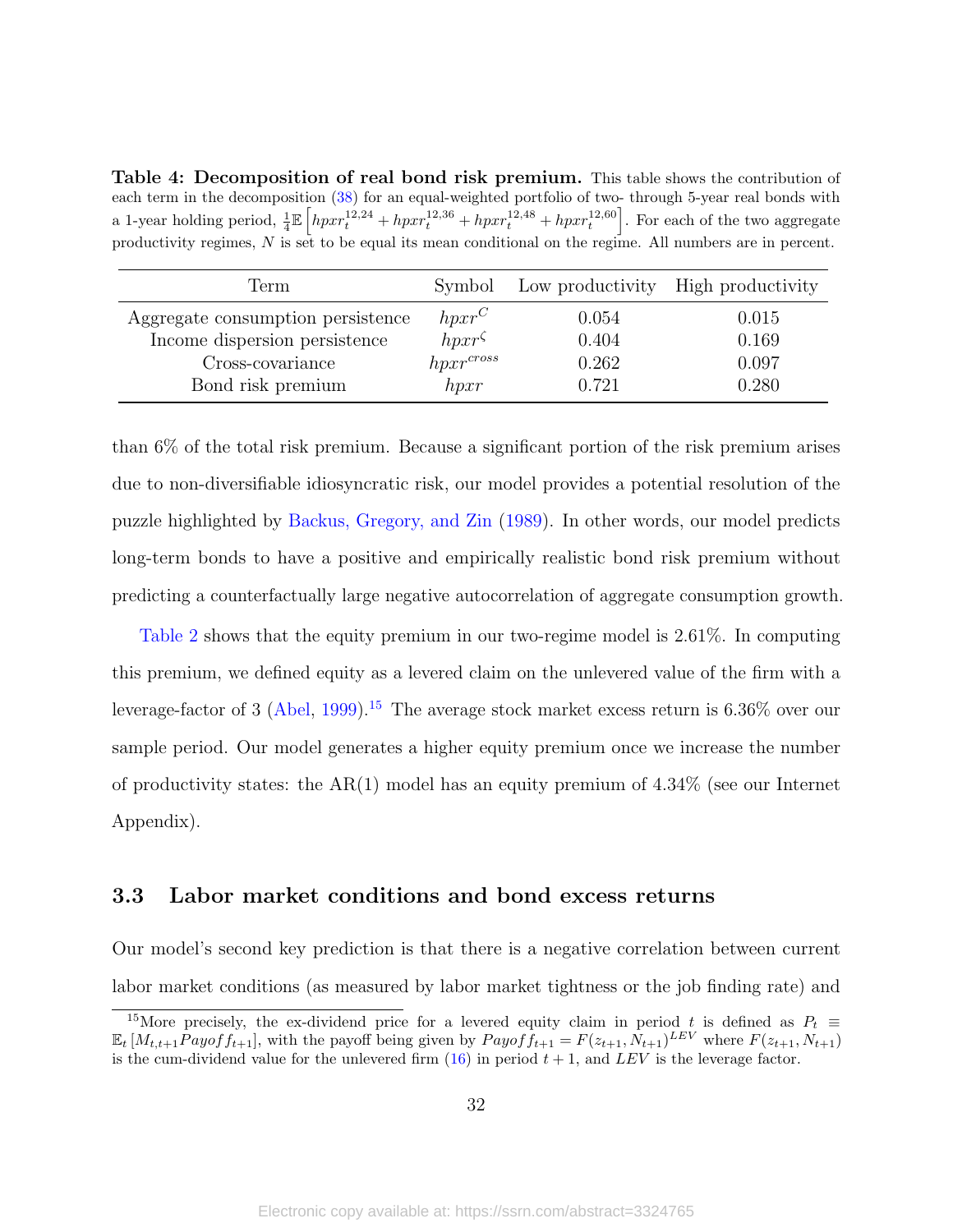<span id="page-33-1"></span>Table 5: Predictive regressions in the model. This table reports the model-implied slope coefficients,  $\beta^{(n)}$ , from the return predictability regression [\(48\)](#page-33-0). Panels A and B report the results when labor market tightness  $(X_t = \Theta)$  and the job-finding rate  $(X_t = f_t)$  is used as the predictive variable, respectively.

|                                                                                                                                |                     |                           | $\overline{rx}_{t+12}$ $rx^{(24)}_{t+12}$ $rx^{(36)}_{t+12}$ $rx^{(48)}_{t+12}$ $rx^{(60)}_{t+12}$ |
|--------------------------------------------------------------------------------------------------------------------------------|---------------------|---------------------------|----------------------------------------------------------------------------------------------------|
|                                                                                                                                |                     | A. Labor Market Tightness |                                                                                                    |
| $\beta^{(n)}$ , Data $-4.05$ $-1.79$ $-3.19$ $-4.85$ $-6.36$<br>$\beta^{(n)}$ , Model $-1.05$ $-0.96$ $-1.07$ $-1.08$ $-1.09$  |                     |                           |                                                                                                    |
|                                                                                                                                | B. Job-finding rate |                           |                                                                                                    |
| $\beta^{(n)}$ , Data $-6.31$ $-2.51$ $-4.75$ $-7.64$ $-10.34$<br>$\beta^{(n)}$ , Model $-2.69$ $-2.46$ $-2.75$ $-2.77$ $-2.77$ |                     |                           |                                                                                                    |

future bond excess returns. We discuss this result and its intuition next.

We run the predictive regression

<span id="page-33-0"></span>
$$
rx_{t+12}^{(n)} = \alpha^{(n)} + \beta^{(n)}X_t + \varepsilon_{t+12}^{(n)}
$$
\n(48)

using simulated data from our model. The left hand side variable is either the log excess return of a  $n \in \{24, 36, 48, 60\}$  month nominal bond, over a holding period of one year, or the log excess return for an equal-weighted portfolio of two through five year bonds,  $\overline{rx}_{t+12} \equiv \frac{1}{4}$  $\frac{1}{4}\left(rx_{t+12}^{(24)}+rx_{t+12}^{(36)}+rx_{t+12}^{(48)}+rx_{t+12}^{(60)}\right)$ . The predictive variable is either labor market tightness  $(X_t = \Theta_t)$  or the job-finding rate  $(X_t = f_t)$ .

[Table 5](#page-33-1) reports the model-implied slope coefficient for regression [\(48\)](#page-33-0) along with its data counterpart (taken from Section [4\)](#page-35-0). Panel A shows that our model predicts lower future bond excess returns when labor market tightness is high. This is in line with the data. The magnitude of the model-implied slope coefficient on labor market tightness are about a quarter of that in the data when predicting excess returns for the equal-weighted portfolio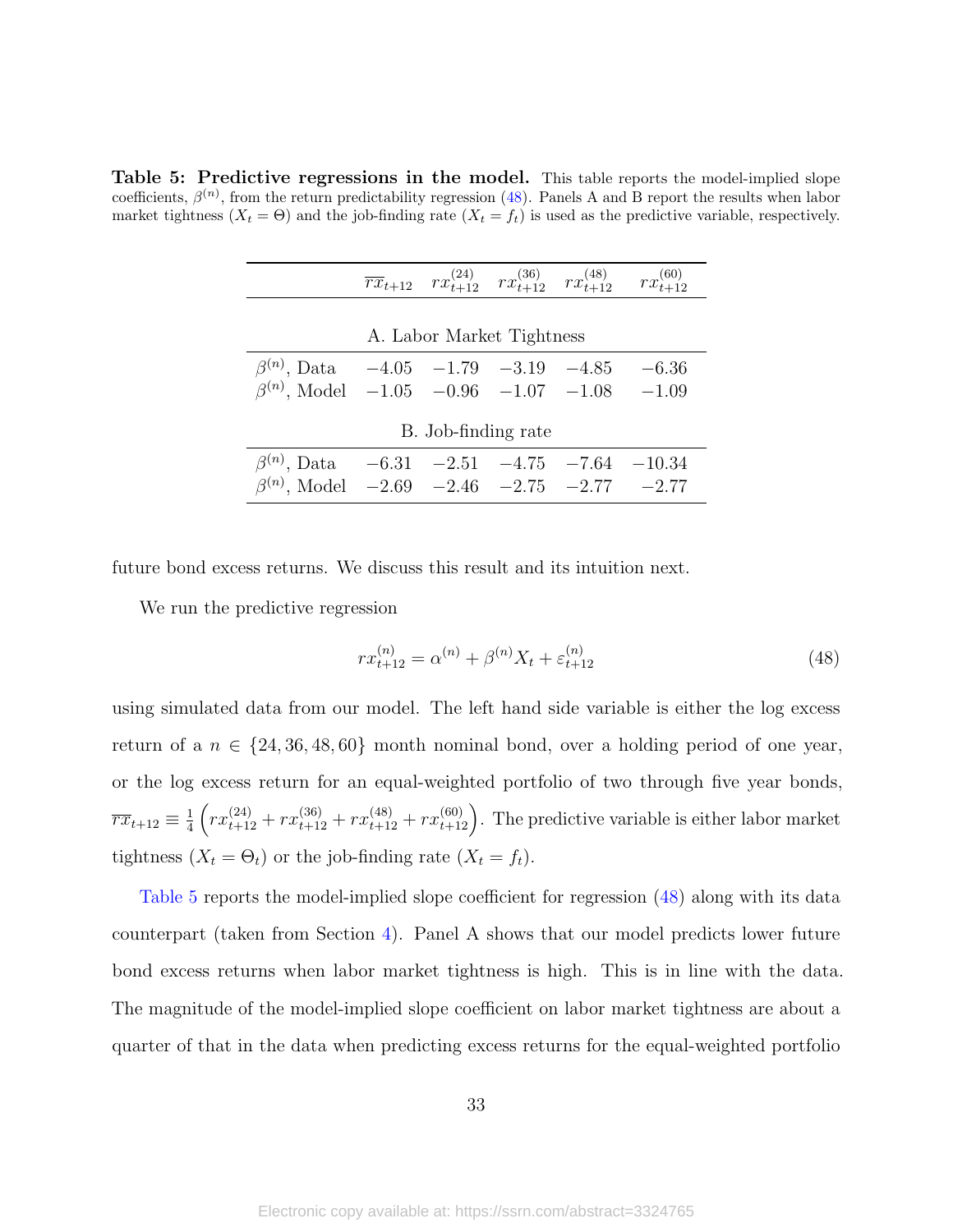(-4.05 in the data vs. -1.05 in the model). Similarly, Panel B shows that current job-finding rates negatively predict future bond excess returns both in our model and in the data, with the slope coefficient for the equal-weighted portfolio being -2.69 in our model versus -6.31 in the data.

Our model predicts a negative relationship between each of the two labor market variables and bond risk premia because the former behaves in a procyclical fashion (see [Figure 3\)](#page-28-0) while the latter behaves in a countercyclical fashion (see [Table 4\)](#page-32-0). To show why bond risk premia are countercyclical, we focus on the  $\zeta_{t+n}/\zeta_t$  component of the SDF [\(32\)](#page-15-0), since it is the dominant determinant of bond risk premia (see [Table 4\)](#page-32-0). Countercyclical bond risk premia (for a holding period of a year) results from countercyclicality in the volatility of  $\zeta_{t+12}/\zeta_t$ . Two reasons contribute to a more volatile  $\zeta_{t+12}/\zeta_t$  when the economy is in the low productivity regime at time t. First, a switch to the high productivity regime over the holding period of the bond leads to a large drop in  $\zeta_t$  from its current value to a value of 1.0 (see [Figure 2\)](#page-16-0). In our model, which is calibrated to NBER business cycles, the low regime lasts for one year on average so that the likelihood of such a regime change is reasonably large. Second, should the economy remain in the low productivity state,  $\zeta_t$  will increase further due to a decline in employment. In contrast, when the economy is in the high productivity regime at time  $t$ , the volatility of  $\zeta_{t+12}/\zeta_t$  is low because the high productivity regime is more persistent (with an average duration of five years) and the value of  $\zeta_t$  remains constant (equal to one) in this regime.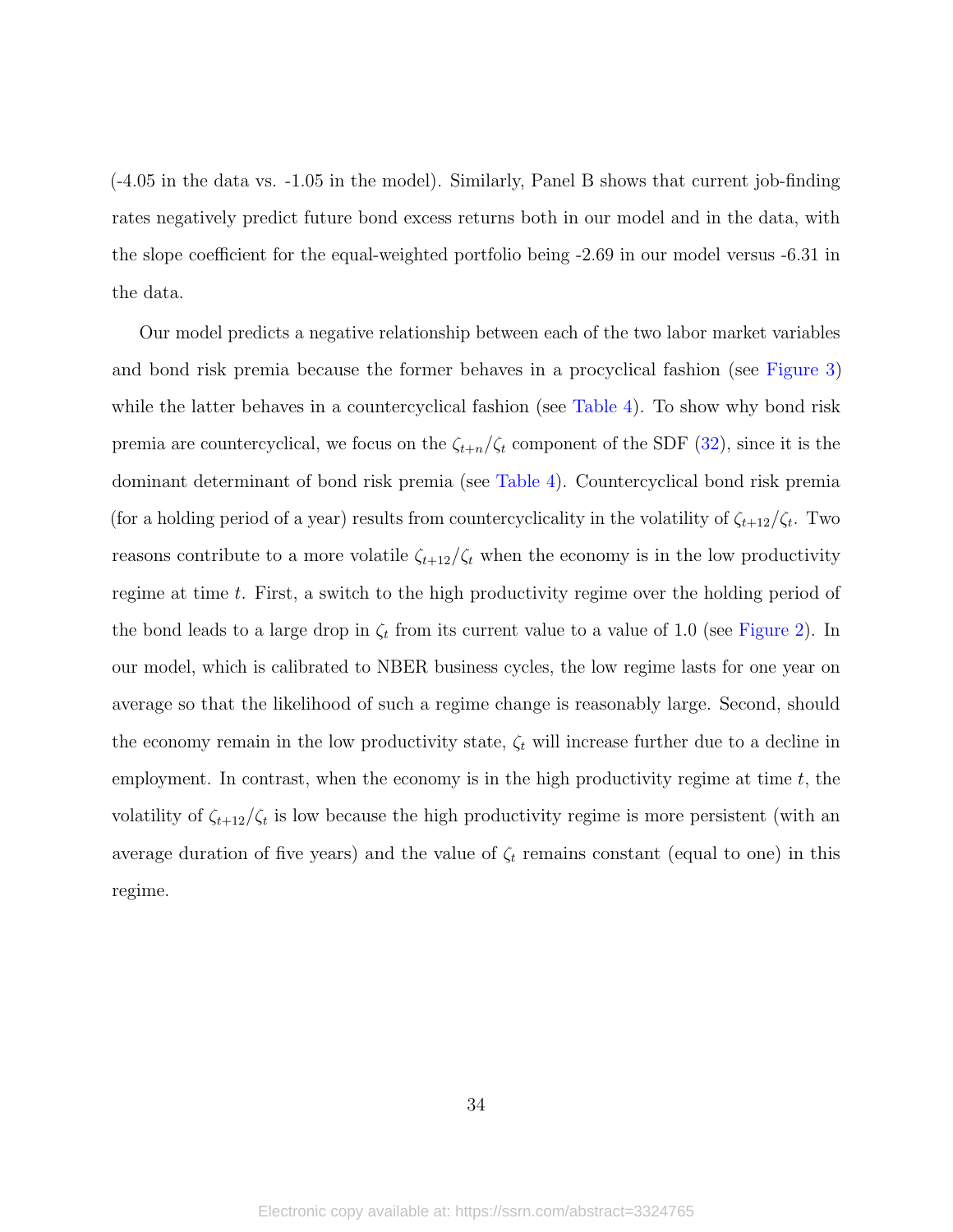## <span id="page-35-0"></span>4 Empirical evidence for bond return predictability

Our model predicts a negative correlation between current labor market conditions and future bond excess returns. In this section, we provide evidence of our model's prediction using four variables each of which capture current labor market conditions: labor market tightness, the job-finding rate, and the job-separation rate. To the best of our knowledge, our bond predictability results for labor market tightness and the flow rates are new.

We run the predictive regression [\(48\)](#page-33-0) using data for nominal bonds of maturities ranging between two to five years. Our sample consists of monthly observations of annual returns for the period 1964m1—2016m12 (see Appendix [B](#page-43-0) for details regarding the data). [Table 6](#page-36-0) reports the summary statistics for all variables appearing in regression [\(48\)](#page-33-0).

We begin by showing that labor market tightness negatively predicts bond excess returns, with the effect being stronger for bonds of longer maturities. Tightness determines the law of motion for (un)employment [\(21\)](#page-12-2) and is the key variable driving labor market volatility in search models (see, e.g., [Hall and Schulhofer-Wohl](#page-47-13) [2017](#page-47-13) for recent evidence). Panel A of [Table 7](#page-37-0) reports the results for regression [\(48\)](#page-33-0) with labor market tightness as the predictive variable (i.e.,  $X_t = \Theta_t$ ). We report Newey-West standard errors with twelve lags to account for the overlapping windows in the regressions. The estimated coefficients imply that a one standard deviation decrease in labor market tightness is associated with an increase of 1.05% in excess returns for the equal weighted portfolio; the corresponding  $R^2$  is 8.3%. Across maturities, the associated increase ranges between 0.47% for the two year bond to 1.65% for the five year bond; the associated  $R^2$  ranges between 7.3% for the two year bond and 9.3% for the five year bond. This negative relation between labor market tightness and bond excess returns is in line with our model's predictions in Section [3.3.](#page-32-2)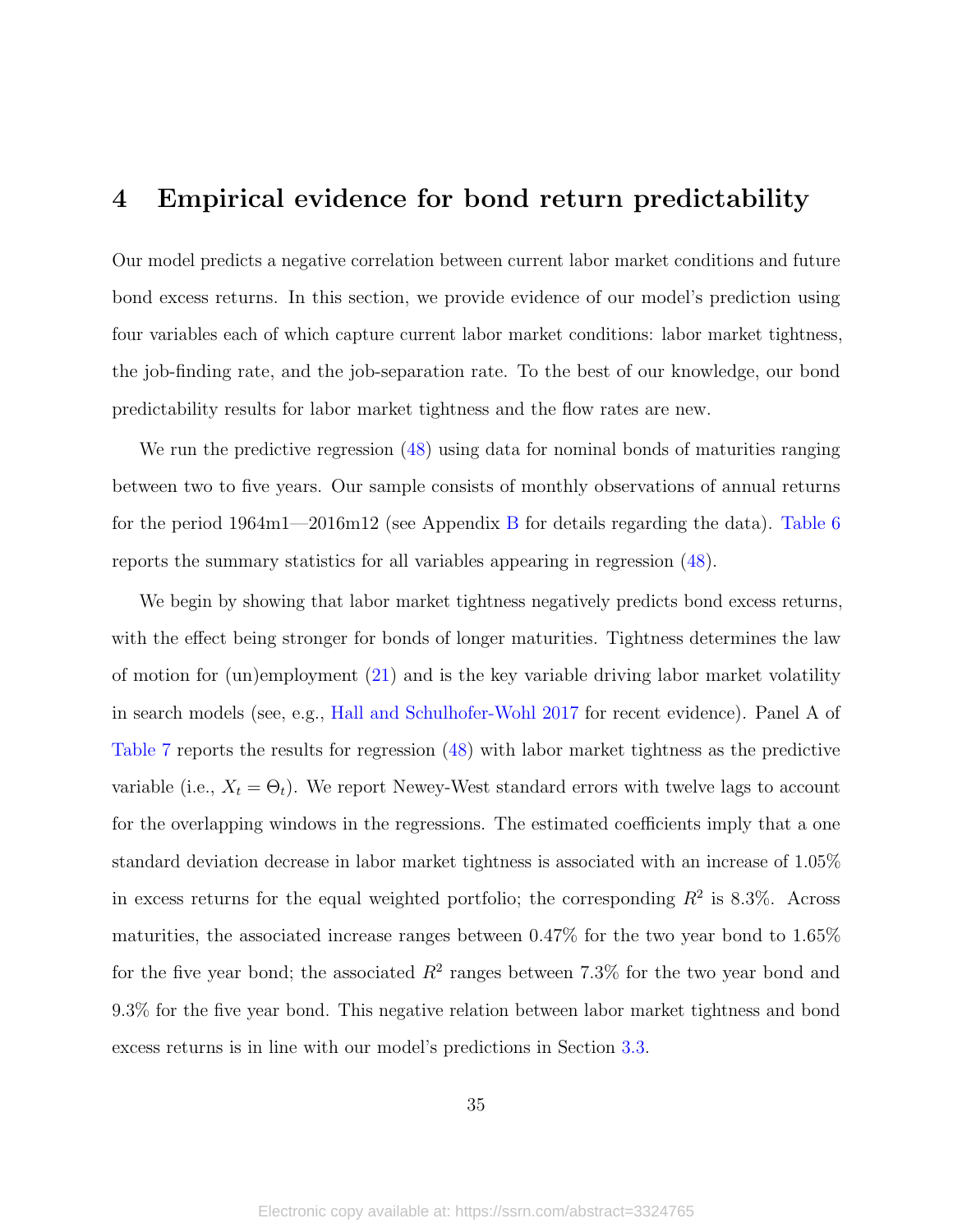<span id="page-36-0"></span>Table 6: Summary statistics. This table reports summary statistics for the monthly period 1964m1-2016m12. Panels A and B report summary statistics for nominal bonds' one-year holding period log excess returns and yields, respectively. All values are expressed in percentage terms. Panel C reports results for macroeconomic variables. See Appendix [B](#page-43-0) for additional details regarding the data.

|                 | A. Excess returns |       |                          | <b>B.</b> Yields |           |
|-----------------|-------------------|-------|--------------------------|------------------|-----------|
|                 | Mean              | SD    |                          | Mean             | <b>SD</b> |
| $\overline{rx}$ | 0.97              | 3.64  | $y_{nom}^{(12)}$         | 5.28             | 3.32      |
| $rx^{(24)}$     | 0.48              | 1.72  | $y_{nom}^{(24)}$         | 5.50             | 3.26      |
| $rx^{(36)}$     | 0.88              | 3.15  | $y_{nom}^{(36)}$         | 5.69             | 3.17      |
| $rx^{(48)}$     | 1.21              | 4.39  | $y_{nom}^{(48)}$         | 5.85             | 3.09      |
| $rx^{(60)}$     | 1.33              | 5.43  | $y_{nom}^{(60)}$         | 5.97             | 3.01      |
|                 |                   |       | C. Macroeconomic moments |                  |           |
|                 | Mean              | SD    |                          | Mean             | <b>SD</b> |
| $\Theta$        | 0.59              | 0.26  | <i>FFR</i>               | 5.35             | 3.75      |
| $f$ , monthly   | 0.55              | 0.15  | $INF$ , monthly          | 0.32             | 0.32      |
| s, monthly      | 0.034             | 0.006 | <b>MWDGDP</b>            | 2.28             | 1.11      |

Notes. The reported values for standard deviations are not HP-filtered, and are therefore different from their HP-filtered counterparts in Table [2.](#page-24-0)

Next, we report bond excess return predictability results for the job-finding rate  $f_t$  and the job-separation rate  $s_t$ , separately. We construct the two job flow rates following [Elsby,](#page-47-10) [Michaels, and Solon](#page-47-10) [\(2009\)](#page-47-10). Panel B of [Table 7](#page-37-0) shows that the job-finding rate negatively forecasts bond excess returns, with the regression coefficients increasing in magnitude as a function of the maturity of the bond. This is again in line with our model's prediction from Section [3.3.](#page-32-2) Panel C of [Table 7](#page-37-0) shows that, in contrast to the job-finding rate, the job separation rate does not forecast bond returns—the estimated slopes for the job separation rate are all insignificant. Our modeling assumption of a constant job separation rate reflects this finding.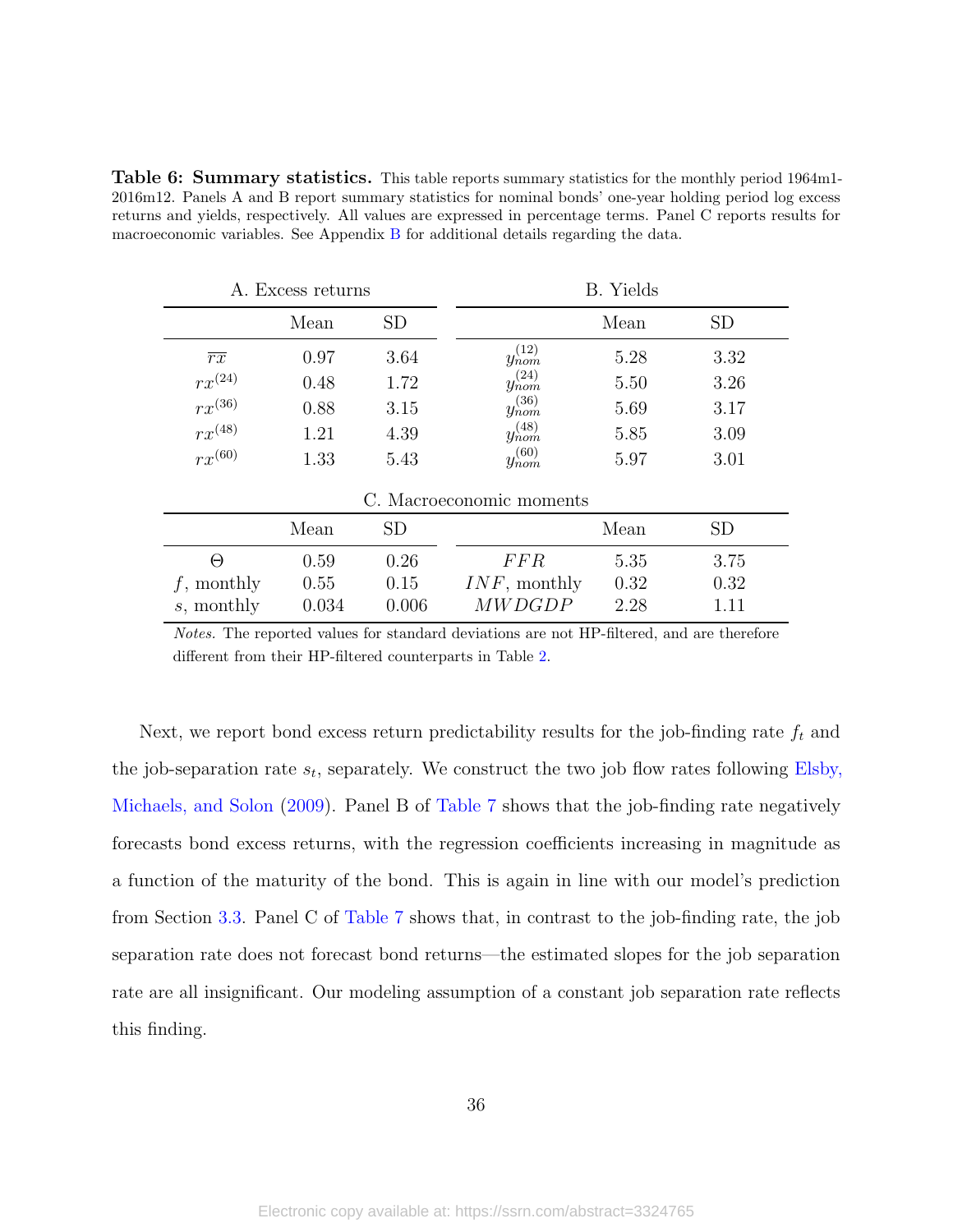<span id="page-37-0"></span>Table 7: Labor market variables and real bond excess returns. Panels A through C report results for the univariate return predictability regression [\(48\)](#page-33-0) for nominal bonds with labor market tightness, the job-finding rate, and the job separation rate being the predictive variable, respectively. Observations are for annual returns at a monthly frequency over the period 1964m1-2016m12 (all regressions have 636 observations). Parenthesis enclose Newey-West t-statistics computed with 12 lags.

 $\overline{a}$ 

|                         | $\overline{rx}_{t+12}$                              | $rx_{t+12}^{(24)}$  | $rx_{t+12}^{(36)}$              | $rx_{t+12}^{(48)}$                                    | $rx_{t+12}^{(60)}$       |
|-------------------------|-----------------------------------------------------|---------------------|---------------------------------|-------------------------------------------------------|--------------------------|
|                         |                                                     |                     | A. Results for $X_t = \Theta_t$ |                                                       |                          |
| $\beta_{\Theta}^{(n)}$  | $-4.05***$                                          | $-1.79**$           | $-3.19**$                       | $-4.85***$<br>$(-3.33)$ $(-2.97)$ $(-2.95)$ $(-3.32)$ | $-6.36***$<br>$(-3.60)$  |
| $\alpha_{\Theta}^{(n)}$ | $3.32***$<br>(4.05)                                 | $1.51***$<br>(3.82) | $2.73***$<br>(3.79)             | $4.02***$<br>(4.05)                                   | $5.02***$<br>(4.15)      |
| $R^2$                   | .083                                                | .073                | .069                            | .082                                                  | .093                     |
|                         |                                                     |                     | B. Results for $X_t = f_t$      |                                                       |                          |
| $\beta_f^{(n)}$         | $-6.31**$                                           | $-2.51*$            | $-4.75***$                      | $-7.64**$<br>$(-3.19)$ $(-2.50)$ $(-2.72)$ $(-3.22)$  | $-10.34***$<br>$(-3.53)$ |
| $\alpha_f^{(n)}$        | $4.46***$<br>(3.98)                                 | $1.86***$<br>(3.35) | $3.50***$<br>(3.59)             | $5.43***$<br>(4.02)                                   | $7.04***$<br>(4.19)      |
| $R^2$                   | .063                                                | .045                | .048                            | .063                                                  | .076                     |
|                         |                                                     |                     | C. Results for $X_t = s_t$      |                                                       |                          |
| $\beta_s^{(n)}$         | $-27.92$<br>$(-0.36)$                               | 11.48               | $-14.77$<br>$(0.32)$ $(-0.22)$  | $-40.18$<br>$(-0.43)$                                 | $-68.20$<br>$(-0.59)$    |
| $\alpha_s^{(n)}$        | 1.92<br>(0.79)                                      | 0.09<br>(0.08)      | 1.38<br>(0.66)                  | 2.57<br>(0.88)                                        | 3.65<br>(1.01)           |
| $R^2$                   | .002                                                | .002                | .001                            | .003                                                  | .006                     |
|                         | + $p < 0.10, * p < 0.05, ** p < 0.01, ** p < 0.001$ |                     |                                 |                                                       |                          |

More broadly, [Ludvigson and Ng](#page-48-0) [\(2009\)](#page-48-0), [Joslin, Priebsch, and Singleton](#page-48-1) [\(2014\)](#page-48-1), [Huang](#page-48-2) [and Shi](#page-48-2) [\(2016,](#page-48-2) [2019\)](#page-48-3), and Bianchi, Büchner, and Tamoni [\(2019\)](#page-45-1) show a robust link between bond excess returns and principal components of a wide set of real macroeconomic variables,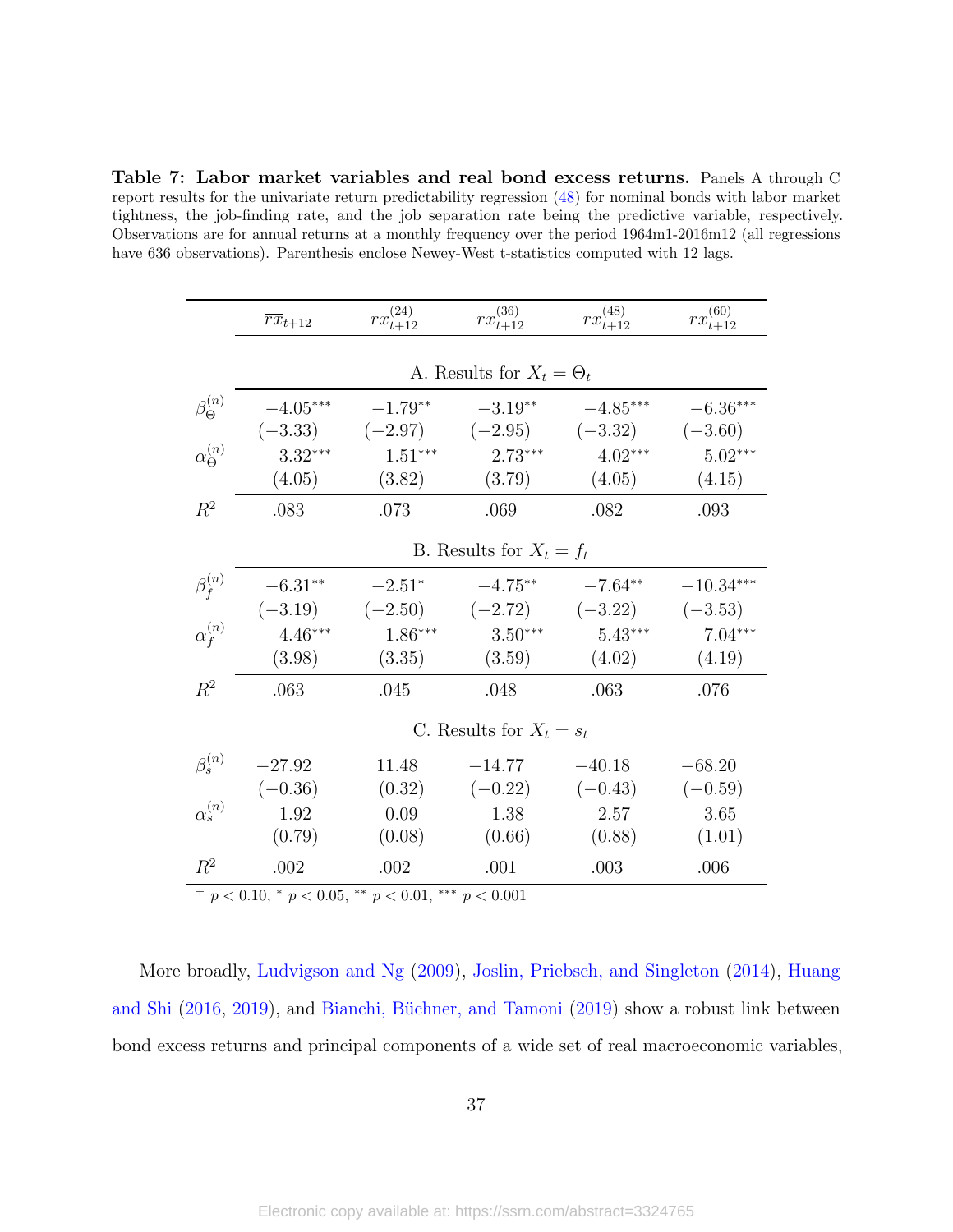which include labor market variables such as employment, unemployment, and vacancies, amongst others. In particular, [Ludvigson and Ng](#page-48-0) [\(2009\)](#page-48-0) find bond excess returns to be predicted by a principal component of real macroeconomic variables that has a large loading on employment and hours. Our theory provides an explanation for these findings.

We conclude our empirical analysis with robustness results in which we show that our results above remain unchanged even after we control for forces that we did not explicitly model. These include monetary policy and changes in the supply of outstanding government bonds. As a further robustness check, we also control for the level of inflation. For nominal bonds, we rerun regression [\(48\)](#page-33-0) with additional controls for monetary policy (measured by the federal funds rate), inflation (measured using the CPI index), and bond supply (measured by the maturity-weighted debt to GDP series from [Greenwood and Vayanos](#page-47-3) [2014\)](#page-47-3). These results are shown in [Table B.1](#page-44-0) in Appendix [B.](#page-43-0) Our findings remain unchanged: labor market tightness and the job-finding rate continue to negatively forecast excess returns, while the job-separation rate remains insignificant.

For real bonds, we rerun the univariate regression [\(48\)](#page-33-0) using data on Treasury Inflation-Protected Securities (TIPS) as the left hand side variable over the sample period 1999m1– 2016m12. Our findings remain unchanged from those without these additional controls. These results are available in our Internet Appendix.

## <span id="page-38-0"></span>5 Conclusion

We present a theory in which limited risk sharing of idiosyncratic labor income risk across individuals plays a key role in determining the dynamics of interest rates. In the general equilibrium, the income risk faced by individuals arises as a consequence of labor policies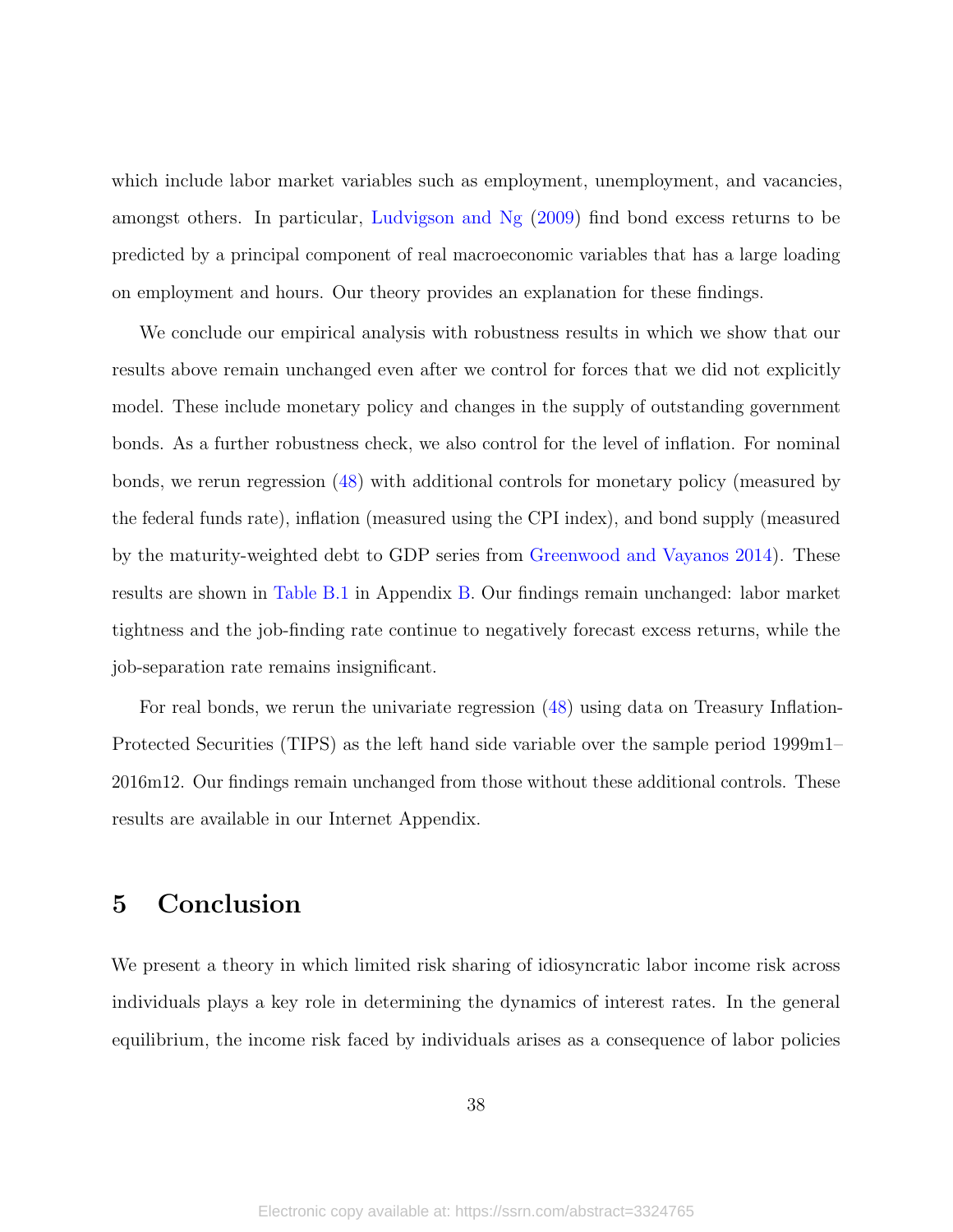of the firm. In our model, labor search frictions endogenously generate labor adjustment costs that play an important role in shaping the dynamics of the distribution of idiosyncratic income risk; this approach has the advantage of allowing us to map an unobserved adjustment cost process to observable labor market variables.

Our model makes two predictions, both of which are supported by the data. First, it predicts positive risk premia for long-term bonds, while matching moments of macroeconomic variables, especially aggregate consumption growth. As a result of limited risk sharing, the dynamics of the SDF is mainly driven by the marginal utility process of a small fraction of individuals who experience large increases in marginal utility from income loss. This allows bonds to earn a positive risk premium without counterfactual implications for the dynamics of aggregate consumption growth, thereby avoiding the [Backus, Gregory, and Zin](#page-45-0) [\(1989\)](#page-45-0) puzzle.

Second, consistent with the data, our model predicts a negative correlation between current labor market conditions (as measured by labor market tightness or the job finding rate) and future bond excess returns. This predictability in bond excess returns arises in our model because the SDF is more volatile during periods of deterioration in labor market conditions.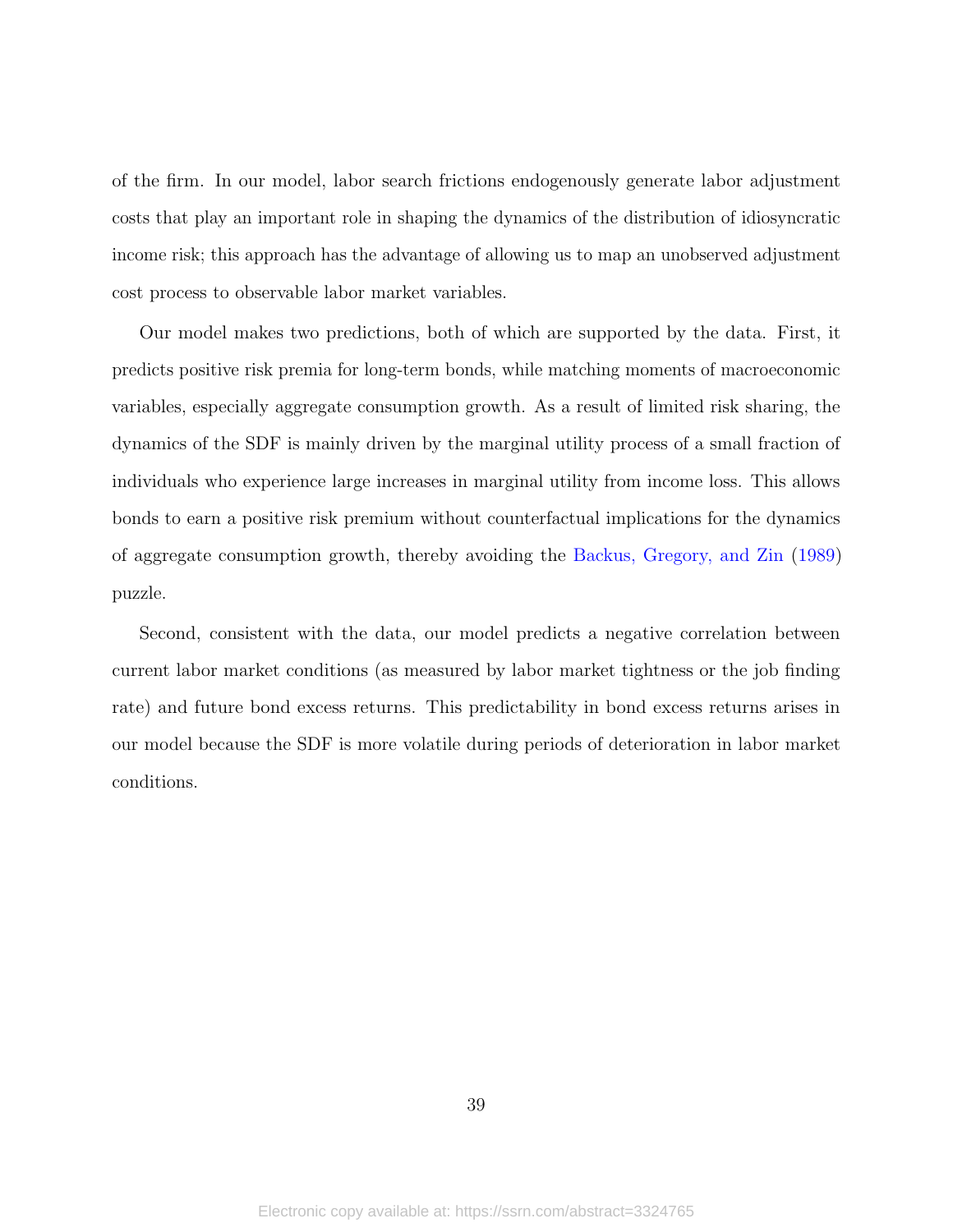# <span id="page-40-1"></span>Appendix

## A Model Appendix

#### <span id="page-40-0"></span>A.1 Derivation of the SDF

The Lagrangian for the head of household's maximization problem [\(18\)](#page-12-1) is given by

$$
\mathcal{L}_{t} = \frac{\left(N_{t}C_{e,t}^{1-\chi^{-1}} + U_{t}C_{u,t}^{1-\chi^{-1}}\right)^{\frac{1-\gamma}{1-\chi^{-1}}}}{1-\gamma} + \mathbb{E}_{t}[J_{t+1}] + \Psi_{t}\left(\phi_{t}C_{e,t} - C_{u,t}\right) \tag{A.1}
$$
\n
$$
+ \Lambda_{t}\left[w_{t}N_{t} + bU_{t} - T_{t} + \varphi_{t-1}^{S}(D_{t} + P_{t}^{S}) + \varphi_{t-1}^{B} - N_{t}C_{e,t} - U_{t}C_{u,t} - \varphi_{t}^{S}P_{t}^{S} - \varphi_{t}^{B}P_{t}^{(1)}\right],
$$

where  $\Psi_t$  and  $\Lambda_t$  are the multipliers on the risk sharing constraint [\(5\)](#page-7-0) and the budget constraint [\(20\)](#page-12-0), respectively, and the laws of motion [\(21\)](#page-12-2) are implicitly assumed by the conditional expectation appearing in equation [\(A.1\)](#page-40-1).

The characterization of the SDF in equation [\(28\)](#page-14-3) can be obtained by combining the first order conditions characterizing optimal portfolio choice,

$$
\Lambda_t P_t^S = \mathbb{E}_t \left[ \frac{\partial J_{t+1}}{\partial \varphi_t^S} \right], \quad \text{and} \quad \Lambda_t P_t^{(1)} = \mathbb{E}_t \left[ \frac{\partial J_{t+1}}{\partial \varphi_t^B} \right], \tag{A.2}
$$

with the envelope conditions

<span id="page-40-2"></span>
$$
\frac{\partial J_{t+1}}{\partial \varphi_t^S} = \Lambda_{t+1} \left( D_{t+1} + P_{t+1}^S \right), \quad \text{and} \quad \frac{\partial J_{t+1}}{\partial \varphi_t^B} = \Lambda_{t+1}.
$$
 (A.3)

To obtain equation [\(29\)](#page-14-4) for the shadow price  $\Lambda_t$ , begin with the first order conditions for consumption choice:

$$
0 = \left( N_t C_{e,t}^{1-\chi^{-1}} + U_t C_{u,t}^{1-\chi^{-1}} \right)^{\frac{\chi^{-1}-\gamma}{1-\chi^{-1}}} N_t C_{e,t}^{-\chi^{-1}} + \Psi_t \phi_t - \Lambda_t N_t, \tag{A.4}
$$

$$
0 = \left( N_t C_{e,t}^{1-\chi^{-1}} + U_t C_{u,t}^{1-\chi^{-1}} \right)^{\frac{\chi^{-1}-\gamma}{1-\chi^{-1}}} U_t C_{u,t}^{-\chi^{-1}} - \Psi_t - \Lambda_t U_t.
$$
 (A.5)

The complementary slackness condition  $\Psi_t (\phi_t C_{e,t} - C_{u,t}) = 0$  implies that the sum of  $C_{e,t}$  times  $(A.4)$  and  $C_{u,t}$  times  $(A.5)$  is equal to

<span id="page-40-3"></span>
$$
\Lambda_t \left( N_t C_{e,t} + U_t C_{u,t} \right) = \left( N_t C_{e,t}^{1-\chi^{-1}} + U_t C_{u,t}^{1-\chi^{-1}} \right)^{\frac{1-\gamma}{1-\chi^{-1}}}.
$$
\n(A.6)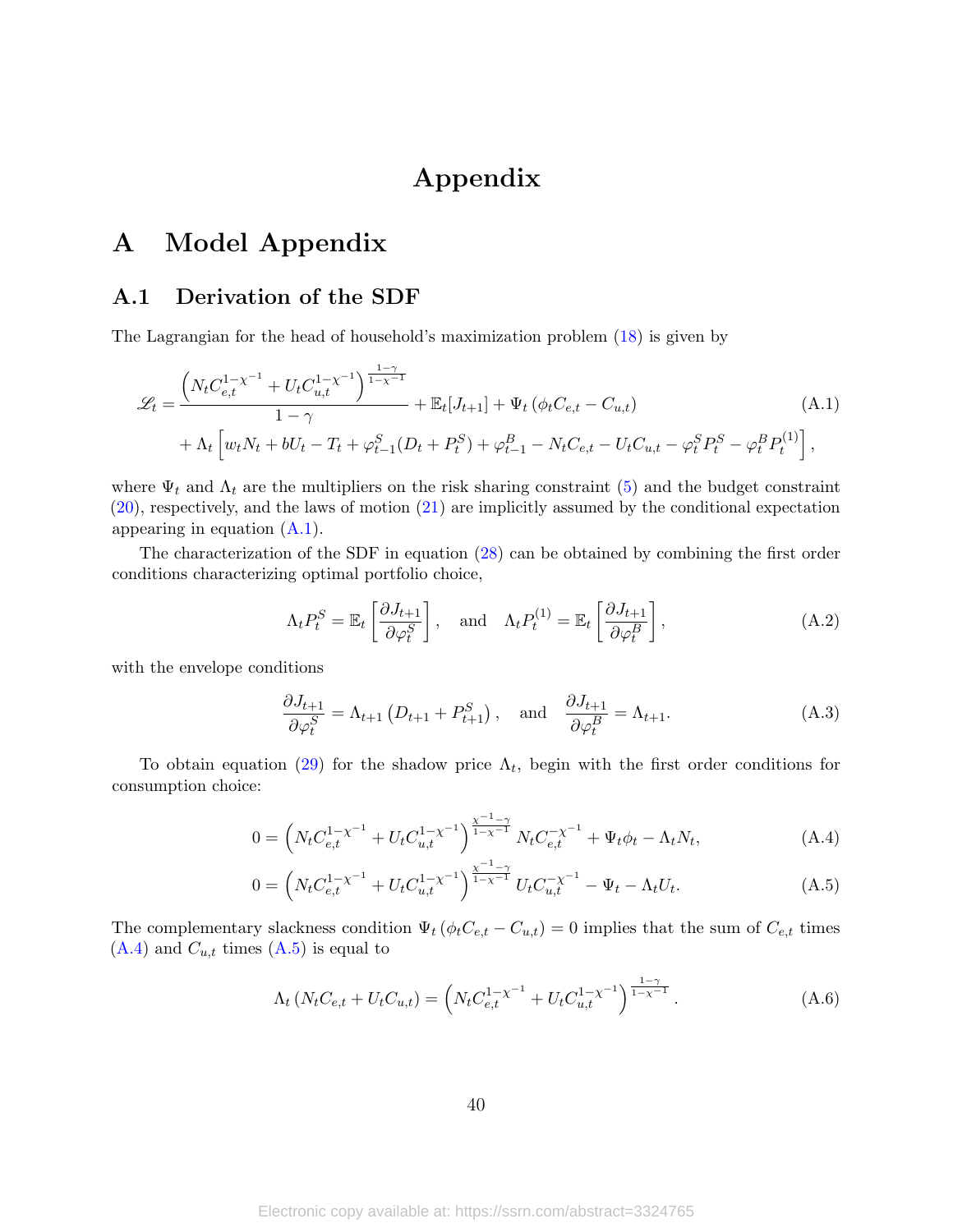Substituting in equation [\(25\)](#page-13-4) for aggregate consumption, we then obtain

$$
\Lambda_t = C_t^{-\gamma} \left( N_t \left( \frac{C_{e,t}}{C_t} \right)^{1-\chi^{-1}} + U_t \left( \frac{C_{u,t}}{C_t} \right)^{1-\chi^{-1}} \right)^{\frac{1-\gamma}{1-\chi^{-1}}}, \tag{A.7}
$$

which corresponds to equation  $(29)$ .

### <span id="page-41-0"></span>A.2 Approximate bond risk premia

The log of the SDF [\(32\)](#page-15-0) is equal to  $m_{t,t+n} \equiv \log M_{t,t+n} = n \log \beta - \gamma \Delta c_{t:t+n} + \Delta \log \zeta_{t:t+n}$ . A log normal expression for the conditional entropy [\(36\)](#page-17-4) yields

$$
L_t(M_{t,t+n}) \approx \frac{1}{2}Var_t(m_{t,t+n}) = \frac{1}{2}\gamma^2 Var_t(\Delta c_{t:t+n}) + \frac{1}{2}Var_t(\Delta \log \zeta_{t:t+n}) - \gamma Cov_t(\Delta c_{t:t+n}, \Delta \log \zeta_{t:t+n}).
$$

Plugging this expression into equation [\(37\)](#page-17-5), we obtain

<span id="page-41-2"></span>
$$
hpxr_t^{H,T} \approx hpxr_t^{H,T,\Delta c} + hpxr_t^{H,T,\Delta \log \zeta} + hpxr_t^{H,T,Cov},\tag{A.8}
$$

where

<span id="page-41-3"></span>
$$
hpxr_t^{H,T,\Delta c} = -\gamma^2 Cov_t(\Delta c_{t:t+H}, \Delta c_{t+H:t+T})
$$
\n
$$
+ \frac{1}{2}\gamma^2 \mathbb{E}_t \left[Var_{t+H}(\Delta c_{t+H:t+T}) - Var_t(\Delta c_{t+H:t+T})\right],
$$
\n
$$
hpxr_t^{H,T,\Delta \log \zeta} = -Cov_t(\Delta \log \zeta_{t:t+H}, \Delta \log \zeta_{t+H:t+T})
$$
\n
$$
+ \frac{1}{2} \mathbb{E}_t \left[Var_{t+H}(\Delta \log \zeta_{t+H:t+T}) - Var_t(\Delta \log \zeta_{t+H:t+T})\right],
$$
\n
$$
hpxr_t^{H,T,Cov} = \gamma Cov_t(\Delta c_{t:t+H}, \Delta \log \zeta_{t+H:t+T}) + \gamma Cov_t(\Delta \log \zeta_{t:t+H}, \Delta c_{t+H:t+T})
$$
\n
$$
- \gamma \mathbb{E}_t \left[Cov_{t+H}(\Delta c_{t+H:t+T}, \Delta \log \zeta_{t+H:t+T}) - Cov_t(\Delta c_{t+H:t+T}, \Delta \log \zeta_{t+H:t+T})\right].
$$
\n(A.11)

Finally, we arrive at expression [\(43\)](#page-18-0) by ignoring the stochastic volatility terms in equation [\(A.8\)](#page-41-2). That is, by ignoring the last term in each of the equations  $(A.9)$ ,  $(A.10)$ , and  $(A.11)$ .

### <span id="page-41-1"></span>A.3 Computing nominal bond prices

The inflation process [\(45\)](#page-20-1) is of the form

$$
\Delta \pi_{t+1} = \mu_\pi (1 - \rho_\pi) + \rho_\pi \Delta \pi_t + \xi_\pi \varepsilon_{\Delta c}(z_t, N_t, z_{t+1}, N_{t+1}) + \nu_\pi \varepsilon_{\pi, t} + \varepsilon_{\pi, t+1},
$$
\n(A.12)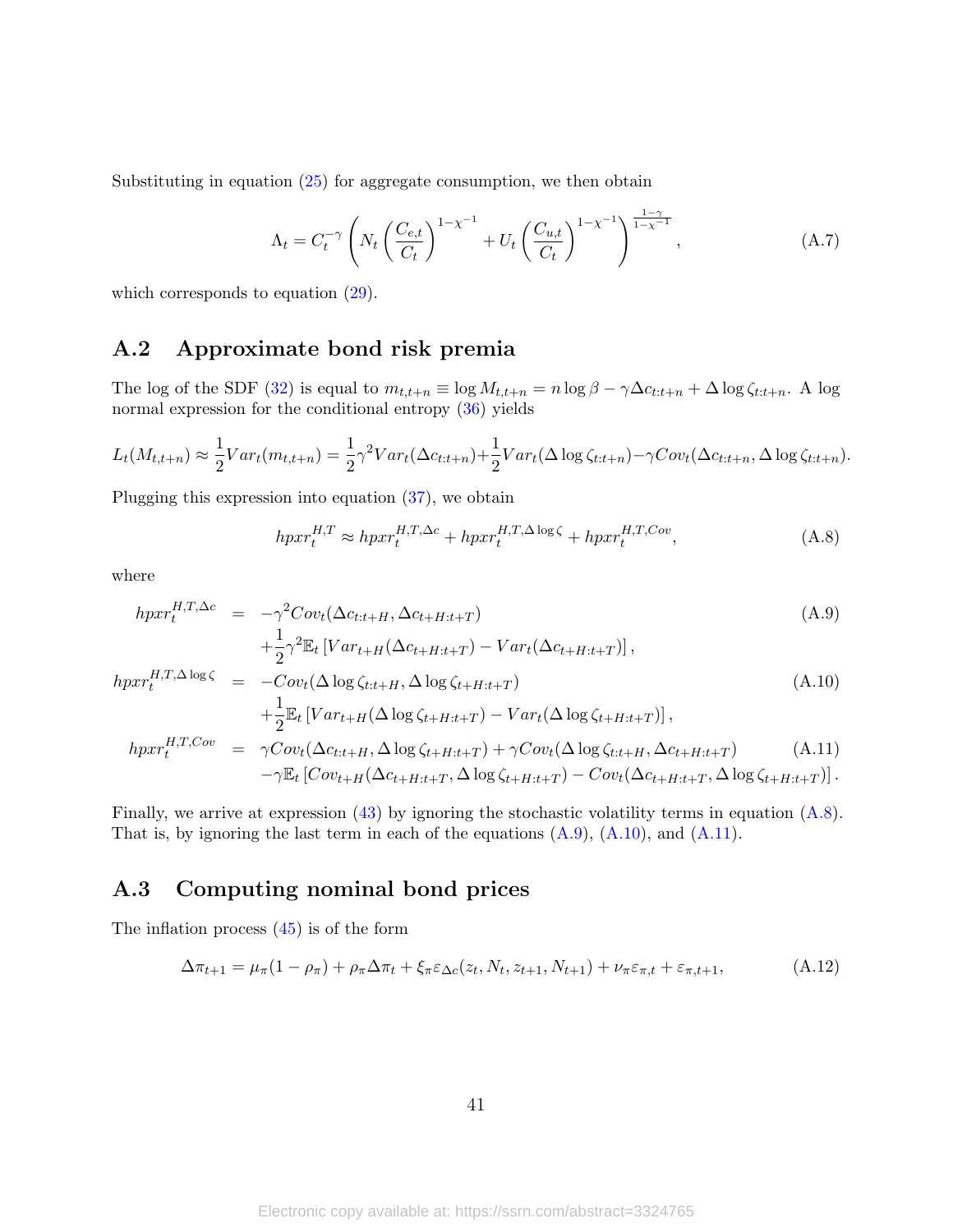with the aggregate consumption shock [\(46\)](#page-20-2) being a function of  $z_t$ ,  $N_t$ ,  $z_{t+1}$ , and  $N_{t+1}$ . We begin by decomposing inflation into the sum of two orthogonal components:

$$
\Delta \pi_{t+1} = \Delta \pi_{t+1}^{(1)} + \Delta \pi_{t+1}^{(2)} \tag{A.13}
$$

$$
\Delta \pi_{t+1}^{(1)} = \mu_{\pi} (1 - \rho_{\pi}) + \rho_{\pi} \Delta \pi_t^{(1)} + \nu_{\pi} \varepsilon_{\pi, t} + \varepsilon_{\pi, t+1}, \tag{A.14}
$$

$$
\Delta \pi_{t+1}^{(2)} = \rho_{\pi} \Delta \pi_t^{(2)} + \xi_{\pi} \varepsilon_{\Delta c}(z_t, N_t, z_{t+1}, N_{t+1}). \tag{A.15}
$$

The nominal bond price [\(44\)](#page-20-0) then has functional form

<span id="page-42-0"></span>
$$
P_t^{(\$,n)} = P^{(\$,A,n)}(z_t, N_t) P^{(\$,B,n)}\left(\Delta \pi_t^{(1)}, \varepsilon_{\pi,t}\right) P^{(\$,C,n)}\left(\Delta \pi_t^{(2)}\right). \tag{A.16}
$$

The first term on the right hand side of equation  $(A.16)$  can be computed recursively as follows:

$$
P^{(*,A,0)}(z,N) = 1,
$$
\n
$$
P^{(*,A,0)}(z,N) = \mathbb{E}\left[M(z,N,z',N')\exp\left\{-\xi_{\pi}\left(1 + \frac{\rho_{\pi}\left(1 - \rho_{\pi}^{n-1}\right)}{1 - \rho_{\pi}}\right)\varepsilon_{\Delta c}(z,N,z',N')\right\}\right] \times P^{(*,A,n-1)}(z',N')|z,N\rceil.
$$
\n(A.18)

Next, the second term on the right hand side of equation  $(A.16)$  is given by

$$
P^{(\$,B,n)}\left(\Delta\pi^{(1)},\varepsilon_{\pi}\right) = \exp\left(-a^{(\$,B,n)} - b^{(\$,B,n)}\Delta\pi^{(1)} - c^{(\$,B,n)}\varepsilon_{\pi}\right),\tag{A.19}
$$

where the coefficients can be computed recursively:

$$
a^{(\$,B,n)} = a^{(\$,B,n-1)} + \mu_\pi (1 - \rho_\pi) \left( 1 + b^{(\$,B,n-1)} \right) - \frac{\sigma_\pi^2}{2} \left( 1 + b^{(\$,B,n-1)} + c^{(\$,B,n-1)} \right)^2 (A.20)
$$

$$
b^{(*,B,n)} = \rho_{\pi} \left( 1 + b^{(*,B,n-1)} \right), \tag{A.21}
$$

$$
c^{(\$,B,n)} = \nu_{\pi} \left( 1 + b^{(\$,B,n-1)} \right), \tag{A.22}
$$

starting from the initial condition

$$
a^{(*,B,0)} = b^{(*,B,0)} = c^{(*,B,0)} = 0.
$$
\n(A.23)

Finally, the third term on the right hand side of equation [\(A.16\)](#page-42-0) is given by

$$
P^{(\$,C,n)}\left(\Delta\pi^{(2)}\right) = \exp\left(-\frac{\rho_{\pi}\left(1-\rho_{\pi}^n\right)}{1-\rho_{\pi}}\Delta\pi^{(2)}\right). \tag{A.24}
$$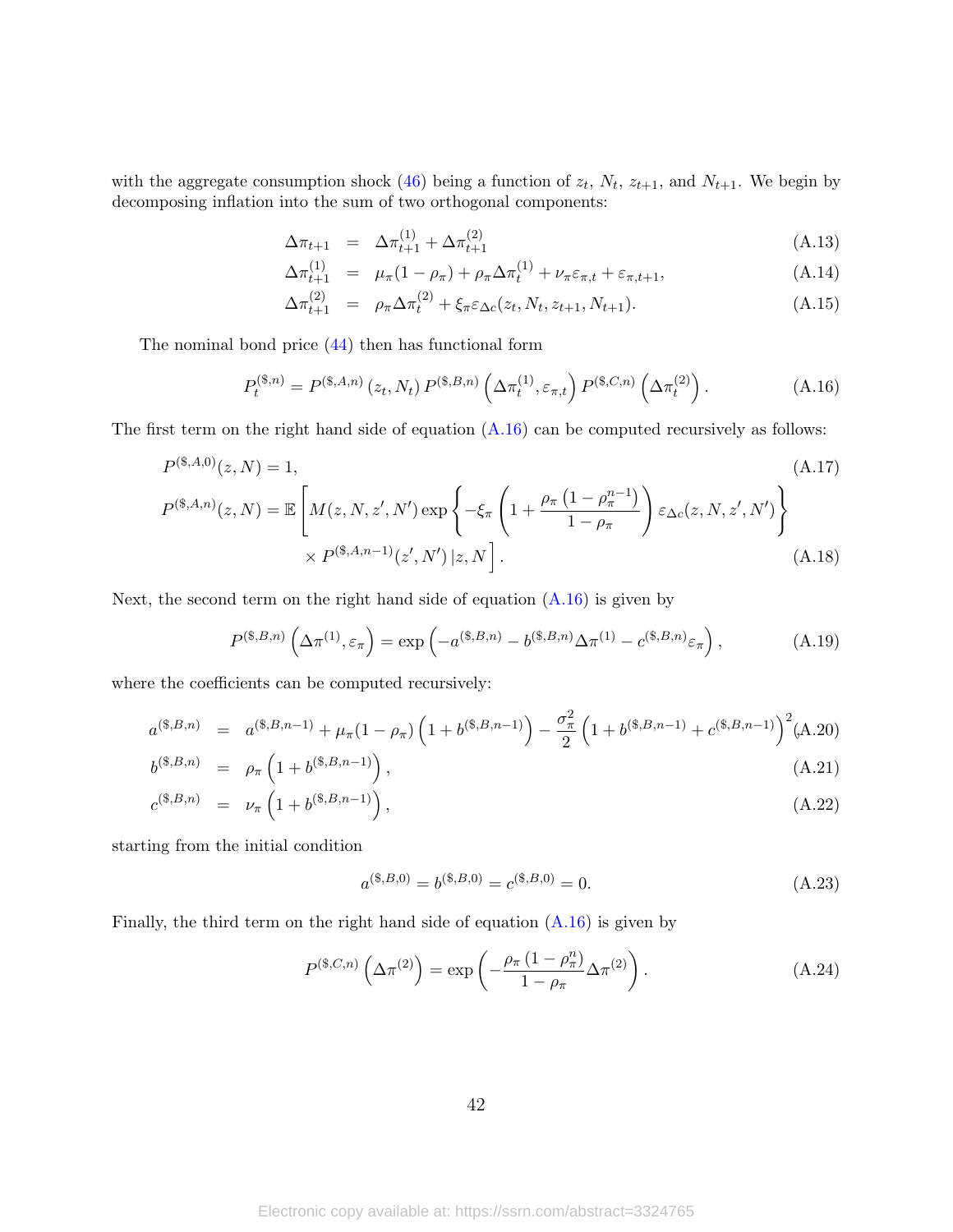# <span id="page-43-0"></span>B Empirical Appendix

We use data from the sources described below.

Nominal bond returns. We use the Fama-Bliss Discount Bonds monthly series from the Center for Research in Security Prices.

Aggregate consumption. First, we use the quarterly real personal consumption expenditures per capita (A794RX0Q048SBEA) series, retrieved from Federal Reserve Economic Data (FRED), to compute the data moments for aggregate consumption growth reported in [Table 2.](#page-24-0) Second, we construct a monthly series for real aggregate consumption by using the Personal Consumption Expenditures: Chain-type Price Index (PCEPI) series to deflate the Personal Consumption Expenditures (PCE) series. The resulting monthly series is used to construct the consumption growth innovations [\(46\)](#page-20-2).

Inflation. We measure inflation based on growth in the Consumer Price Index (CPIAUCSL) series, which we downloaded from FRED.

Monetary policy. We measure monetary policy using the effective Federal Funds Rate (FEDFUNDS) series, which we downloaded from FRED.

Bond supply. We measure nominal bond supply using the maturity weighted debt to GDP series from the data appendix of [Greenwood and Vayanos](#page-47-3) [\(2014\)](#page-47-3).

Labor market tightness. Tightness is the ratio of (1) the composite Help Wanted Index from [Barnichon](#page-45-11) [\(2010\)](#page-45-11), downloaded from Regis Barnichon's website [https://sites.google.com/site/](https://sites.google.com/site/regisbarnichon/data) [regisbarnichon/data](https://sites.google.com/site/regisbarnichon/data); and (2) the seasonally adjusted civilian unemployment rate (UNRATE) series, downloaded from FRED.

Job-finding and separation rates. We construct job-finding and separation rates following the procedure in [Elsby, Michaels, and Solon](#page-47-10) [\(2009\)](#page-47-10). This procedure makes use of the following series from FRED: civilian labor force size (CLF16OV), unemployment level (UNEMPLOY), and number of civilians unemployed for less than 5 weeks (UEMPLT5).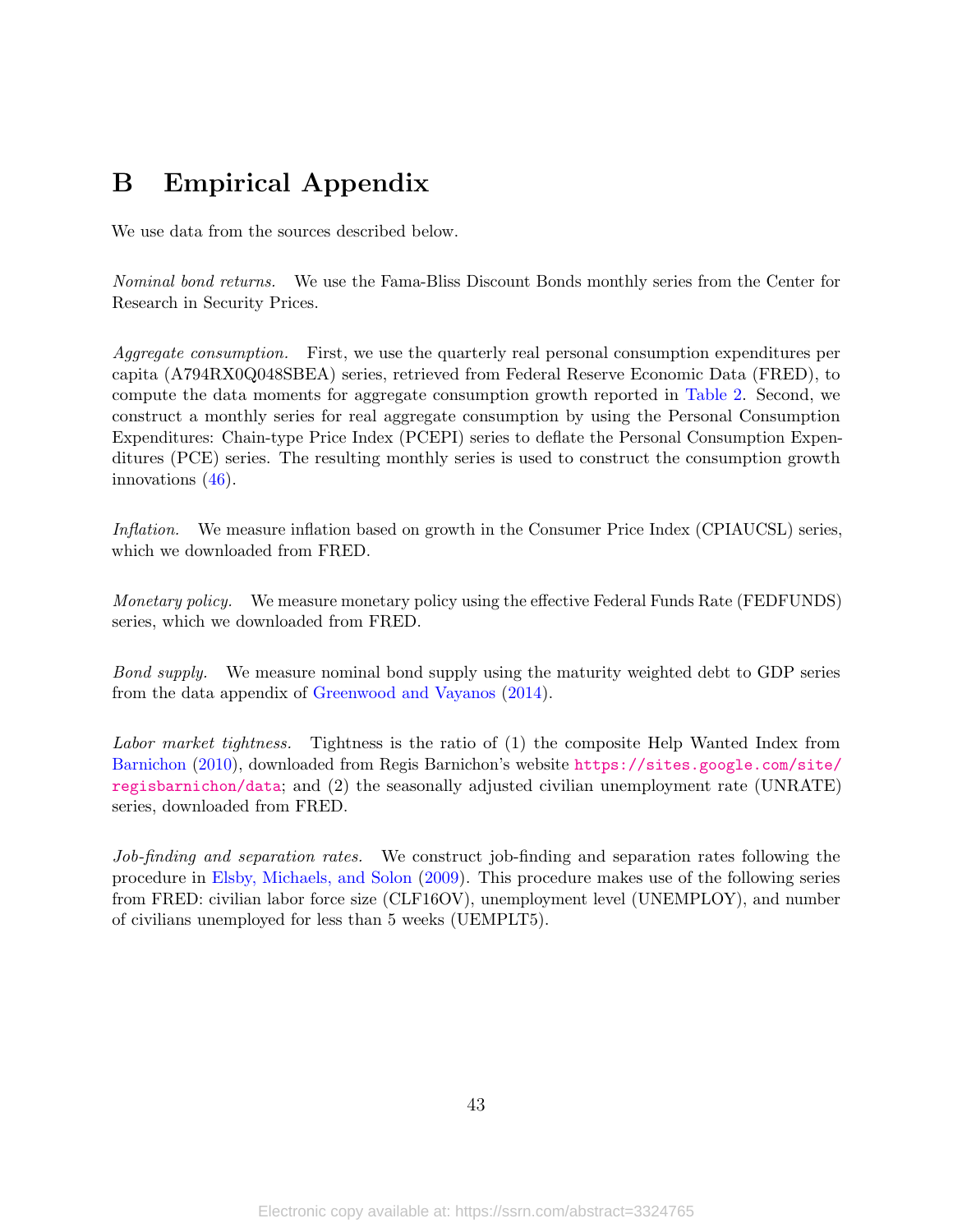| 1964m1-2007m12 (all regressions have 540 observations). Parenthesis enclose Newey-West t-statistics computed with 12 lags |                |                          |                                |                                                |                                                          |                    |                                |                                   |                                |                    |
|---------------------------------------------------------------------------------------------------------------------------|----------------|--------------------------|--------------------------------|------------------------------------------------|----------------------------------------------------------|--------------------|--------------------------------|-----------------------------------|--------------------------------|--------------------|
|                                                                                                                           | $\mathbb{Z}^d$ | $rx^{\left( 24\right) }$ | $rx^{(36)}$                    | $rx^{(48)}$                                    | $rx^{(60)}$                                              | $\mathbb{E}$       | $rx^{(24)}$                    | $rx^{(36)}$                       | $rx^{(48)}$                    | $rx^{(60)}$        |
|                                                                                                                           |                |                          | A. $X_t = \Theta_t$            |                                                |                                                          |                    |                                | B. $X_t = f_t$                    |                                |                    |
|                                                                                                                           | $-3.51$        | $-1.79^{\circ}$          |                                | $-4.14$                                        | $-5.25*$                                                 |                    | $3.65^{\circ}$                 | $-5.73$ <sup>-1</sup>             | $-8.42$                        | $-10.75^{\circ}$   |
|                                                                                                                           | $-2.32$        | 2.47                     | $-2.86^*$<br>$(-2.14)$         | $-2.28$                                        | $-2.38$                                                  | $-2.11$            | $(-2.28)$                      | $-1.93$                           | $-2.07$                        | $(-2.17)$          |
| ${\cal F}{\cal F}{\cal R}_t$                                                                                              | 0.22           | $0.16^*$                 | 0.22                           | 0.24                                           | $0.24\,$                                                 | 0.22               | $0.16*$                        | 0.22                              | 0.24                           | $0.24\,$           |
|                                                                                                                           | (1.28)         | (2.12)                   | (1.50)                         | (1.19)                                         | $(0.97)$<br>-3.57*<br>-1.99)                             | (1.28)             | $(2.11)$ $-1.29^{\ast}$        | (1.49)                            | (1.19)                         | $(0.97)$<br>-3.77* |
| $INF_t$                                                                                                                   | $2.57*$        | $-1.22*$                 | $-2.41*$                       | $-3.09*$                                       |                                                          |                    |                                |                                   | $-3.25*$                       |                    |
|                                                                                                                           | $-2.14$        | 2.23)                    | $\frac{-2.33}{0.49}$           | $-2.15$ )<br>0.71 <sup>+</sup>                 |                                                          | $-2.71$<br>$-2.22$ | $-2.31$ )<br>0.30 <sup>+</sup> | $-2.53$ <sup>*</sup><br>$-2.40$ ) | $-2.22$ )<br>0.71 <sup>+</sup> | $-2.06$            |
| $MWDGDP_t$                                                                                                                | $-2.57^{+}$    | $0.30^{+}$               |                                |                                                | $0.80\,$                                                 | 0.58               |                                | 0.49                              |                                | 0.80               |
|                                                                                                                           | (1.66)         | (1.78)                   | (1.59)                         | (1.70)                                         | (1.60)                                                   | (1.61)             | (1.72)                         | (1.55)                            | (1.66)                         | (1.56)             |
| Const                                                                                                                     | 1.25           | 0.30                     | 0.94                           | 1.56                                           | 2.22                                                     | 3.33               | 1.37                           | 2.58                              | 4.01                           | 5.37               |
|                                                                                                                           | (0.89)         | (0.43)                   | (0.74)                         | (0.93)                                         | (1.11)                                                   | (1.48)             | (1.23)                         | (1.28)                            | (1.49)                         | (1.65)             |
| $R^2$                                                                                                                     | .148           | $\overline{181}$         | 147                            | .147                                           | 140                                                      | $\overline{141}$   | 173                            | 139                               | 140                            | 134                |
|                                                                                                                           |                |                          | $s_t$<br>$C. X_t =$            |                                                |                                                          |                    |                                |                                   |                                |                    |
| $X_t$                                                                                                                     | 6.09           | 4.20                     | $-6.30$                        | 7.95                                           | 18.51                                                    |                    |                                |                                   |                                |                    |
|                                                                                                                           | (0.07)         | (0.10)                   | $(-0.08)$                      | $\begin{array}{c} (0.07) \\ 0.23 \end{array}$  | $(0.14)$<br>$0.21$<br>$(0.80)$<br>$-3.71$ *<br>$-1.98$ ) |                    |                                |                                   |                                |                    |
| $FFR_t$                                                                                                                   | 0.20           | $0.15^{+}$               | 0.22                           |                                                |                                                          |                    |                                |                                   |                                |                    |
|                                                                                                                           | (1.12)         | (1.79)                   | (1.39)                         |                                                |                                                          |                    |                                |                                   |                                |                    |
| $INF_t$                                                                                                                   | $-2.67*$       | $-1.27*$                 | $-2.50*$                       |                                                |                                                          |                    |                                |                                   |                                |                    |
|                                                                                                                           | $-2.13$        | (2.19)                   | $(-2.31)$<br>0.62 <sup>+</sup> | $\left(1.04\right)\\ -3.21^{*}\\ -2.13\right)$ |                                                          |                    |                                |                                   |                                |                    |
| $MWDGDP_t$                                                                                                                | $0.75*$        | $0.39*$                  |                                |                                                | $1.06^{+}$                                               |                    |                                |                                   |                                |                    |
|                                                                                                                           | (1.98)         | (2.13)                   | (1.89)                         | $(2.00)$<br>-1.62                              | (1.94)                                                   |                    |                                |                                   |                                |                    |
| Const                                                                                                                     | $-1.42$        | 1.09                     | $-0.9$                         |                                                | $-2.06$                                                  |                    |                                |                                   |                                |                    |
|                                                                                                                           | $-0.43$        | $-0.73$                  | $(-0.32)$                      | $-0.40)$                                       | $-0.42$                                                  |                    |                                |                                   |                                |                    |
| $R^2$                                                                                                                     | .100           | .126                     | .104                           | .100                                           | 0.000                                                    |                    |                                |                                   |                                |                    |
| $p < 0.10, * p < 0.05, ** p < 0.01,***$                                                                                   |                |                          | p < 0.001                      |                                                |                                                          |                    |                                |                                   |                                |                    |

<span id="page-44-0"></span>Table B.1: Labor market search and bond risk premia. This table reports results for the return predictability Table B.1: Labor market search and bond risk premia. This table reports results for the return predictability regression [\(48\)](#page-33-0) with the federal funds rate (FFR), inflation (INF), and maturity weighted debt to GDP (MWDGPD) included as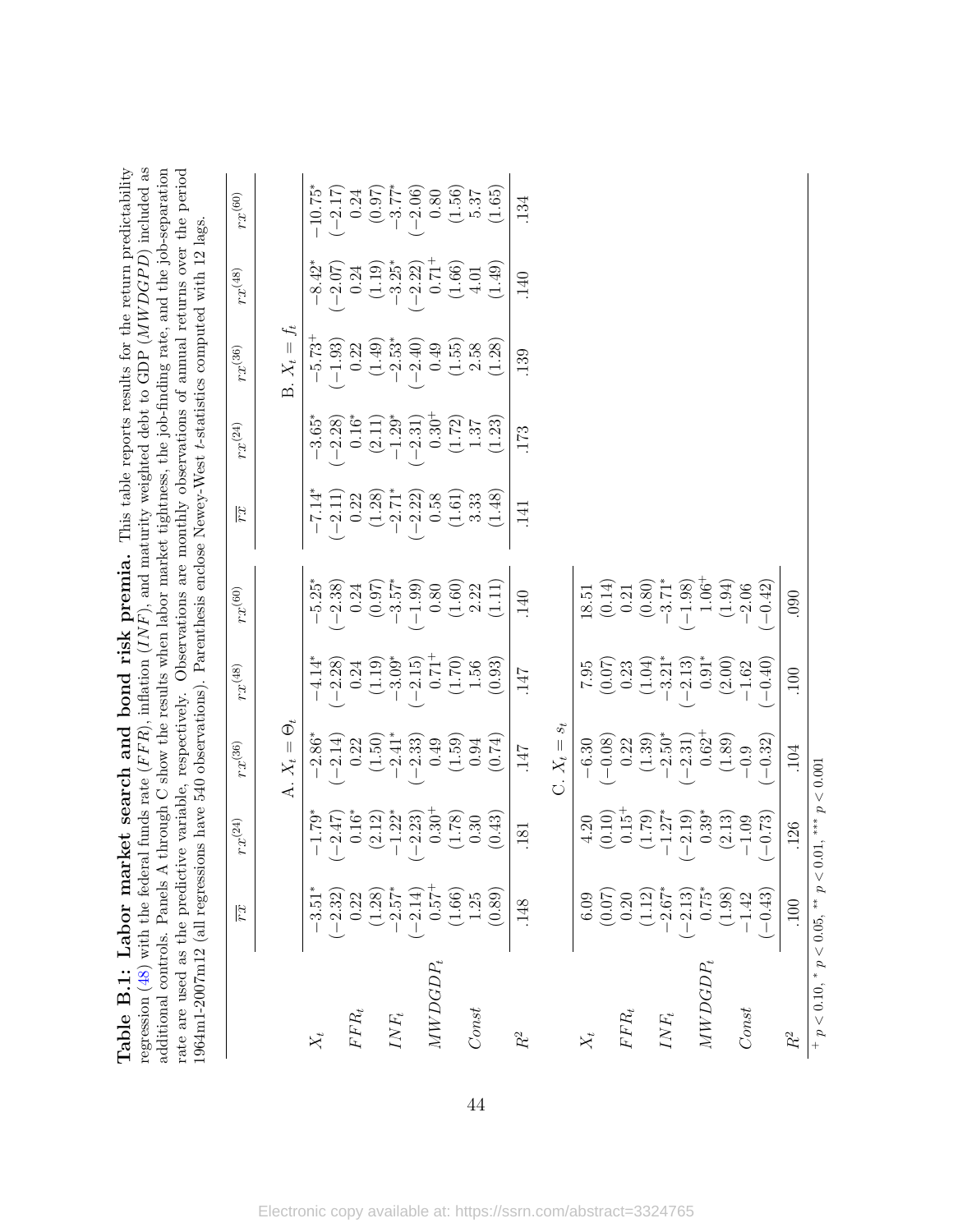## References

- <span id="page-45-13"></span>Abel, A. B., 1999, "Risk premia and term premia in general equilibrium," *Journal of Monetary* Economics, 43, 3–33.
- <span id="page-45-9"></span>Ai, H., and A. Bhandari, 2018, "Asset Pricing with Endogenously Uninsurable Tail Risk," NBER Working Paper No. 24972.
- <span id="page-45-5"></span>Andolfatto, D., 1996, "Business Cycles and Labor-Market Search," American Economic Review, 86, 112–32.
- <span id="page-45-8"></span>Backus, D., N. Boyarchenko, and M. Chernov, 2018, "Term structures of asset prices and returns," Journal of Financial Economics, 129, 1 – 23.
- <span id="page-45-7"></span>Backus, D., M. Chernov, and S. Zin, 2014, "Sources of Entropy in Representative Agent Models," Journal of Finance, 69, 51–99.
- <span id="page-45-0"></span>Backus, D., A. Gregory, and S. Zin, 1989, "Risk premiums in the term structure: Evidence from artificial economies," Journal of Monetary Economics, 24, 371–399.
- <span id="page-45-2"></span>Bansal, R., and I. Shaliastovich, 2013, "A Long-Run Risks Explanation of Predictability Puzzles in Bond and Currency Markets," Review of Financial Studies, 26, 1–33.
- <span id="page-45-11"></span>Barnichon, R., 2010, "Building a composite Help-Wanted Index," *Economics Letters*, 109, 175–178.
- <span id="page-45-10"></span>Barton, D. E., F. N. David, and E. Fix, 1962, "Persistence in a chain of multiple events," Biometrika, 49.
- <span id="page-45-4"></span>Belo, F., A. Donangelo, X. Lin, and D. Luo, 2017, "Labor Hiring and Discount Rates," Working paper.
- <span id="page-45-3"></span>Belo, F., X. Lin, and S. Bazdresch, 2014, "Labor Hiring, Investment, and Stock Return Predictability in the Cross Section," *Journal of Political Economy*, 122, 129–177.
- <span id="page-45-1"></span>Bianchi, D., M. Büchner, and A. Tamoni, 2019, "Bond Risk Premia with Machine Learning," Review of Financial Studies, forthcoming.
- <span id="page-45-6"></span>Breeden, D. T., 1979, "An intertemporal asset pricing model with stochastic consumption and investment opportunities," Journal of Financial Economics, 7, 265 – 296.
- <span id="page-45-12"></span>Breeden, D. T., R. H. Litzenberger, and T. Jia, 2015, "Consumption-Based Asset Pricing, Part 1: Classic Theory and Tests, Measurement Issues, and Limited Participation," Annual Review of Financial Economics, 7, 35–83.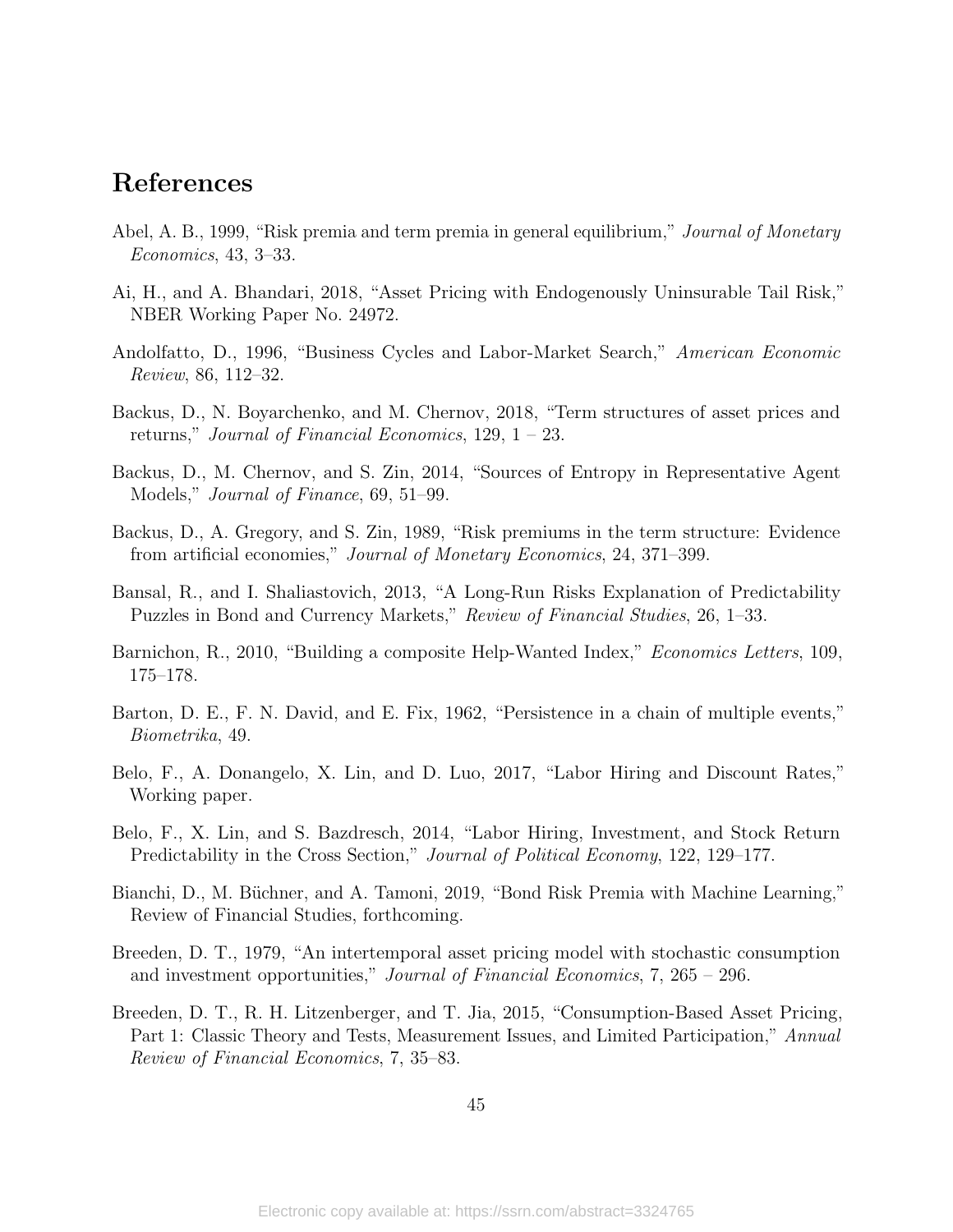- <span id="page-46-8"></span>Bretscher, L., A. Hsu, and A. Tamoni, forthcoming, "Fiscal Policy Driven Bond Risk Premia," Journal of Financial Economics.
- <span id="page-46-3"></span>Campbell, J., and R. Shiller, 1991, "Yield Spreads and Interest Rate Movements: A Bird's Eye View," Review of Economic Studies, 58, 495–514.
- <span id="page-46-7"></span>Chen, A. Y., 2017, "External Habit in a Production Economy: A Model of Asset Prices and Consumption Volatility Risk," Review of Financial Studies, 30, 2890–2932.
- <span id="page-46-9"></span>Cochrane, J. H., 1988, "Production Based Asset Pricing," Working Paper 2776, National Bureau of Economic Research.
- <span id="page-46-4"></span>Cochrane, J. H., and M. Piazzesi, 2005, "Bond Risk Premia," American Economic Review, 95, 138–160.
- <span id="page-46-0"></span>Constantinides, G. M., and D. Duffie, 1996, "Asset Pricing with Heterogeneous Consumers," Journal of Political Economy, 104, 219–240.
- <span id="page-46-1"></span>Constantinides, G. M., and A. Ghosh, 2017, "Asset Pricing with Countercyclical Household Consumption Risk," Journal of Finance, 72, 415–460.
- <span id="page-46-13"></span>den Haan, W., G. Ramey, and J. Watson, 2000, "Job Destruction and Propagation of Shocks," American Economic Review, 90, 482–498.
- <span id="page-46-6"></span>den Haan, W. J., 1995, "The term structure of interest rates in real and monetary economies," Journal of Economic Dynamics and Control, 19, 909 – 940.
- <span id="page-46-11"></span>Diamond, P. A., 1982, "Wage Determination and Efficiency in Search Equilibrium," Review of Economic Studies, 49, 217–227.
- <span id="page-46-5"></span>Donaldson, J. B., T. Johnsen, and R. Mehra, 1990, "On the Term Structure of Interest Rates," Journal of Economic Dynamics and Control, pp. 571–596.
- <span id="page-46-10"></span>Donangelo, A., 2014, "Labor Mobility: Implications for Asset Pricing," *Journal of Finance*, 68, 1321–1346.
- <span id="page-46-2"></span>Duffee, G. R., 2013, "Bond Pricing and the Macroeconomy," , vol. 2 of Handbook of the Economics of Finance . chap. 13, pp. 907 – 967, Elsevier.
- <span id="page-46-12"></span>Dybvig, P., and S. Ross, 1987, "Arbitrage," in John Eatwell, Murray Milgate, and Peter Newman (ed.), The New Palgrave Dictionary of Economics, Macmillan and Stockton, first edn.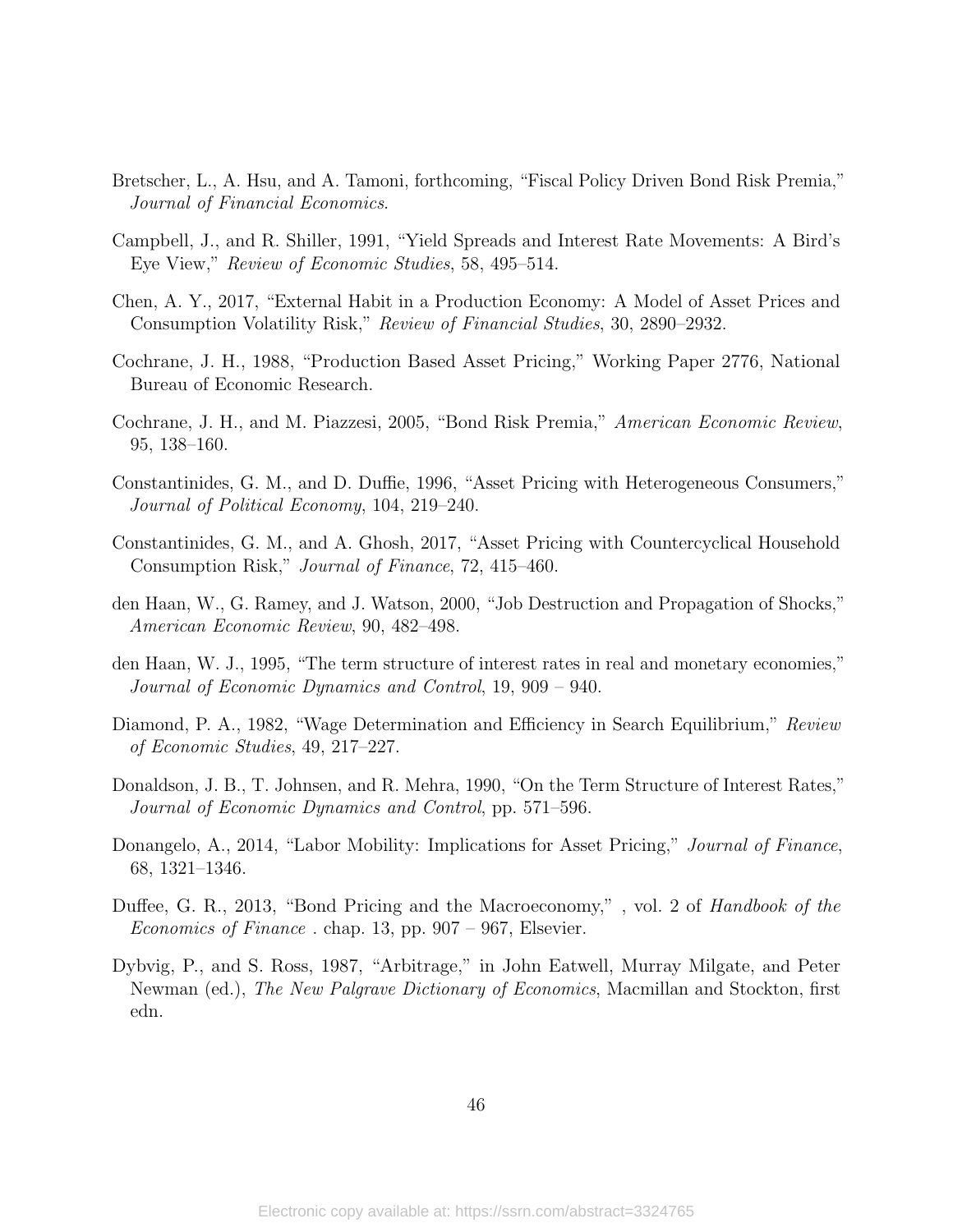- <span id="page-47-9"></span>Dybvig, P., and S. Ross, 2003, "Arbitrage, state prices and portfolio theory," in George Constantinides, Milton Harris, and Rene Stulz (ed.), Handbook of Economics and Finance, Elsevier.
- <span id="page-47-6"></span>Ehling, P., M. Gallmeyer, C. Heyerdahl-Larsen, and P. Illeditsch, 2018, "Disagreement about inflation and the yield curve," Journal of Financial Economics, 127, 459 – 484.
- <span id="page-47-10"></span>Elsby, M. W. L., R. Michaels, and G. Solon, 2009, "The Ins and Outs of Cyclical Unemployment," American Economic Journal: Macroeconomics, 1, 84–110.
- <span id="page-47-1"></span>Fama, E. F., and R. R. Bliss, 1987, "The Information in Long-Maturity Forward Rates," American Economic Review, 77, 680–692.
- <span id="page-47-7"></span>Favilukis, J., and X. Lin, 2015, "Wage rigidity: A quantitative solution to several asset pricing puzzles," The Review of Financial Studies, 29, 148–192.
- <span id="page-47-8"></span>Favilukis, J., X. Lin, and X. Zhao, 2019, "The Elephant in the Room: the Impact of Labor Obligations on Credit Risk," American Economic Review, forthcoming.
- <span id="page-47-2"></span>Gallmeyer, M. F., B. Hollifield, F. J. Palomino, and S. E. Zin, 2007, "Arbitrage-free bond pricing with dynamic macroeconomic models," Review, Federal Reserve Bank of St. Louis, pp. 305–326.
- <span id="page-47-3"></span>Greenwood, R., and D. Vayanos, 2014, "Bond Supply and Excess Bond Returns," Review of Financial Studies, 27.
- <span id="page-47-0"></span>Guvenen, F., S. Ozkan, and J. Song, 2014, "The Nature of Countercyclical Income Risk," Journal of Political Economy, 122, 621–660.
- <span id="page-47-4"></span>Haddad, V., and D. Sraer, 2020, "The Banking View of Bond Risk Premia," Journal of Finance, 75, 2465–2502.
- <span id="page-47-11"></span>Hagedorn, M., and I. Manovskii, 2008, "The Cyclical Behavior of Equilibrium Unemployment and Vacancies Revisited," American Economic Review, 98, 1692–1706.
- <span id="page-47-13"></span>Hall, R. E., and S. Schulhofer-Wohl, 2017, "The Pervasive Importance of Tightness in Labor-Market Volatility," Working paper, Stanford University.
- <span id="page-47-12"></span>Haubrich, J., G. Pennacchi, and P. Ritchken, 2012, "Inflation Expectations, Real Rates, and Risk Premia: Evidence from Inflation Swaps," The Review of Financial Studies, 25, 1588–1629.
- <span id="page-47-5"></span>Hong, H., D. Sraer, and J. Yu, 2016, "Inflation Bets on the Long Bond," Review of Financial Studies, 30, 900–947.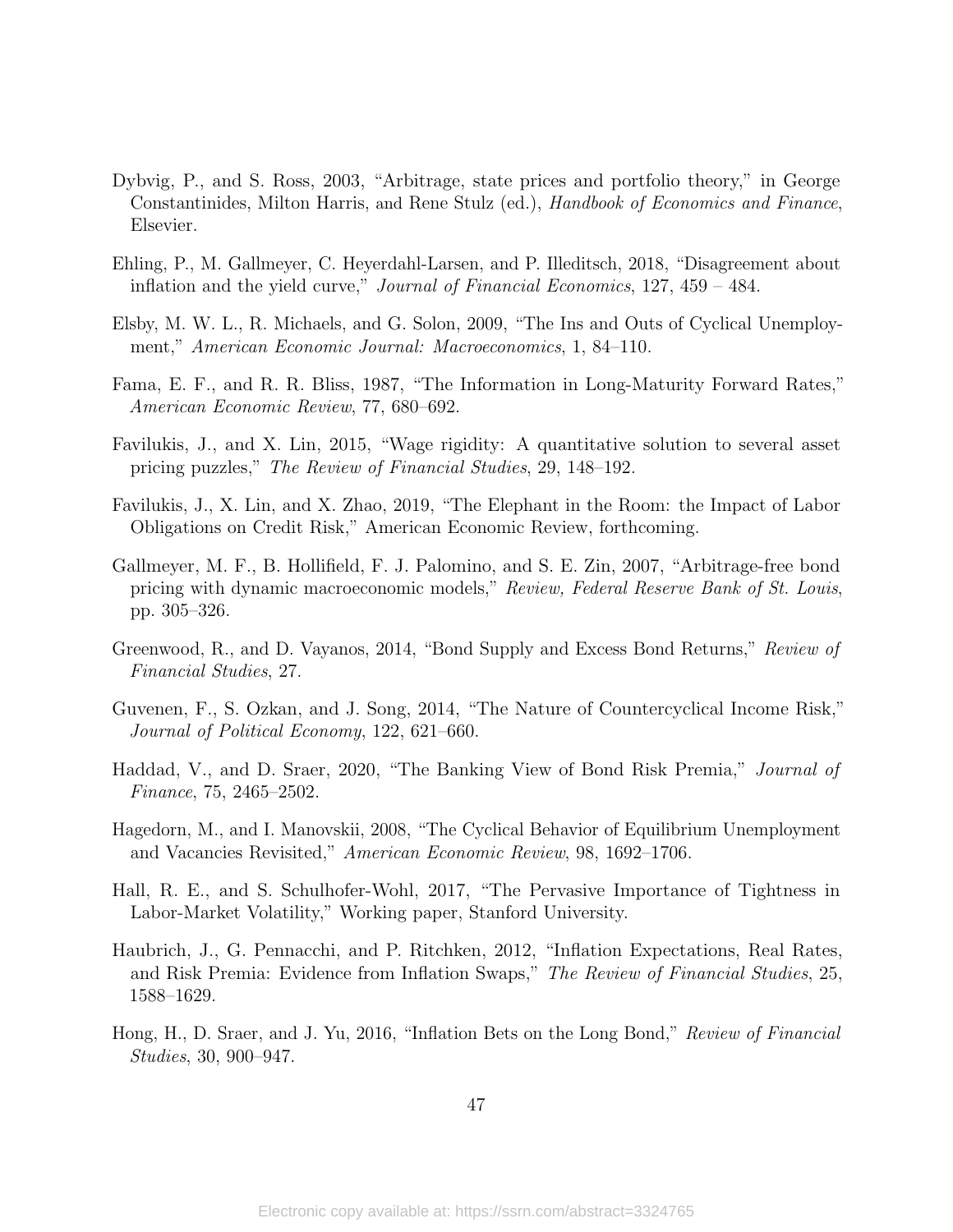- <span id="page-48-5"></span>Hsu, A. C., E. X. Li, and F. Palomino, 2019, "Real and Nominal Equilibrium Yield Curves: Wage Rigidities and Permanent Shocks," Management Science, forthcoming.
- <span id="page-48-2"></span>Huang, J.-Z., and Z. Shi, 2016, "Understanding Term Premia on Real Bonds," Working paper.
- <span id="page-48-3"></span>Huang, J.-Z., and Z. Shi, 2019, "Determinants of Bond Risk Premia: A Machine-Learning-Based Resolution of the Spanning Controversy," Working paper.
- <span id="page-48-9"></span>Jermann, U., 2013, "A production-based model for the term structure," Journal of Financial Economics, 109, 293–306.
- <span id="page-48-1"></span>Joslin, S., M. Priebsch, and K. J. Singleton, 2014, "Risk Premiums in Dynamic Term Structure Models with Unspanned Macro Risks," Journal of Finance, 69, 1197–1233.
- <span id="page-48-8"></span>Kogan, L., D. Papanikolaou, and N. Stoffman, 2020, "Left Behind: Creative Destruction, Inequality, and the Stock Market," Journal of Political Economy, 128, 855–906.
- <span id="page-48-11"></span>Kuehn, L.-A., M. Simutin, and J. J. Wang, 2017, "A Labor Capital Asset Pricing Model," The Journal of Finance, 72, 2131–2178.
- <span id="page-48-7"></span>Kung, H., 2015, "Macroeconomic linkages between monetary policy and the term structure of interest rates," Journal of Financial Economics, 115, 42 – 57.
- <span id="page-48-6"></span>Le, A., and K. J. Singleton, 2010, "An equilibrium term structure model with recursive preferences," American Economic Review, 100, 557–561.
- <span id="page-48-12"></span>Liu, Y., 2018, "Labor-Based Asset Pricing," Working paper.
- <span id="page-48-0"></span>Ludvigson, S. C., and S. Ng, 2009, "Macro Factors in Bond Risk Premia," Review of Financial Studies, 22, 5027–5067.
- <span id="page-48-14"></span>Merz, M., 1995, "Search in the labor market and the real business cycle," Journal of Monetary Economics, 36, 269–300.
- <span id="page-48-13"></span>Mortensen, D. T., and C. A. Pissarides, 1994, "Job Creation and Destruction in the Theory of Unemployment," Review of Economic Studies, 61, 397–415.
- <span id="page-48-10"></span>Petrosky-Nadeau, N., L. Zhang, and L.-A. Kuehn, 2018, "Endogenous Disasters," American Economic Review, 108, 2212–2245.
- <span id="page-48-4"></span>Pflueger, C., and L. M. Viceira, 2011, "Inflation-Indexed Bonds and the Expectations Hypothesis," Annual Review of Financial Economics, 3, 139–158.